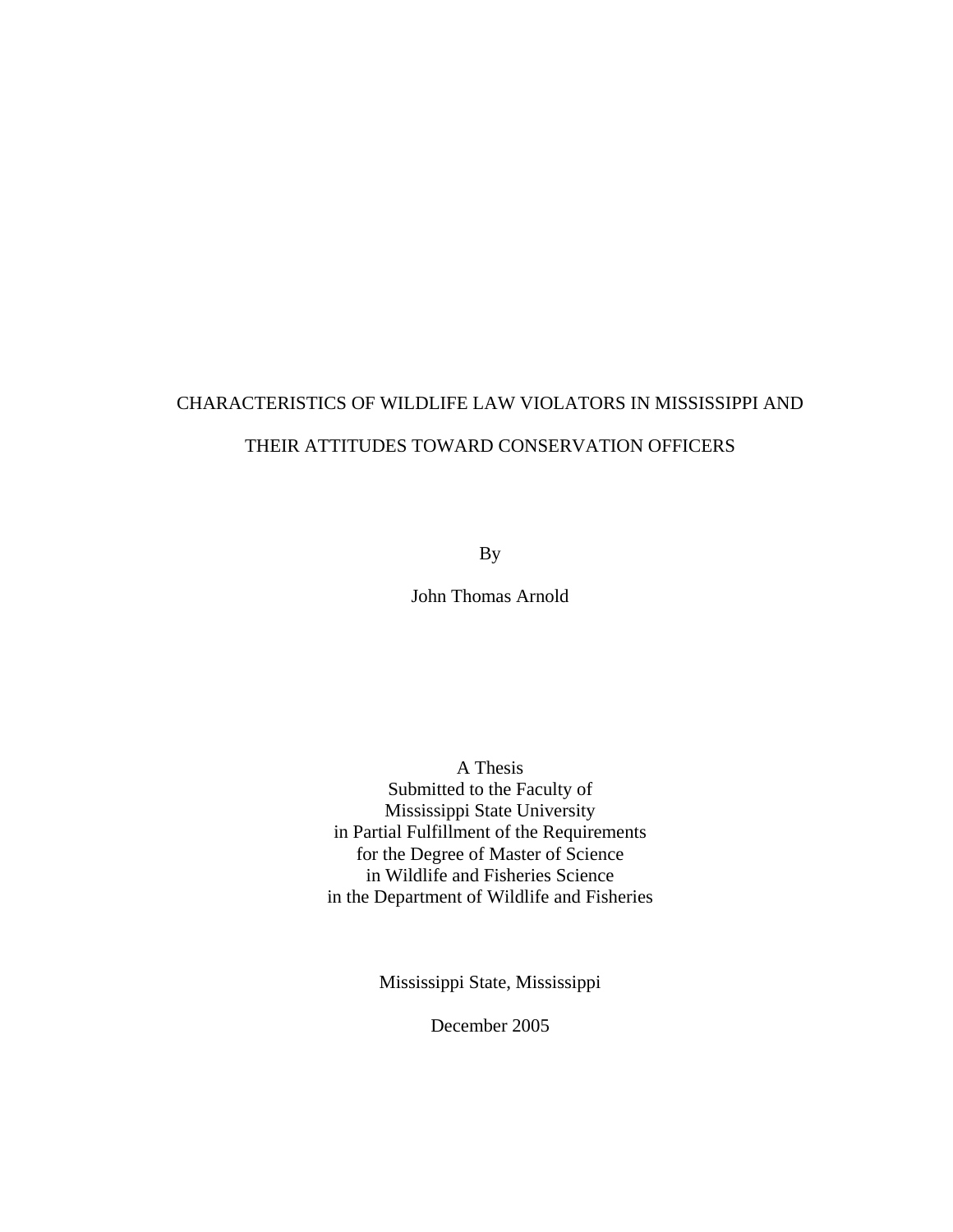# CHARACTERISTICS OF WILDLIFE LAW VIOLATORS IN MISSISSIPPI AND THEIR ATTITUDES TOWARD CONSERVATION OFFICERS

**BY** 

John Thomas Arnold

Approved:

Kevin M. Hunt Assistant Professor of Wildlife (Director of Thesis

nsk

Rehard M. Kaminski (Committee Member)

R. GregoryDunaway Professor of Sociology, Anthropology and Social Work (Committee Member)

 $\overline{A}$ 

Bruce D. Leopold Professor and Head and Fisheries Department of Wildlife and Fisheries

 $\triangledown$ 

George M. Hopper Professor of Wildlife and Fisheries Dean of the College of Forest Resources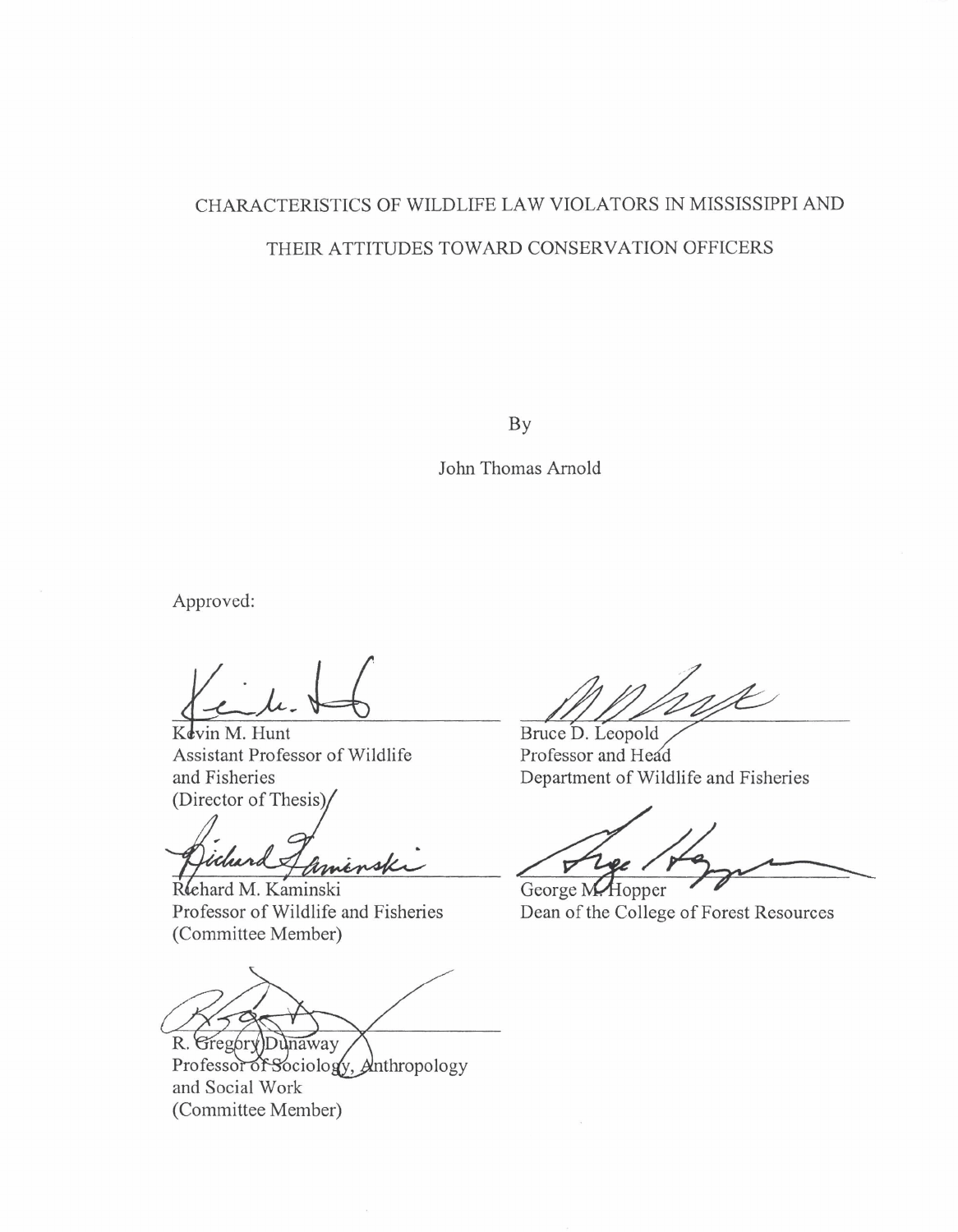Name: John Thomas Arnold

Date of Degree: December 9, 2005

Institution: Mississippi State University

Major Field: Wildlife and Fisheries Science

Major Professor: Dr. Kevin M. Hunt

# Title of Study: CHARACTERISTICS OF WILDLIFE LAW VIOLATORS IN MISSISSIPPI AND THEIR ATTITUDES TOWARD CONSERVATION OFFICERS

Pages in Study: 59

Candidate for Degree of Master of Science

 With little research available addressing violator attitudes, two important research questions arise. First, does the type of violation (i.e., no hunter orange, trespassing, baiting, and hunting from a public road) committed affect violator attitudes? Second, does motivation for committing the violation influence violator attitudes? This study examined these questions by investigating violator attitudes toward Conservation Officers. I collected information from a sample of licensed violators in 2002 and 2003 using self-administered mail questionnaires. Most (90%) of the violators studied had been cited while hunting white-tailed deer. I did not detect any differences in attitudes toward Conservation Officers among the four violation types investigated. Reasons for violating also did not influence attitudes toward Conservation Officers. Thus, I conclude that Mississippi wildlife law violators can be treated as a homogenous group when looking at attitudes toward Conservation Officers.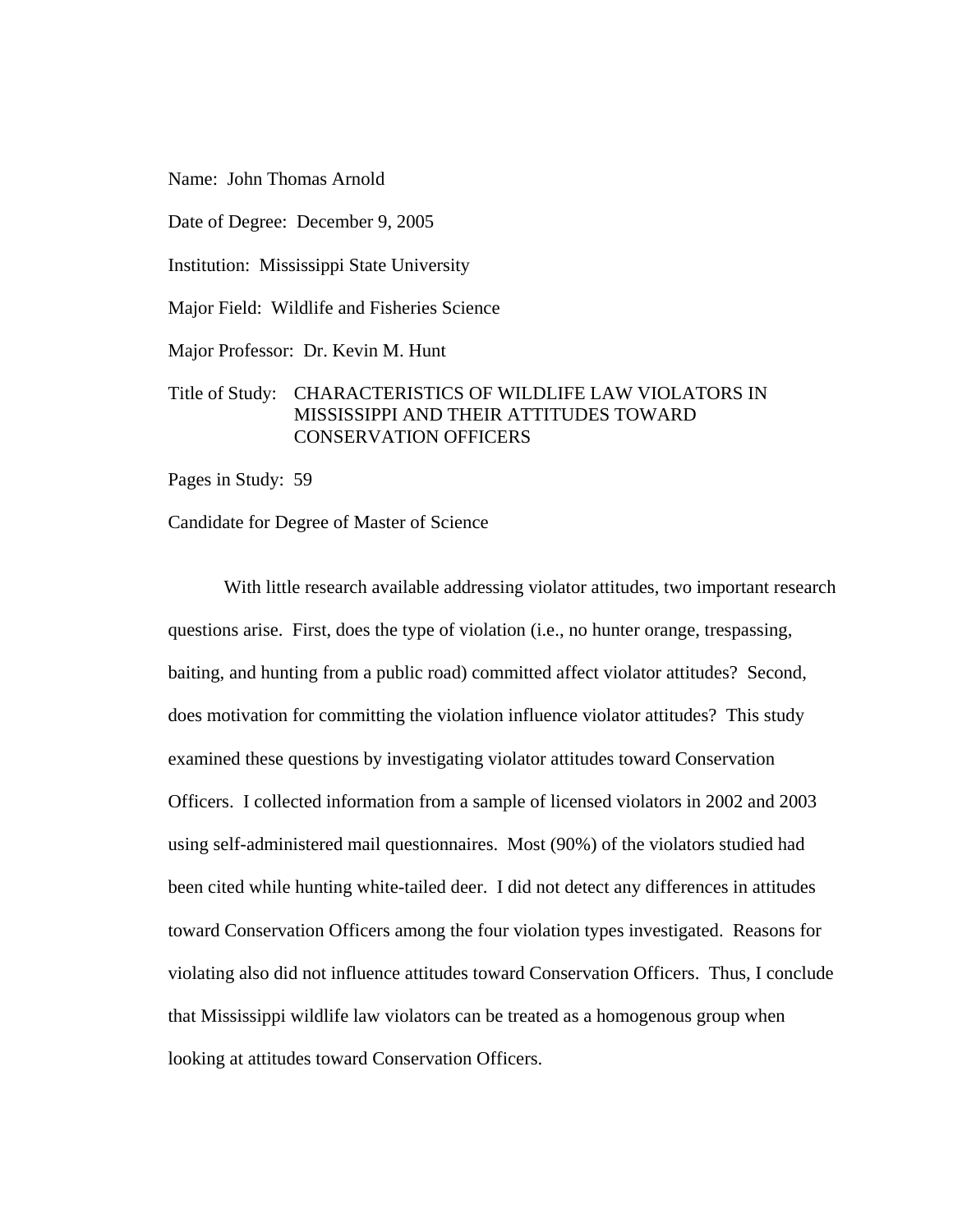#### ACKNOWLEDGEMENTS

This study was supported by Federal Aid in Wildlife Restoration through the Mississippi Department of Wildlife, Fisheries and Parks (Project W-48, Study 6). Dave Godwin, T.J. Jennings, and Randy Spencer, along with all the other MDWFP personnel that assisted with the development and implementation of this study have been extremely helpful and indispensable in making this project successful.

 My graduate school experience has left me with many friends and fond memories. The two short years I spent in the graduate program here at Mississippi State University have provided me with a broader knowledge of human dimensions, wildlife science, management, and the incredible people who make it all happen. I'd like to take this opportunity to thank them.

First, I'd like to thank my major advisor, Dr. Kevin Hunt, who guided me through the dynamic and unique challenges brought on by what is known as human dimensions. Without his firm direction and unfailing technical assistance I would not have completed my arduous task. He provided me, mentally and logistically, with whatever I needed to get the job done and for that I am truly thankful.

I would also like to thank my other committee and faculty members for all of their thoughtful and constructive criticism which assisted in the preparation and submission of my thesis. Dr. Kaminski, Dr. Dunaway, and Rich Minnis, I thank you for your help and expertise. This research would not have been a success without you.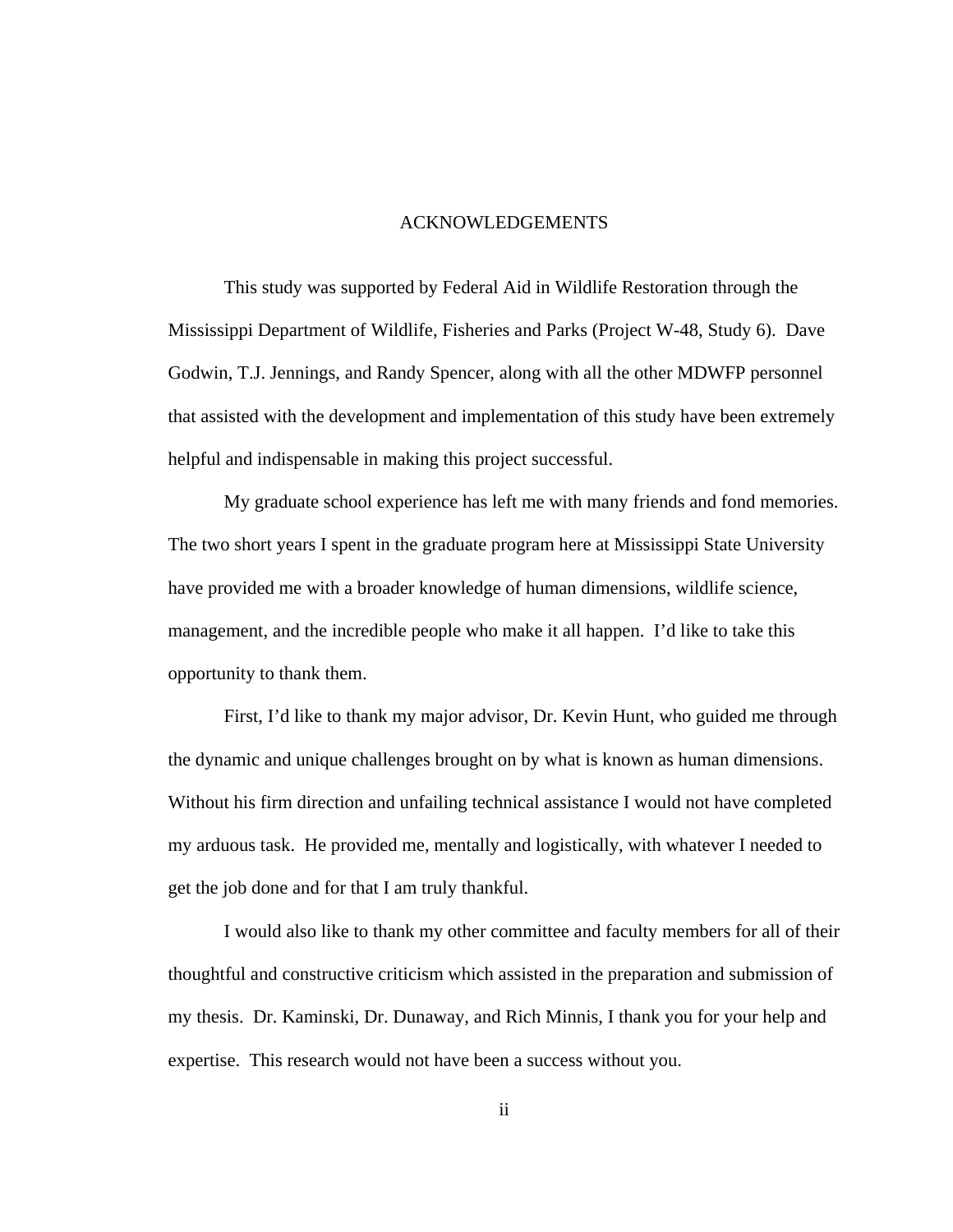I can't forget the graduate students and student workers who helped along the way. Ed Penny, thank you for your always helpful counsel, school related or not, and the ever eventful shenanigans we got ourselves caught up in, voluntarily or not. Austin Carroll, you made the easy times even better with your off-the-wall banter. We're all still awaiting the "toe string." Joshua Stafford, thanks for giving me a chance to work with you in my time off from school. The experience has made me a better scientist and person. I also need to give a big thanks to all the student workers for their greatly needed assistance and help. Kalyan, Mike, Sujatha, Suraj, Vamshi, and Will, thanks for all your help. There is no way we could have accomplished what we did without your sacrifices, efficiency, and dedication to getting the job done and done right.

I cannot go on without expressing my enormous gratitude to my family for they have certainly helped me endure the past two years of school through their infinite kindness, love, compassion, understanding, and, of course, financial contributions. Mom and Dad, thank you for always giving me the choice and opportunity to do whatever I wanted with my life. Without your support, I couldn't have done it. Erik and Ana, both of you have always been around to give me hell and to help me see things for what they are. I'll always cherish the times we can spend together.

Finally, my biggest thanks must go to my wife, Katie. Thank you for your undying love, never-ending friendship, and unwavering commitment that kept me going during the hard times and kept me laughing during the good. Your endless support and enthusiasm for life has done nothing but enlighten mine. There is no possible way I could have completed my graduate studies without your love and go-get-him attitude. I will always love you, and I look forward to the adventures our life together will bring.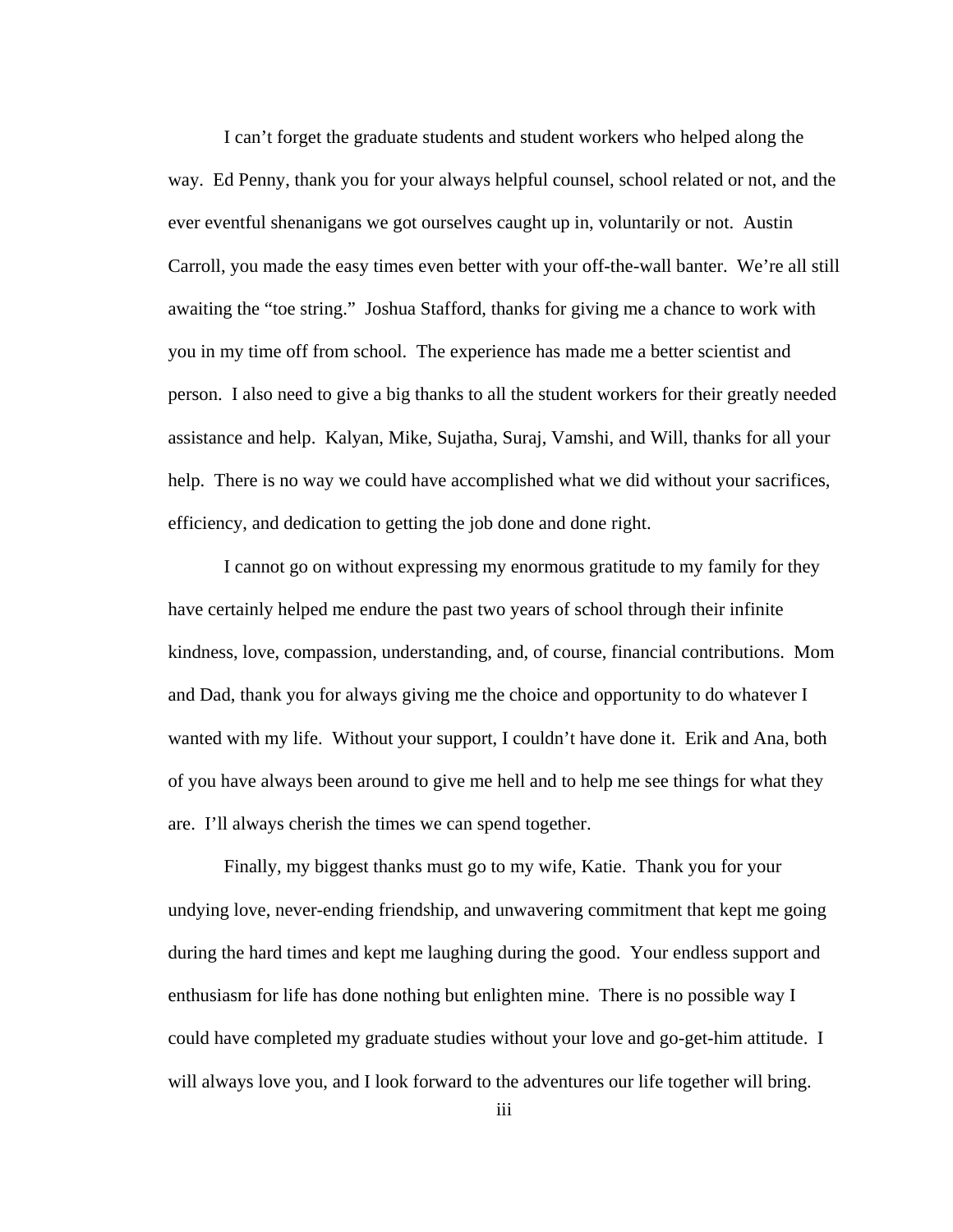# TABLE OF CONTENTS

|                                                     | Page                  |
|-----------------------------------------------------|-----------------------|
|                                                     | $\overline{11}$       |
|                                                     | Vİ.                   |
| <b>CHAPTER</b>                                      |                       |
|                                                     | 1                     |
|                                                     | $\mathcal{D}_{\cdot}$ |
| II. CHARACTERISTICS AND ATTITUDES OF LAWFUL HUNTERS | 4                     |
|                                                     | 4                     |
|                                                     | 9<br>9                |
|                                                     | 11                    |
|                                                     | 17                    |
|                                                     | 17                    |
|                                                     | 18                    |
|                                                     | 19                    |
|                                                     | 19                    |
|                                                     | 20                    |
| Social and Hunting Participation Characteristics    | 20                    |
|                                                     | 21                    |
|                                                     | 25                    |
|                                                     | 26                    |
| III. QUANTIFYING MOTIVATIONS OF HUNTERS WHO VIOLATE |                       |
| <b>GAME LAWS AND POSSIBLE ATTITUDINAL EFFECTS</b>   | 37                    |
|                                                     | 37                    |
|                                                     | 41                    |
|                                                     | 41                    |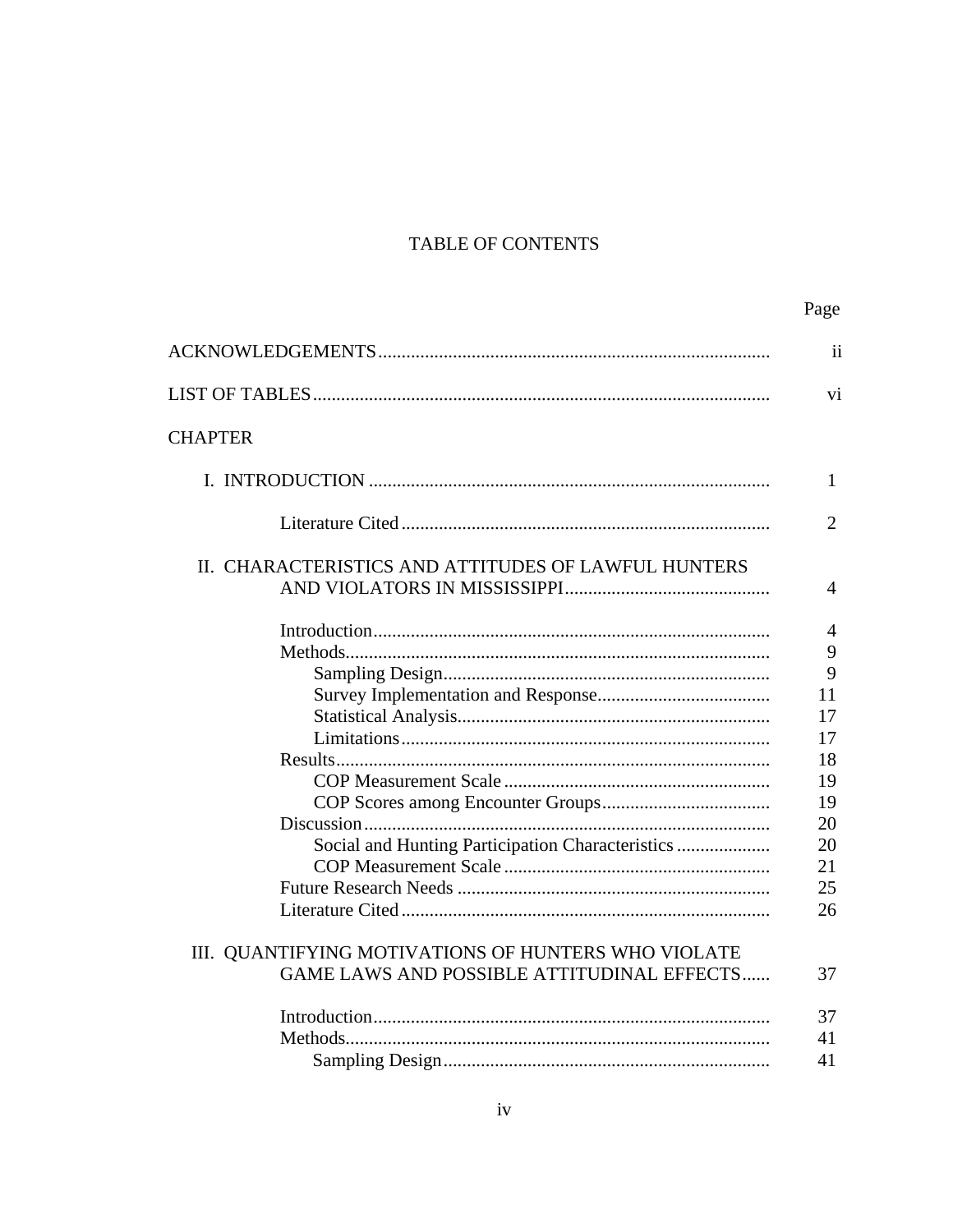# **CHAPTER**

|                                              | 42 |
|----------------------------------------------|----|
|                                              | 46 |
|                                              | 46 |
|                                              | 46 |
| COP Measurement Scale Among Motivation Types | 47 |
|                                              | 48 |
|                                              | 49 |
|                                              | 50 |
|                                              | 51 |
|                                              | 52 |
|                                              | 52 |
|                                              | 52 |
|                                              | 53 |
|                                              |    |

Page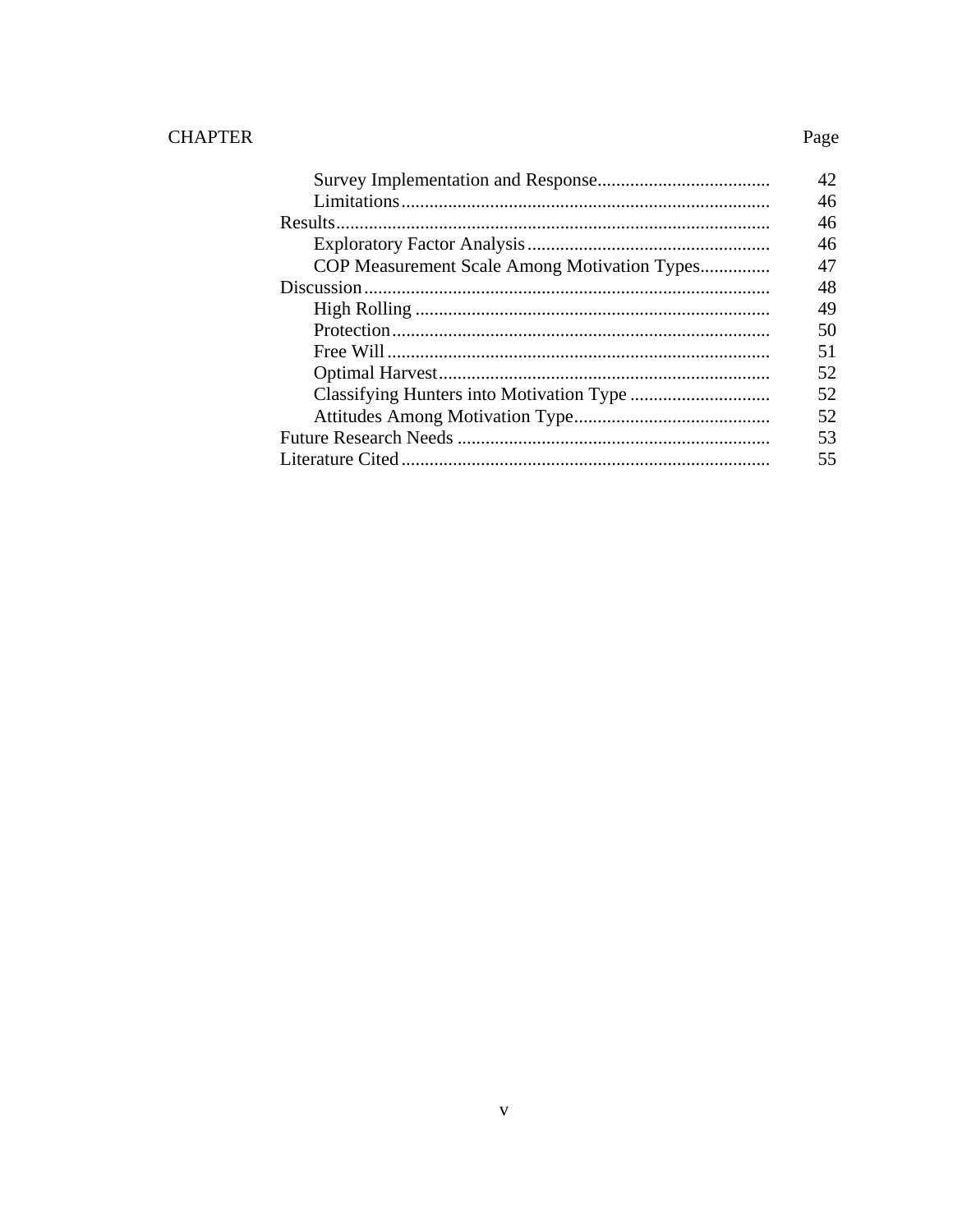# LIST OF TABLES

| TABLE |                                                                                                                                                                                                                                                                             | Page |
|-------|-----------------------------------------------------------------------------------------------------------------------------------------------------------------------------------------------------------------------------------------------------------------------------|------|
|       | 2.1 Number of licensed Mississippi resident hunters, citations written,<br>individuals written a citation, and hunters written a citation who<br>possessed a valid hunting license in Mississippi during the                                                                | 31   |
|       | 2.2 Response categories and rates for the 2001-02 Mississippi Statewide                                                                                                                                                                                                     | 32   |
|       | 2.3 Mean $(\pm$ standard deviation) and median for age, and frequency<br>distributions of income and education for Lawful Hunters, Former<br>Violators, and Violators in Mississippi from the 2001-2002                                                                     | 33   |
|       | 2.4 Mean $(\pm$ standard deviation) and median number of years hunted and<br>age of first hunting experience for Lawful Hunters, Former<br>Violators, and Violators in Mississippi in the 2001-02 hunting                                                                   | 34   |
|       | 2.5 Mean $(+/- SD)$ and median scores for the Conservation Officer<br>Professionalism attitude scale for Lawful Hunters, Former<br>Violators, and Violators in Mississippi resulting in the 2002                                                                            | 35   |
|       | 2.6 Mean $(+/- SD)$ and median scores for the Conservation Officer<br>Professionalism attitude scale for violation groups (baiting, hunting<br>from a public road, trespassing, and not wearing orange when<br>required) in the 2001-02 Mississippi Statewide Hunter Survey | 36   |
|       | 3.1 Response categories and rates for the 2002-03 Mississippi Statewide                                                                                                                                                                                                     | 57   |
|       | 3.2 Factor loadings of motivational items of wildlife law violators using<br>Varimax rotation resulting from the 2002-2003 Mississippi                                                                                                                                      | 58   |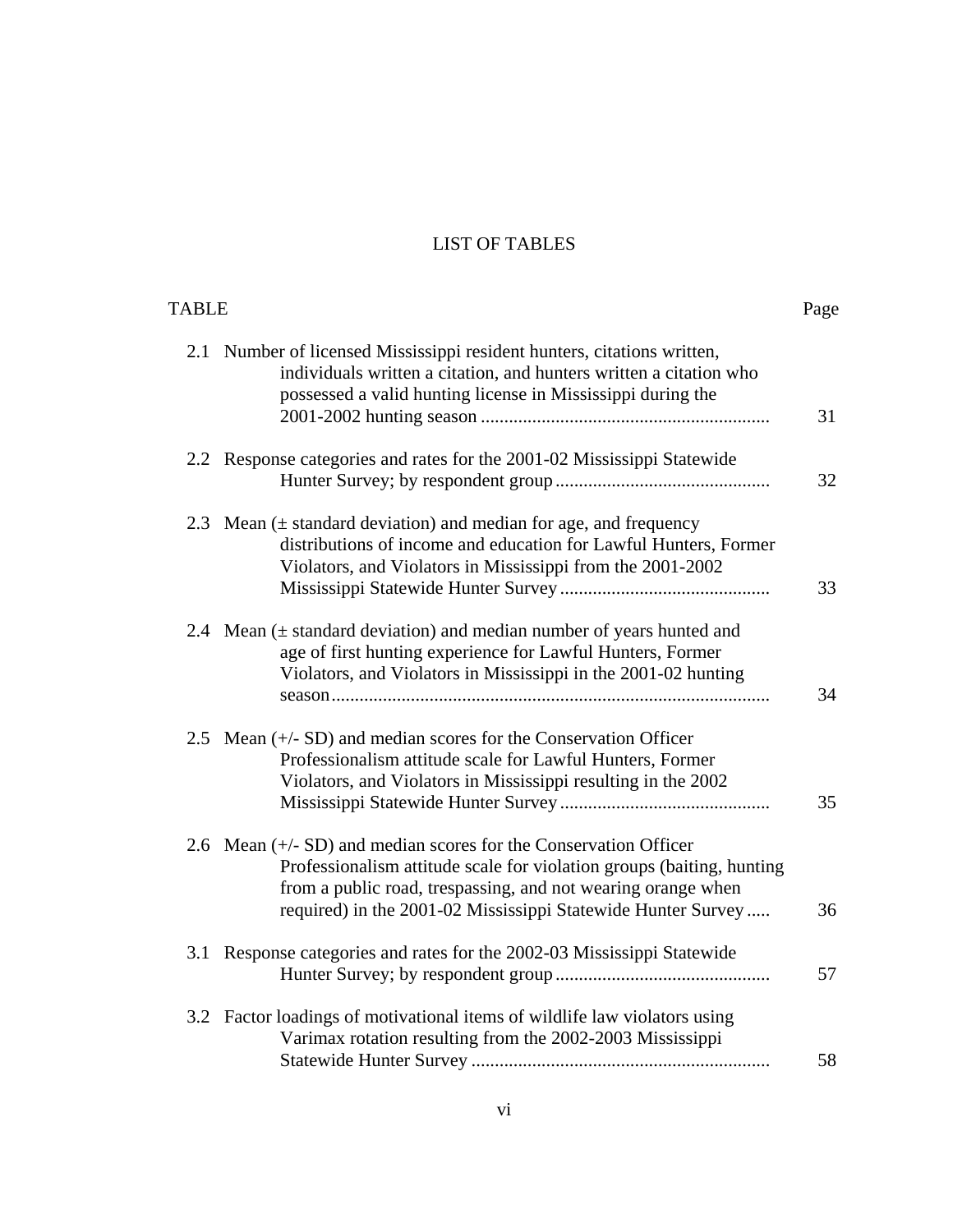#### TABLE Page

| 3.3 Means (+/- SD) and medians for the Conservation Officer Professionalism |     |
|-----------------------------------------------------------------------------|-----|
| attitudinal scale for Violators among motivational groups (high rollers,    |     |
| protection, free will, and optimal harvest) in Mississippi resulting from   |     |
| the 2002-2003 Mississippi Statewide Hunter Survey                           | 59. |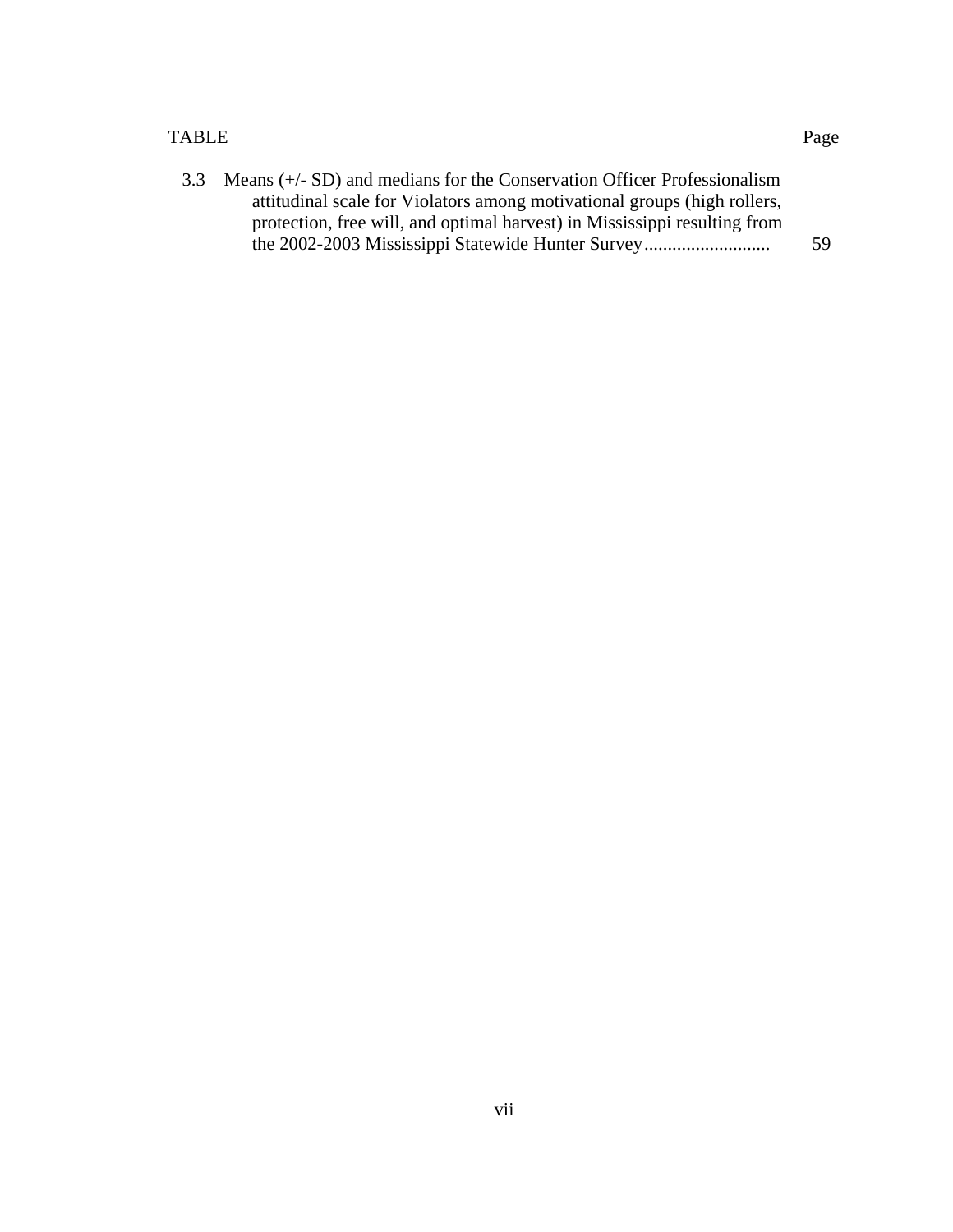## CHAPTER I

#### INTRODUCTION

 Hunting is an important component of the economy and heritage of the United States. In 2001, more than 13 million individuals participated in hunting and spent an estimated \$21 billion pursuing their favorite game (USFWS, 2001). In Mississippi, nearly 357,000 hunters older than 16 years of age took to the forests and fields and spent more than \$360 million on hunting equipment, and goods and services associated with their trips in 2000 (USFWS, 2001). From a cultural perspective, many hunters believe this activity is an integral part of their heritage and a traditional right; hunting gives these individuals a sense of belonging and identity and helps bring cohesiveness to many resource-based communities (Decker et al., 2001). Although the rate of participation in hunting has declined the number of hunters is expected to rise because of continued growth in the U.S. population (USFWS, 2001). Thus, with limited wildlife resources, steps must be taken to ensure sustainability of wildlife and habitat.

 Conservation Officers are challenged with enforcing laws and regulations used to protect wildlife. With increased human population, increasing numbers of Conservation Officers will be needed to protect wildlife and habitat, on both public and private lands, through the enforcement of wildlife and environmental laws. Furthermore, because Conservation Officers are the most visible state agency personnel, it is important that they portray a positive image to the public (Duda et al, 1998). This image is especially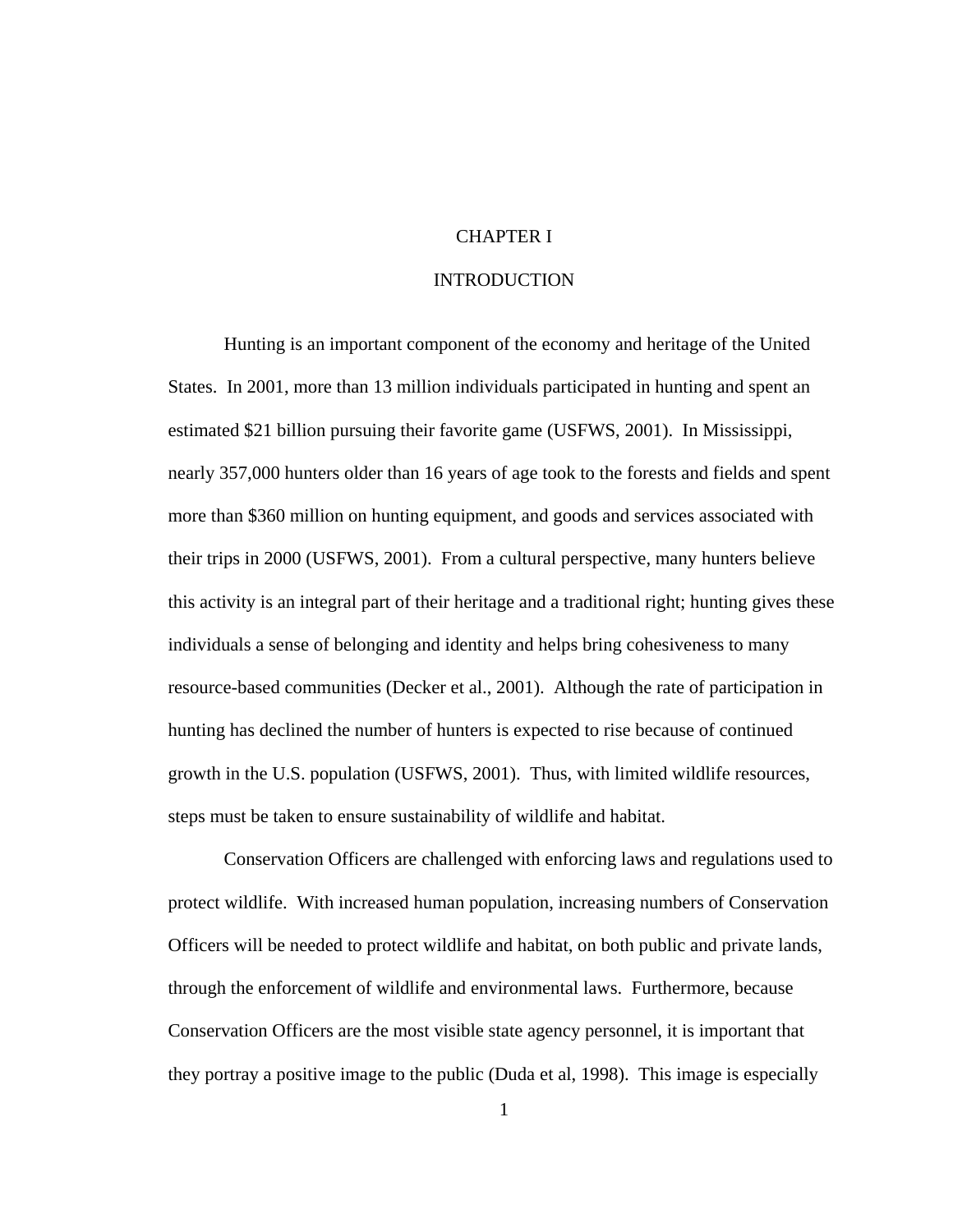important because the public primarily interacts with Conservation Officers and has less involvement with other entities of the agency. Additionally, because agency administrators have limited opportunity to evaluate Conservation Officers' performance in the field, knowing public sentiment toward them is critical to determine strategies to further their professional development.

 Despite the existence of formalized conservation law enforcement in the United States since the late 1800's, researchers have focused little attention on the characteristics of wildlife law violators and their attitudes toward wildlife laws and Conservation Officers; most previous research has primarily focused on lawful hunters. Knowledge of violator sentiment can help to identify possible needs for Conservation Officer professional development. Additionally, with most existing violator research being descriptive, or qualitative in nature and geared towards theory development, the question arises as to what is the best way to approach the quantitative study of wildlife law violators? Specifically, are they a homogenous group with respect to their attitudes, or does 1) the type of violation committed, or 2) their motivations for committing the violation influence their attitudes? This study examined those two questions as well as how wildlife law violators differed from lawful hunters in Mississippi with regard to their demographic characteristics and attitudes toward Conservation Officers.

#### **Literature Cited**

Decker, D. J, T. L. Brown, and W. H. Siemer. 2001. Human dimensions of wildlife management in North America. The Wildlife Society, Bethesda, MD.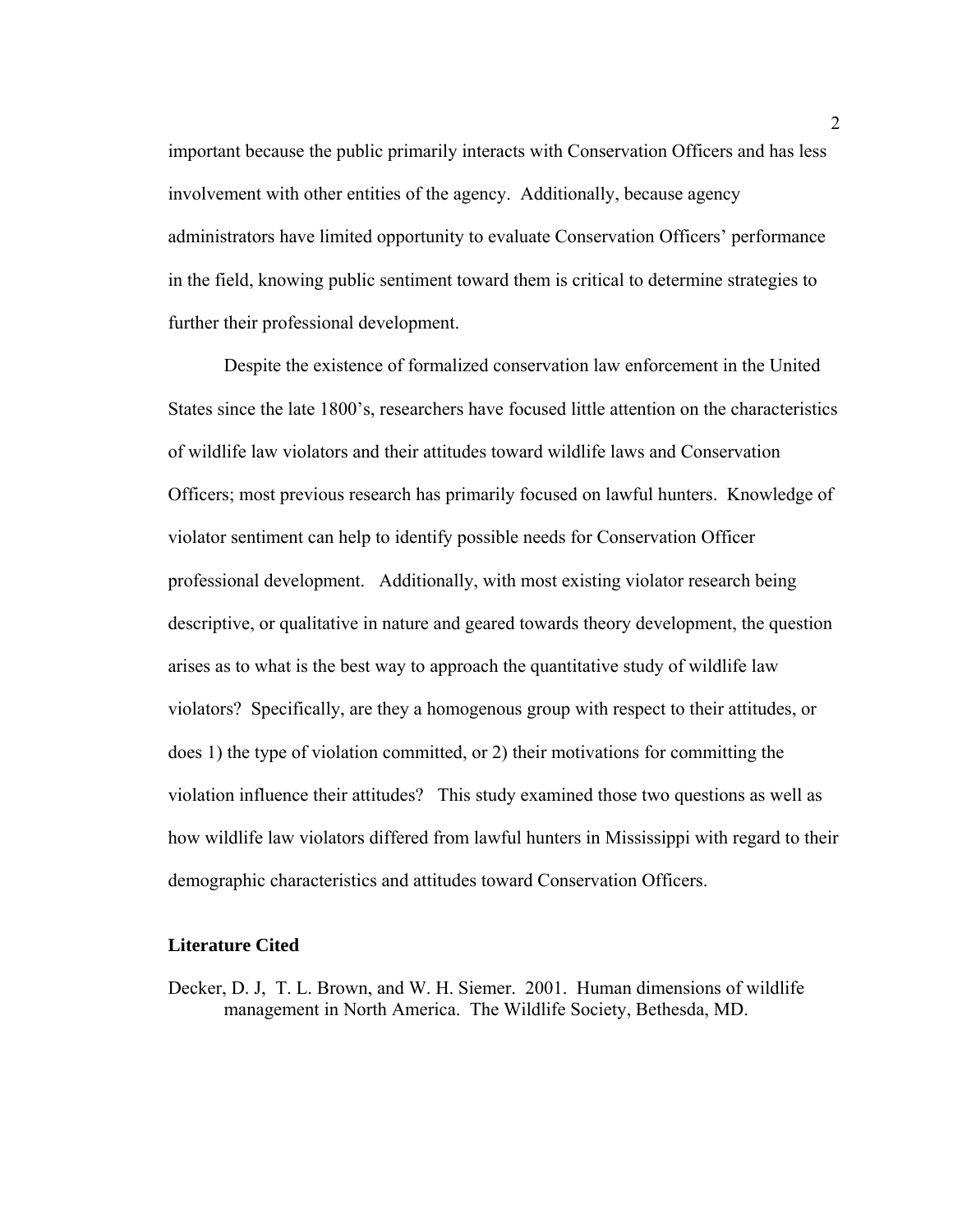- Duda, M.D., S.J. Bissell, & K.C. Young. 1998. Wildlife and the American mind: Public opinion on and attitudes toward fish and wildlife management. Responsive Management National Office, Harrisonburg, VA.
- United States Department of the Interior, Fish and Wildlife Service and United States Department of Commerce, United States Census Bureau. 2001 National Survey of Fishing, Hunting, and Wildlife-Associated Recreation.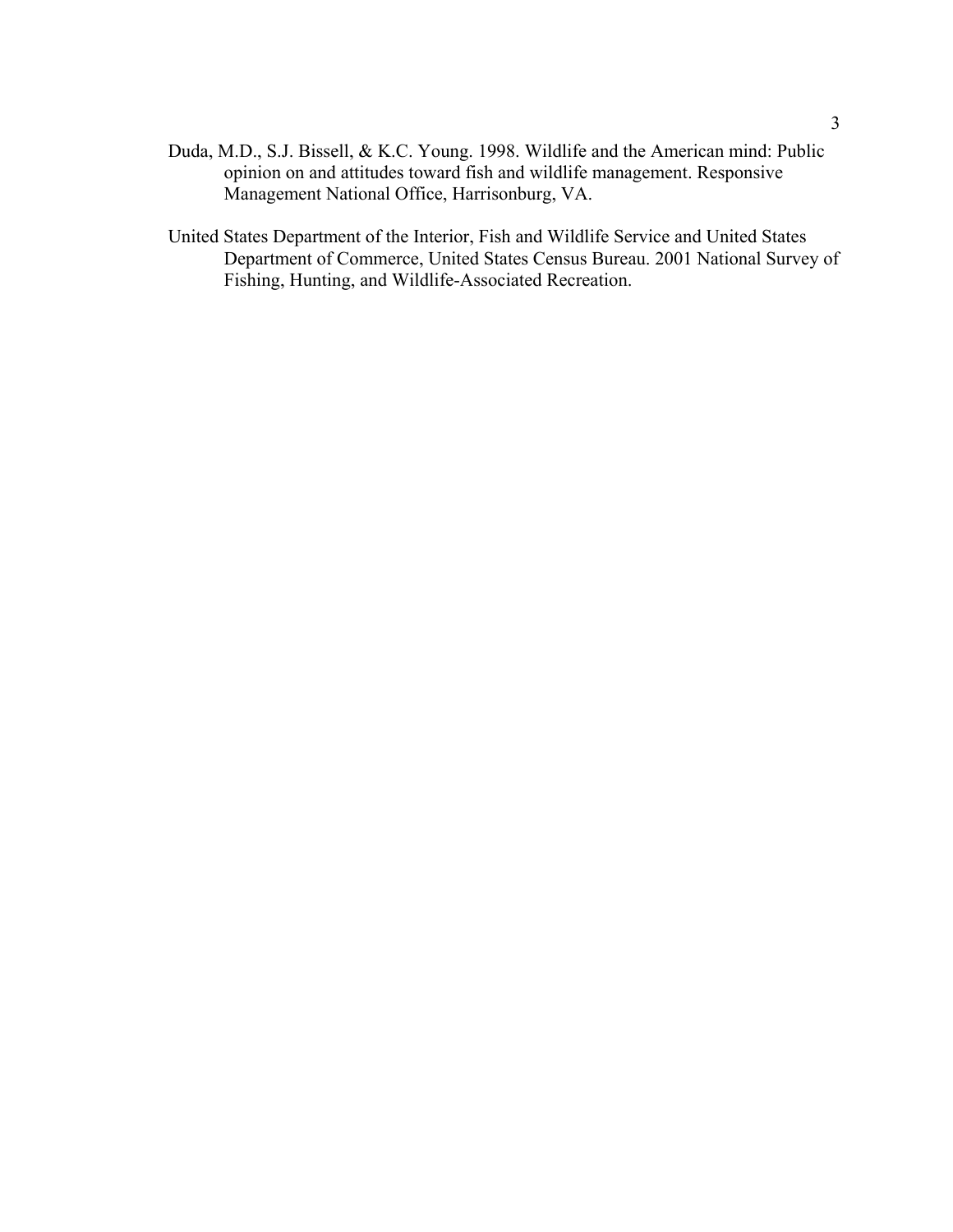## CHAPTER II

# CHARACTERISTICS AND ATTITUDES OF LAWFUL HUNTERS AND VIOLATORS IN MISSISSIPPI

# **Introduction**

 Hunting is an important component of the economy and heritage of the United States. In 2001, more than 13 million individuals participated in hunting and spent an estimated \$21 billion pursuing their favorite game animals (USFWS, 2001). In Mississippi, nearly 357,000 hunters >16 years of age spent more than \$360 million on hunting equipment and goods and services associated with their hunting trips in 2000 (USFWS, 2001). Many hunters believe this activity is an integral part of their heritage and a traditional right; hunting gives these individuals a sense of belonging and identity and helps bring cohesiveness to many resource-based communities (Decker et al., 2001).

 Although the rate of participation in hunting has declined, the number of hunters is expected to rise because of continued growth in the U.S. population (USFWS, 2001). Thus, with finite wildlife resources, additional steps must be taken to ensure sustainability of wildlife and habitat. Conservation Officers are charged with enforcing laws and regulations to protect wildlife. With increased human population, increasing numbers of Conservation Officers will be needed to protect wildlife and habitat on public and private lands. Furthermore, because Conservation Officers are the most visible stateagency personnel, it is important they portray a positive image to the public (Duda et al.,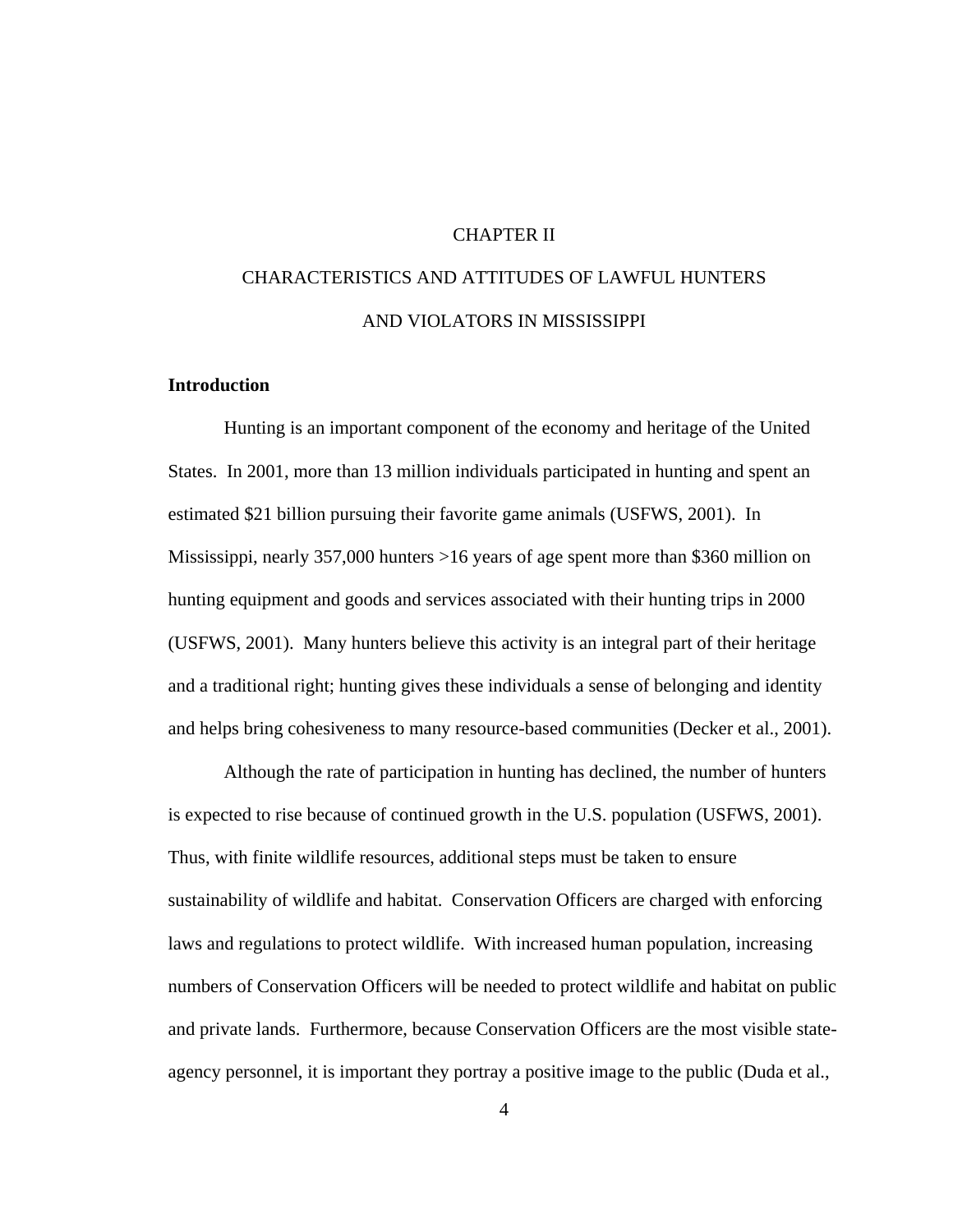1998). This image is especially important because the public primarily interacts with Conservation Officers and has less involvement with other entities of the agency. Additionally, because agency administrators have limited opportunity to evaluate Conservation Officers' performance in the field, knowing public sentiment toward them is critical to determine strategies to further their professional development.

While most hunters abide by regulations used to sustain wildlife populations, wildlife violations have been a persistent problem facing natural resources management, and the illegal taking of wildlife has been a major concern (Gray & Kaminski, 1994; Eliason, 1999). Each year, an estimated \$200 million are collectively earned by poachers who illegally take wildlife (Musgrave et al., 1993). Many believe this is a gross underestimate of actual monies earned by poachers and the problem much more widespread (Muth, 1998). As wildlife habitat dwindles, becomes fragmented by urban sprawl, and as the human population increases, more restrictive regulations will be needed to further protect and sustain viable wildlife populations; thus, poaching and other violations may become more prevalent.

Previous research has examined characteristics, participation patterns, harvest, and behavioral aspects of hunters (Beattie, 1976; Heberlein, 1991; Applegate, 2002; Heberlein & Kuentzel, 2002; Miller, 2002; Miller & Vaske, 2003; Zinn, 2003). Nevertheless, most research has primarily addressed lawful hunters' demographic characteristics, hunting experience preferences, participation levels, and attitudes toward wildlife and wildlife management. Numerous studies have focused on wildlife law violators (Gray & Kaminski, 1994; Muth & Bowe, 1998; Eliason, 1999). However, these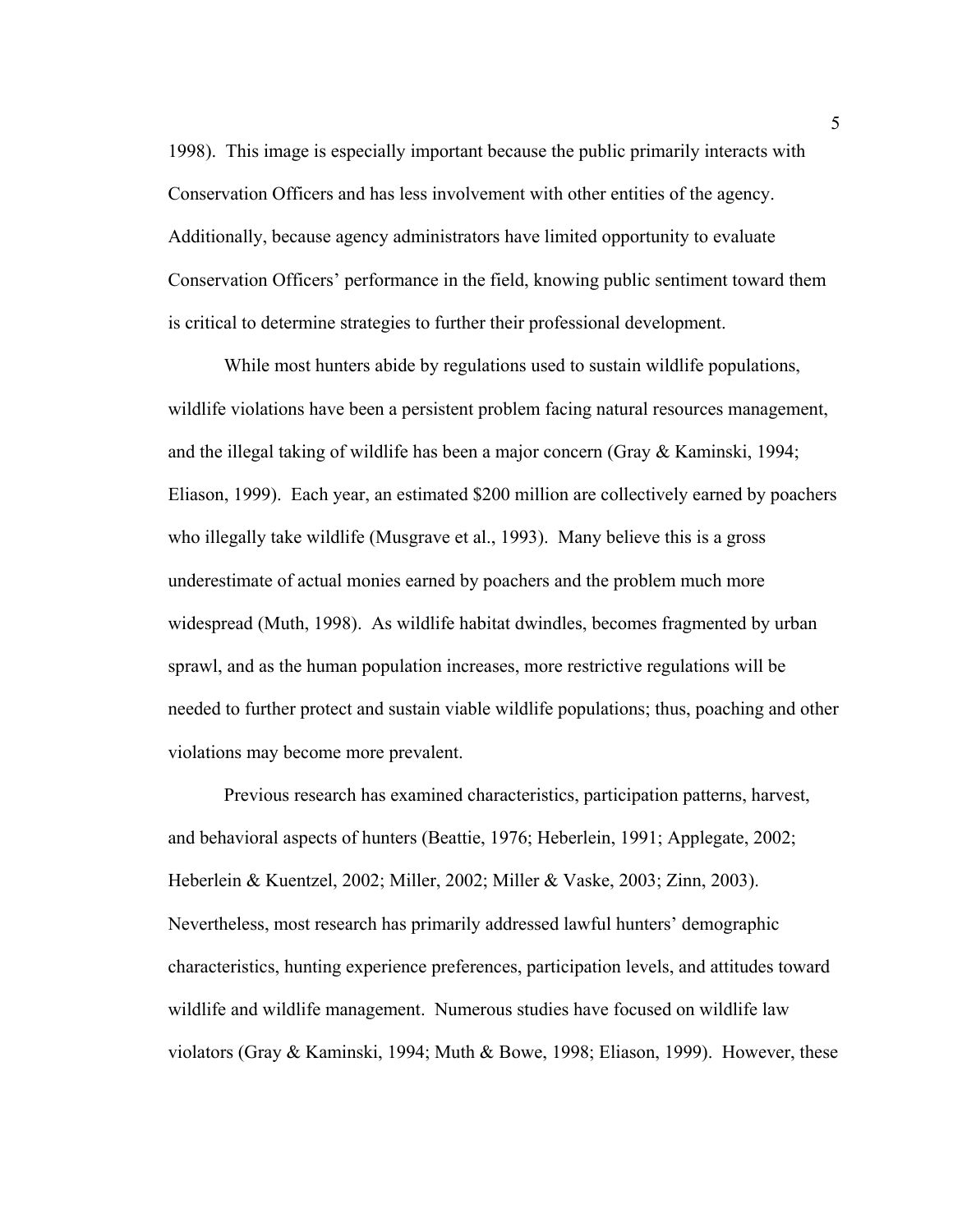studies concentrated on characteristics of violators, compliance with hunting regulations, and techniques to reduce number of violations that occur rather than focusing on attitudes of wildlife law violators. Furthermore, little research has been conducted on hunter attitudes toward conservation law enforcement (Beattie, 1981; Duda et al., 1998). Even less research (Melnyk, 1977) has considered attitudes of wildlife law violators toward Conservation Officers. Given the resources expended on conservation law enforcement, there is a paucity of research on characteristics and attitudes of violators. To predict or prevent future wildlife law violations, attitudes of violators and groups of violators must be better understood.

Attitudes of people toward authority have been an area of continual concern (Miller, 2001; Campbell, 2003). Past research has examined attitudes of individuals toward police and police-community relations (Decker, 1981; Peek et al., 1981; Parker et al., 1995), but little research has inspected attitudes of hunters toward Conservation Officers (Melnyk, 1977; Hill et al., 1978). Despite little knowledge of the characteristics of wildlife law violators and attitudes toward conservation officers, reasons why people violate norms and laws, including wildlife laws, has been covered substantially in the sociological literature (Muth & Bowe, 1998; Eliason, 1999; Eliason & Dodder, 1999). However, a better understanding of the characteristics and attitudes of violators toward Conservation Officers must be obtained before researchers can predict and understand what motivates behaviors of wildlife law violators.

 Previous research has found that individuals engaging in illegal behavior harbor more negative attitudes toward police and Conservation Officers (Decker, 1981; Peek et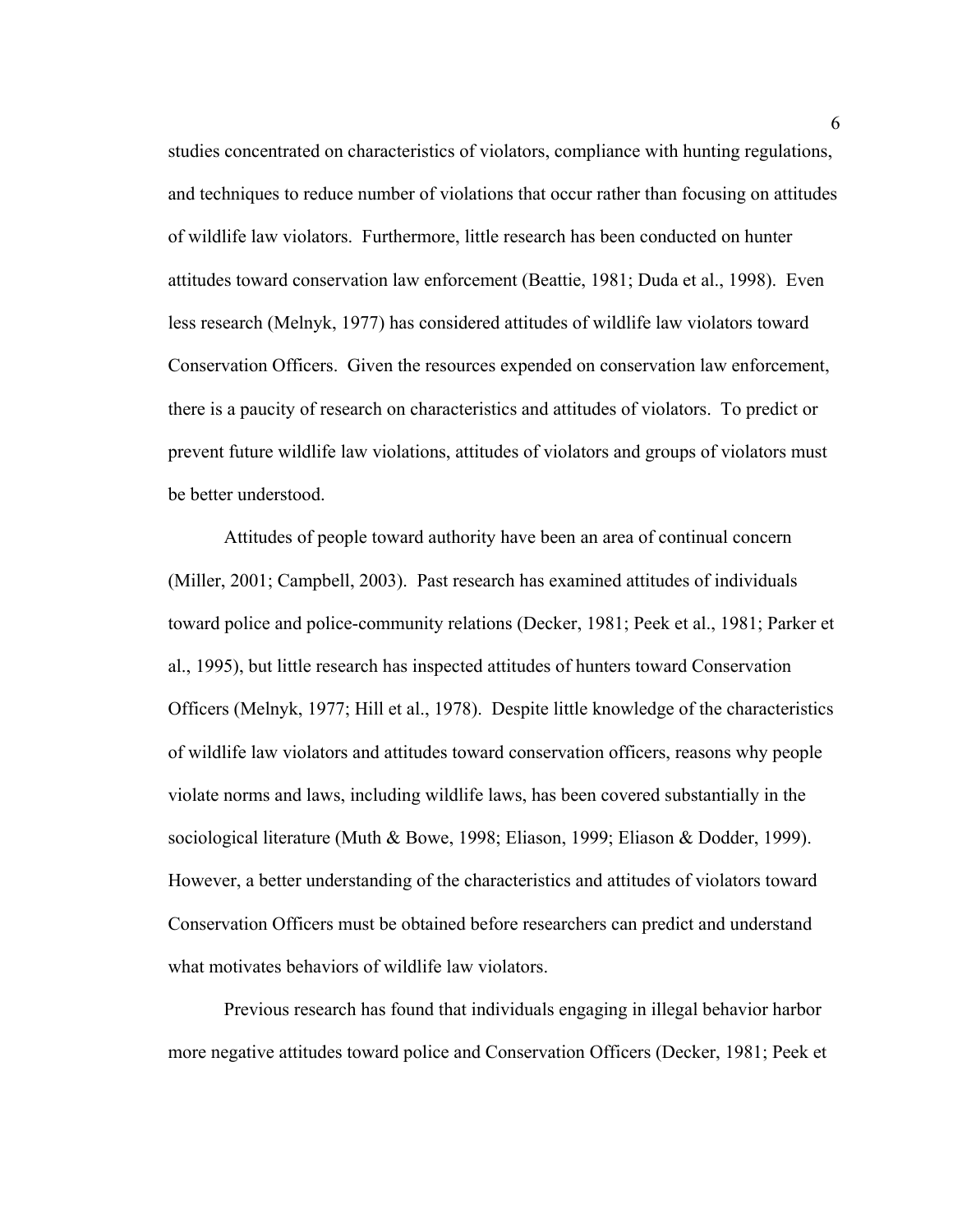al., 1981; Parker et al., 1995). However, research also has found that other sources affect deviant behavior and attitudes toward enforcement. Previous studies have examined basic demographic characteristics and behavioral characteristics of criminals. Some of the predominant characteristics include gender, age, race, education, income, and occupation. Age and race have been found to be the best indicators of negative attitudes toward authority (Mylonas & Reckless, 1963; Black & Reiss, 1970; Sawhill & Winkel, 1974; Hadar & Snortum, 1975; Berman, 1976; Peek et al., 1981). Nevertheless, some controversy exists on how demographic characteristics interact with and influence individuals' attitudes (Peek et al., 1981). Among wildlife violators, Glover (1982) found that male, blue-collar workers between the ages of 21-25, with a high school education, and an income of \$7,000 to \$13,000 were most likely to commit crimes. Gray and Kaminski (1994) also found that waterfowl law violators in the Mississippi Flyway were younger and had less experience with hunting than lawful hunters, but discovered income and education did not reflect lawfulness. Their findings contradict results from Glovers' (1982) research and calls into question what variables need to be used to best portray wildlife law violators, thus providing a need to identify the best demographic predictors of wildlife law violators. Based on the review of the sociological literature, I would expect wildlife law violators to harbor more negative attitudes toward Conservation Officers than lawful hunters who haven't had a ticketed encounter with a Conservation Officer. Furthermore, I would expect violator groups to consist of younger, less educated, and lower income individuals than lawful hunters.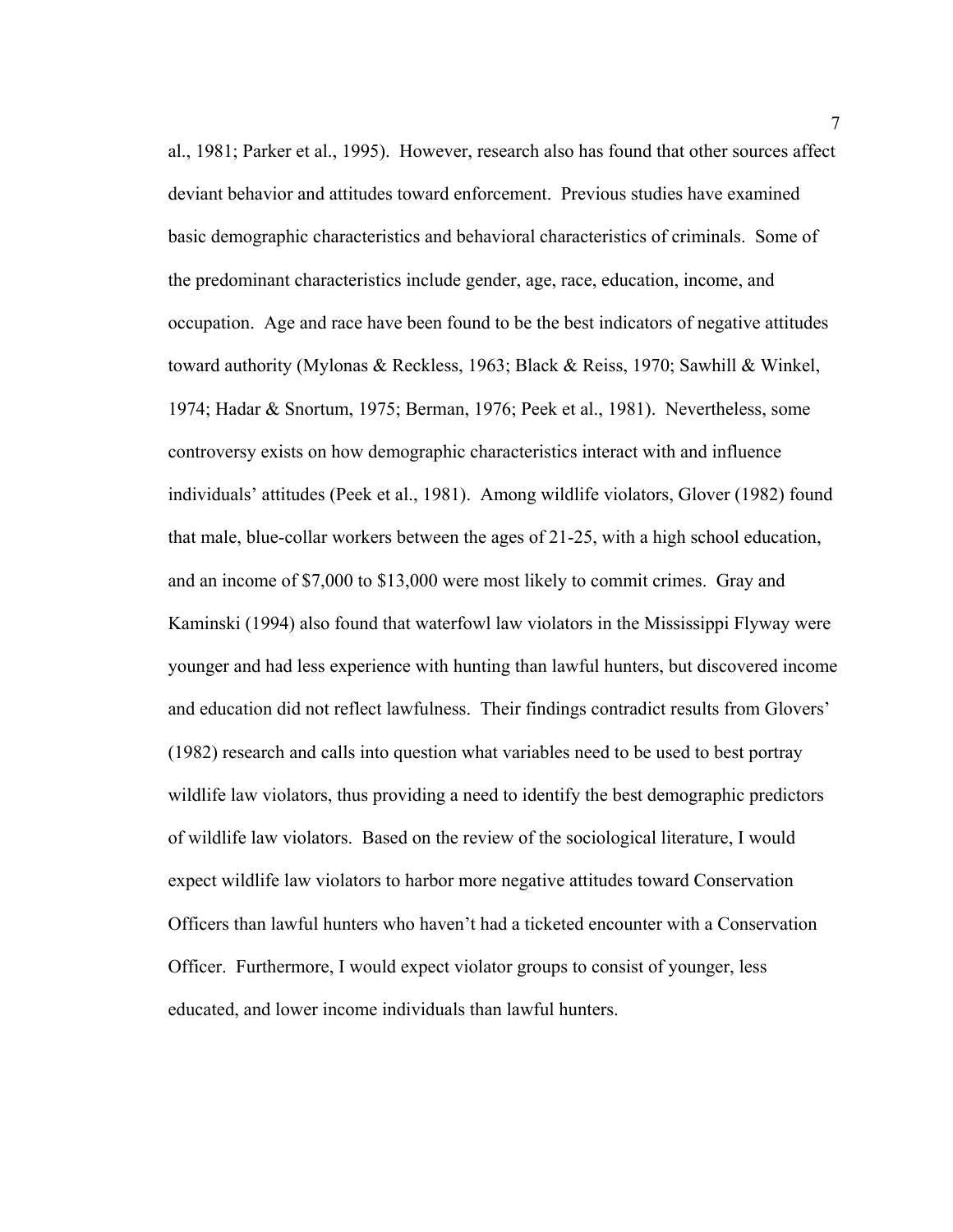Other characteristics of violators that may influence attitudes toward Conservation Officer professionalism include experience committing crimes, prior arrest records, and encounters with officers (Shafer et al., 1972; Sawhill & Winkel, 1974; Glover, 1982; Forsyth, 1993). Previous research suggests that prior arrests and convictions influence attitudes toward police and authority (Mylonas & Reckless, 1963; Brown, 1970; Alpert & Hicks, 1977). Brown (1970) reported that repeat offenders harbored less favorable attitudes toward police and authority than did first-time offenders. Those with multiple arrests held a higher degree of negative perceptions toward police (Mylonas & Reckless, 1963; Alpert & Hicks, 1977). First-time offenders also had negative attitudes, but not to the degree of repeat offenders. Alpert and Hicks (1977) stated that prisoners that had not been previously convicted prior to their current conviction were four times more likely to have relatively positive attitudes toward the police than prisoners which previously had been convicted. Regardless of past history, most prisoners reported negative attitudes toward police. LaFave (1965) and Skolnick (1966) discussed how convicts usually see police as agents of social control, which generates a negative association with police and authority. In general, "recidivists differed significantly from first offenders in terms of less favorable attitudes toward law and law enforcement and attitudes connoting greater negativism toward others" (Brown, 1970: 436). Therefore, I expect to find more negative attitudes toward Conservation Officers with increasing violations.

The number of encounters hunters have with officers could distinguish violators from lawful hunters and also influence individuals' attitudes toward Conservation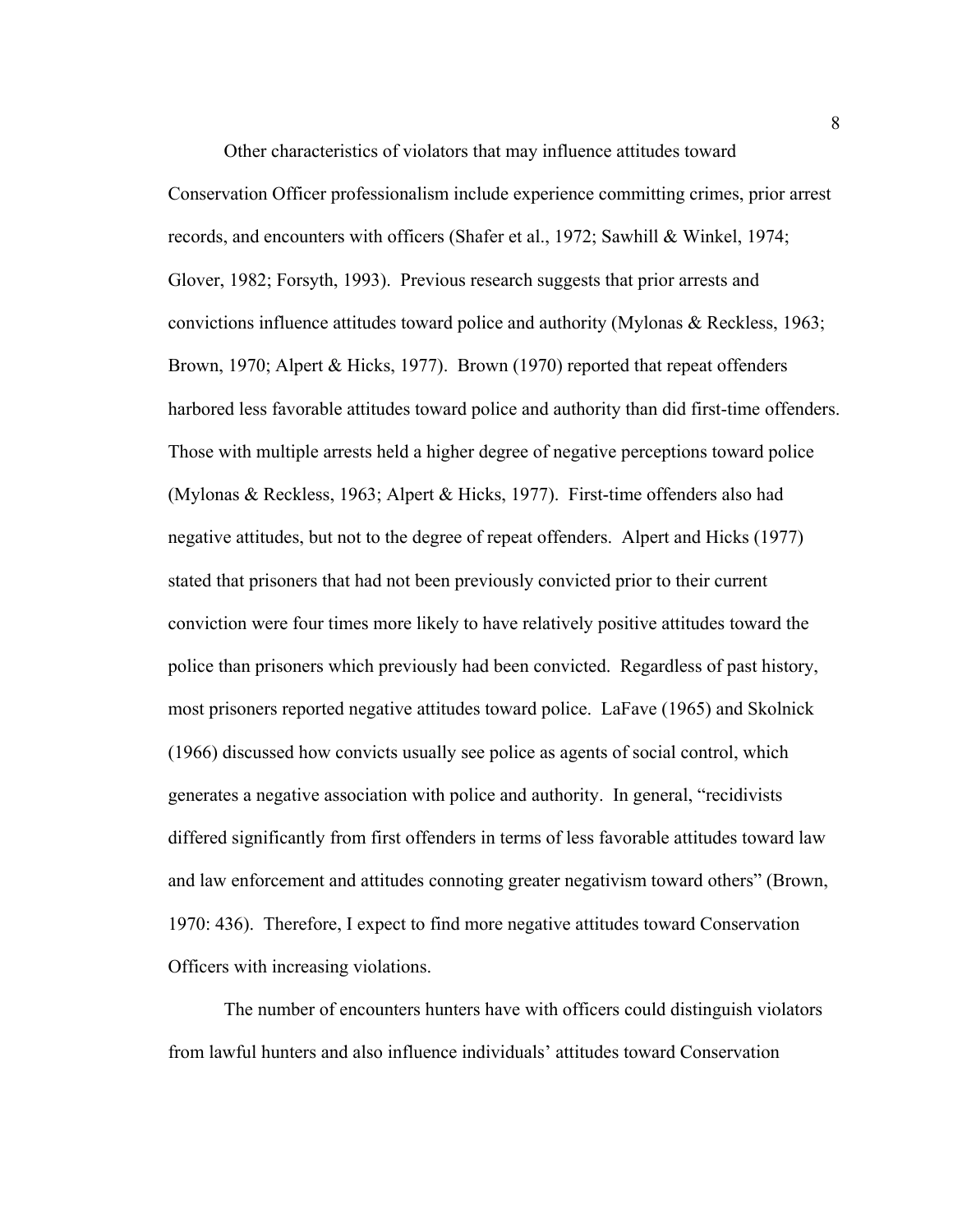Officers professionalism. Shafer et al. (1972) found violators had more contact with officers than did lawful hunters. However, Beattie (1981) found that number of times a hunter was "checked" by a game warden did not appear to influence their attitudes toward game laws, wardens, or enforcement. These aspects of characterizing criminals and their attitudes need to be examined further before reliable conclusions can be made about what characteristics best portray wildlife violators. Nonetheless, I expect to find more negative attitudes toward Conservation Officers with increasing ticketed encounters.

There were two objectives for this study. First, I determined social and hunting participation characteristics of wildlife law violators in Mississippi. Second, I determined if scores on an attitudinal scale measuring professionalism of Conservation Officers differed between (1) lawful hunters, former violators, and violators (2) among different groups of violators, and (3) among encounter groups. Additionaly, this study presents the number of Mississippi hunters, number of citations written, number of hunters written a citation, and the number of hunters written a citation who possessed a valid hunting license in Mississippi.

#### **Methods**

## *Sampling Design*

Data collected from the 2002 Mississippi Statewide Hunter Survey were used to test hypotheses. There were two sampling frames for this study (Table 2.1). First, the 2001- 02 hunter license file maintained by the Mississippi Department of Wildlife, Fisheries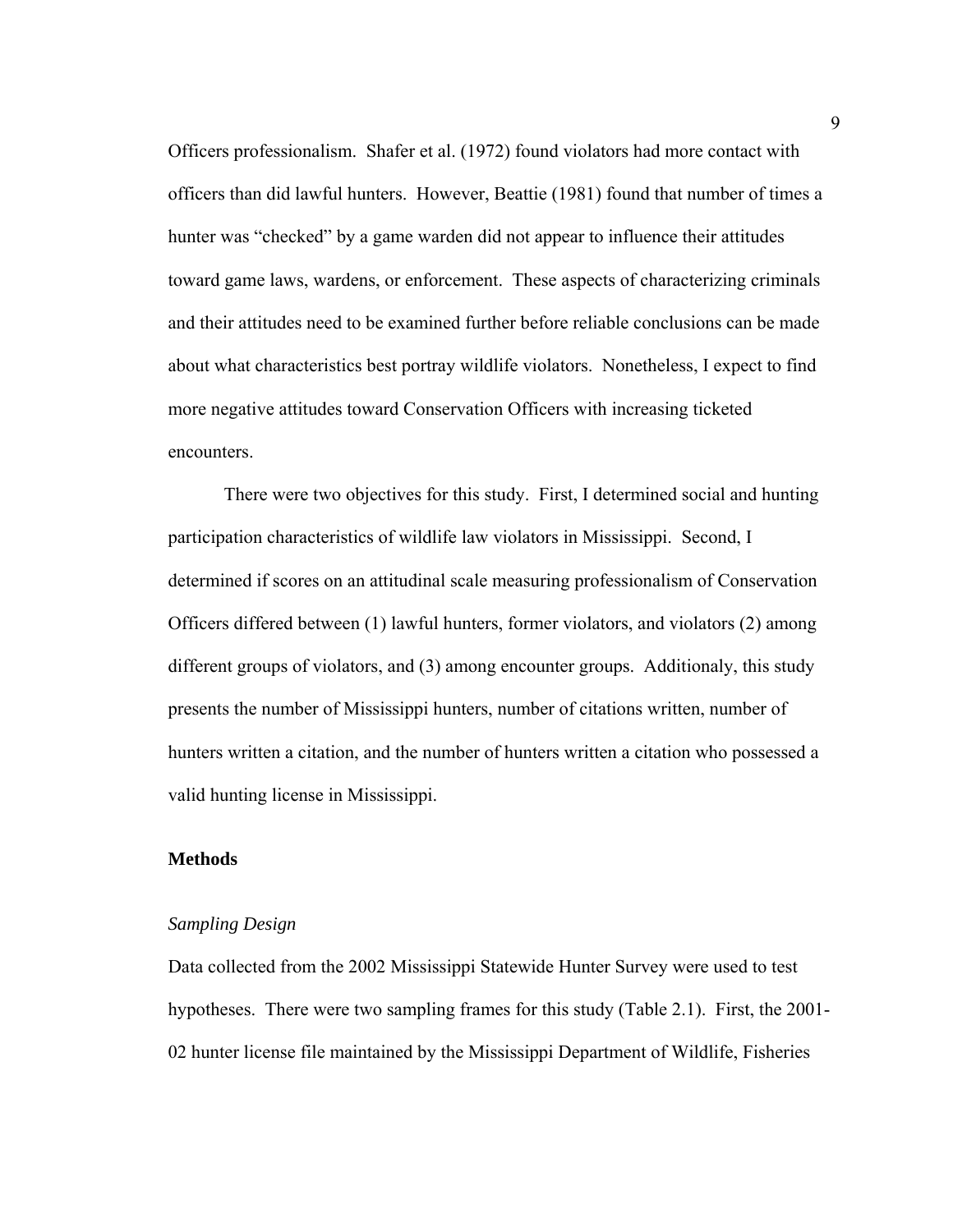and Parks (MDWFP) was used to draw a random sample of 5,000 licensed Mississippi resident hunters. Licensed hunters included individuals between the ages of 16 to 64 who purchased a big or small game hunting license, or a combination Sportsman License. Second, a portion of the wildlife law violator file maintained by MDWFP was used; those who had purchased a hunting license in the 2001-02 license year and cited with one of four violations (no hunter orange, trespassing, baiting, and hunting from a public road) served as the sampling frame. Each of these violation types had a sufficient number of citations written to investigate the effect of violation type on attitudes. Those in other violation types and those who were cited for no hunting license were removed from consideration because I wanted to clandestinely obtain data from violators for purposes of truthfulness. By telling subjects, particularly unlicensed poachers, that their information was received from sources other than the hunting license files may bias responses. The Institutional Review Board (IRB) for the Protection of Human Subjects (Docket # 02- 158) at Mississippi State University (MSU) approved this research because of steps taken to maintain confidentiality and de-link identities from data. A random sample of 230 violators from each of the four violation types was felt to be adequate to explore group differences. Expecting a lower response rate from wildlife law violators than lawful hunters, estimated at 45%, this sample size would achieve desired statistical power for the comparisons of wildlife law violators. Because some violators committed one or more violations, sampling occurred without replacement. Sampling procedures were as follows: First, baiters were randomly selected as a starting point, and a random sample of 230 was selected. Second, trespassing was selected; any of the initial 230 baiters were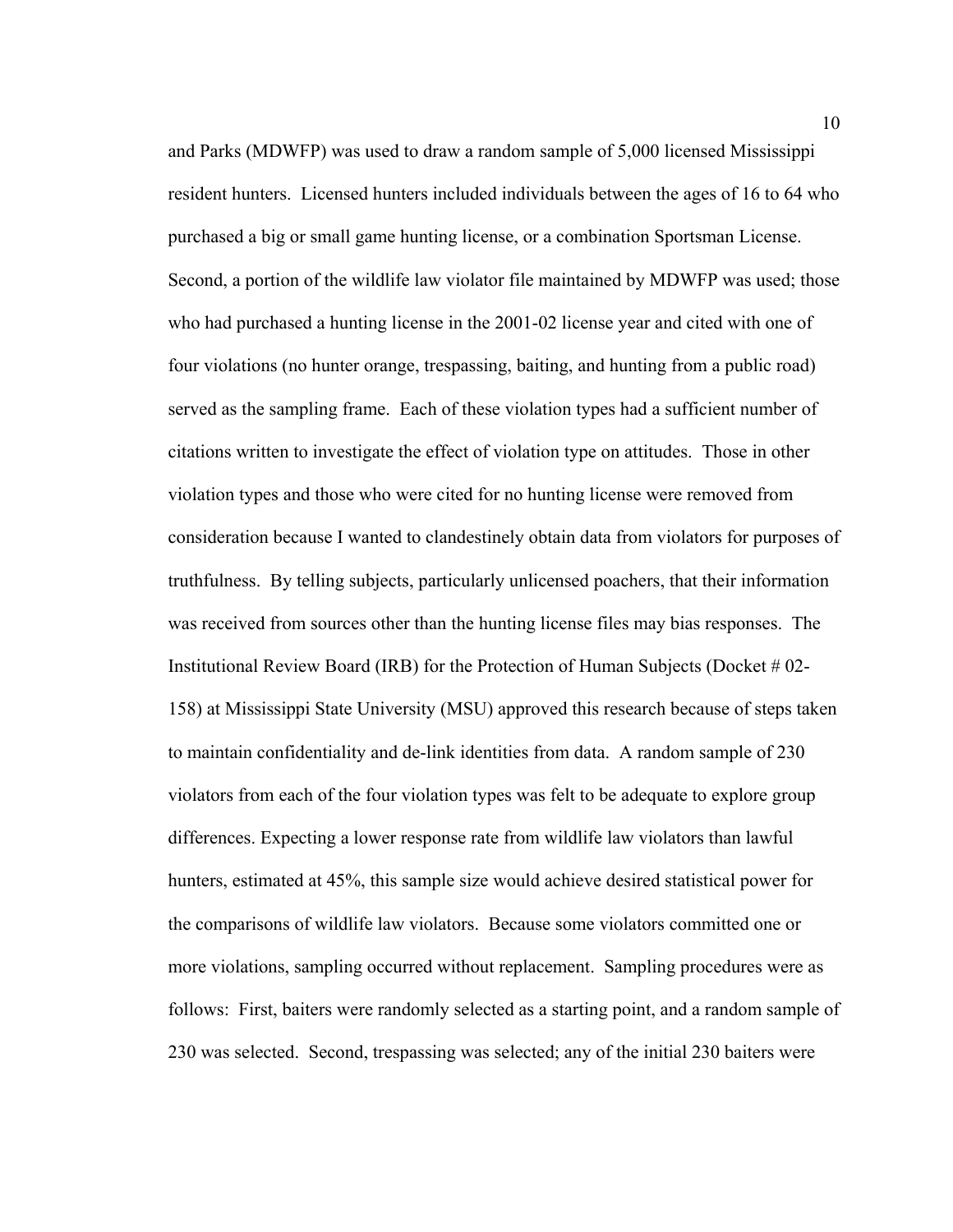removed from the violation category, and a second sample of 230 was selected. This process continued for the two remaining violation groups; road hunting was selected third and hunters cited for not wearing orange fourth. This sequential random sampling format kept wildlife law violators as mutually exclusive as possible. For analysis purposes, number and type of violations for each violator also were recorded for additional analyses.

For hypothesis testing, three groups were used for analysis. First, licensed hunters with no violation in Mississippi since 1995 will be referred to as "lawful hunters". Second, licensed hunters who received a violation during the hunting season prior to survey implementation (2001-2002) will be referred to as "violators". Third, licensed hunters with no violation in the year prior to survey implementation but cited for one of the four violation types since 1995 will be referred to as "former violators." Former violators were found by searching the violator database that had been computerized since 1995. For comparative purposes, any other current or former wildlife law violator who was randomly selected in the sample of lawful hunters was identified and removed, providing three mutually exclusive groups (Lawful hunters, Violators, and Former Violators) to test hypotheses.

## *Survey Implementation and Response*

Subjects (lawful, violator, and former violator) were sent an 11-page selfadministered mail questionnaire designed to collect information about demographics, hunting experience, participation levels, attitudes toward Conservation Officer professionalism, and participation in a voluntary harvest reporting system. Questions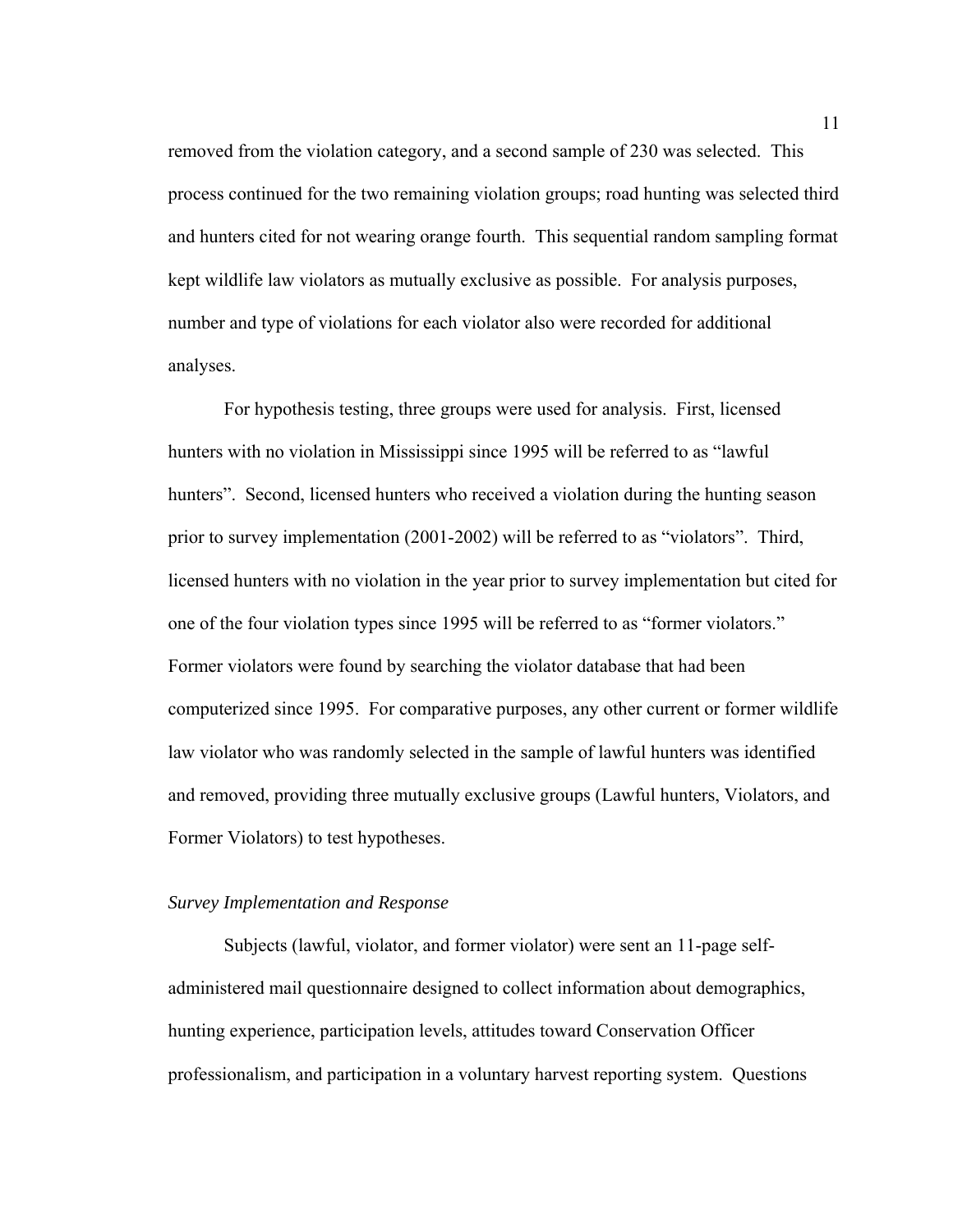were based on previous research efforts and were developed in conjunction with the MDWFP. A subset of these questions was designed to test hypotheses presented earlier. The survey was pre-tested with students and faculty  $(n = 30)$  in the College of Forest Resources, Mississippi State University.

The questionnaire first sought information on the demographic characteristics and participation patterns. This included age, education, income level, and hunting experience. An open-ended question asked about age. Hunters were then asked to identify their approximate annual household income levels by categorizing them into \$10,000 increments starting with "<\$10,000" and ending with "\$100,000 and ABOVE." Next, by using a close-ended question, hunters were asked to indicate their total years of formal education in 4 categories: elementary (grades 1-8), high school (grades 9-12), college (grades 13-16), or graduate school (grades 17-22+). A close-ended question asked hunters to indicate their race: 1) White or Anglo, 2) Black or African American, 3) Native American or Alaskan Native, 4) Asian or Pacific Islander, or 5) Other. Hunters were then asked about their level of hunting experience with two questions: "How many years have you been hunting?", and "At what age did you have your first hunting experience?" Next, hunters were asked "Have you ever been checked by a Mississippi Department of Wildlife, Fisheries and Parks (MDWFP) Conservation Officer during hunting season?" If hunters responded "Yes" to being previously checked, they were asked, "Were you checked by a MDWFP Conservation Officer during the 2001-2002 hunting season?" Individuals who had not encountered a MDWFP Conservation Officer were directed to a question elsewhere in the questionnaire. Also, it served as a measure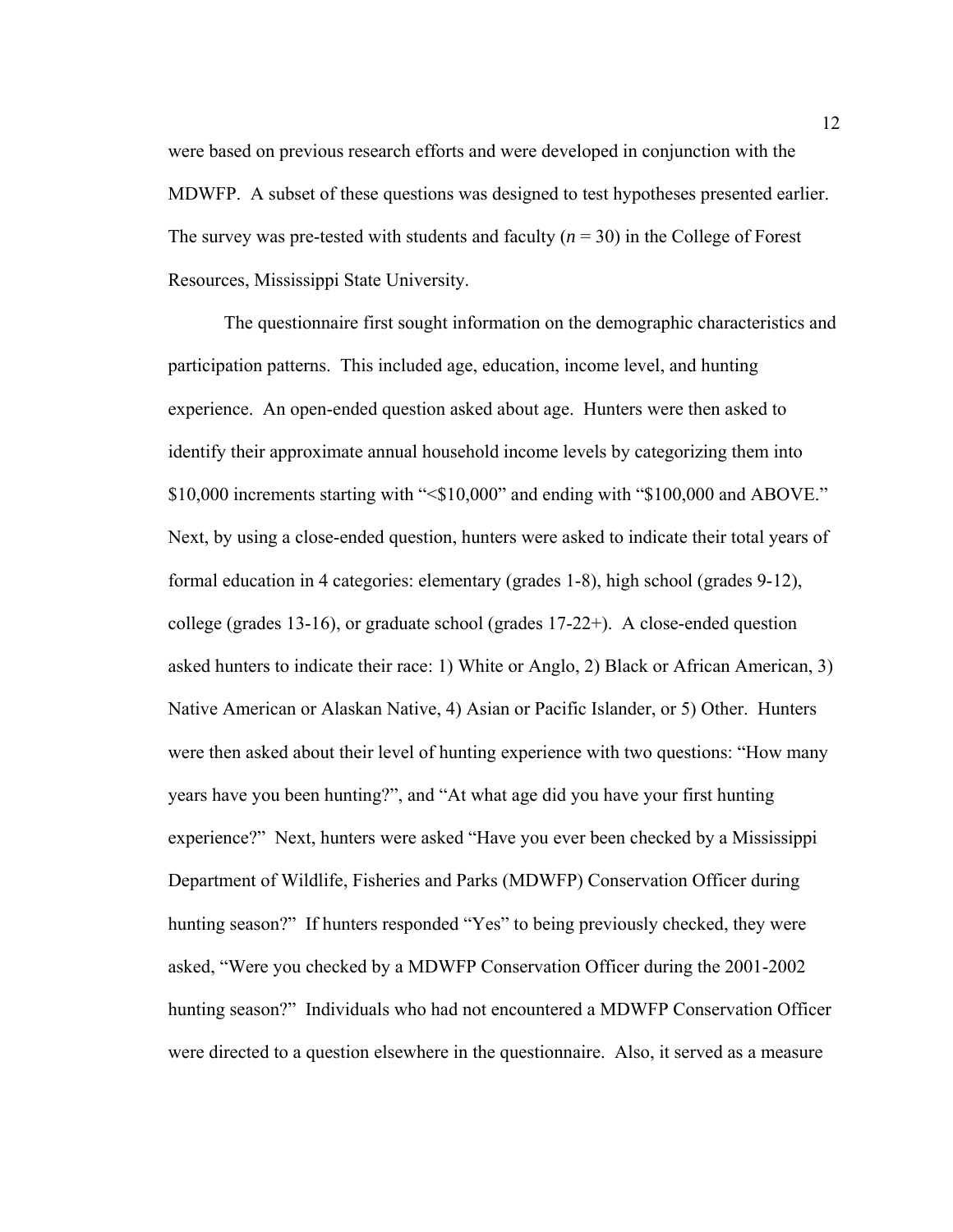of truthfulness. Thus, an assessment of how many violators were not truthful about having an encounter with a Conservation Officer would be possible.

Second, a nine-item Likert measurement scale was developed to assess attitudes toward Conservation Officer Professionalism on their last encounter, henceforth referred to as the COP scale. Subjects were asked to indicate the extent to which they agreed with each of the following statements: "The Conservation Officer made me feel at ease;" "I believe the Conservation Officer was professional;" "The Conservation Officer was knowledgeable about wildlife in general;" "I believe the Conservation Officer treated me fairly;" "The Conservation Officer was knowledgeable about wildlife laws;" "The Conservation Officer listened to me;" "The Conservation Officer was effective in explaining wildlife laws;" "The Conservation Officer answered my questions satisfactorily;" and, "I was nervous talking with the Conservation Officer." Response format ranged from 1 to 5 with  $1 =$  "strongly disagree,"  $2 =$  "disagree,"  $3 =$  "neutral,"  $4 =$ "agree," and  $5 =$ "strongly agree." Cronbach's alpha, a measure of internal consistency, was used to assess the reliability of the COP scale (Cronbach, 1951; Miller, 1995). Raw Cronbach coefficient alpha scores for the COP measurement scale equaled 0.92, well above an acceptable alpha of 0.6 used in most human dimensions research (Nunnally, 1978). The item "I was nervous talking with the Conservation Officer" detracted from the scale reliability and was dropped from further analysis. This increased the alpha level of the COP scale to 0.94. Thus, it is most probable that a single construct was measured. Furthermore, an exploratory factor analysis of the COP scale confirmed there were no underlying factors. Therefore, scores on the individual items were summed and treated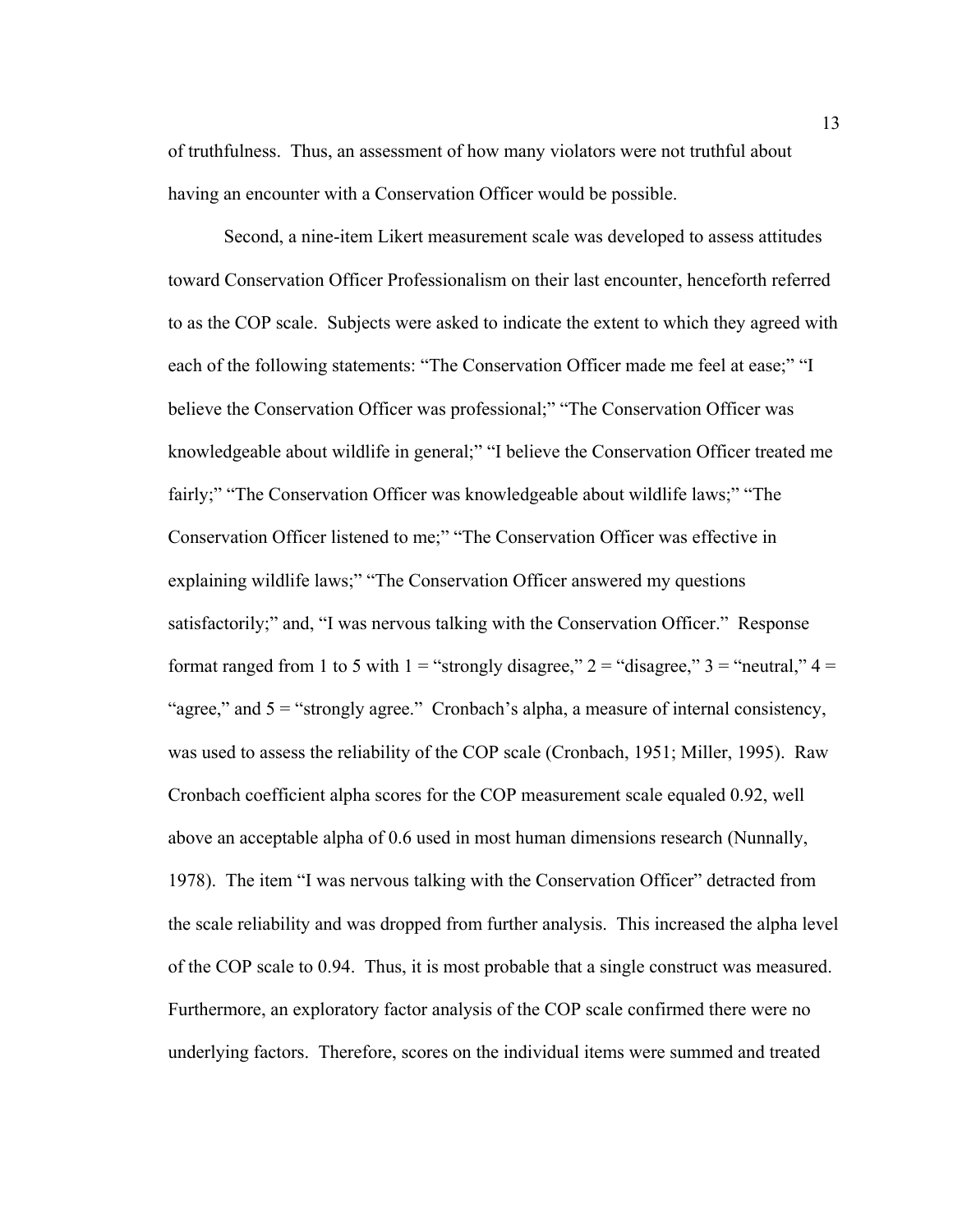as one measurement scale measuring Conservation Officer professionalism. Possible scores on the measurement scale ranged from 8 to 40, with 8 being the most negative attitude and 40 representing the most positive attitudes toward Conservation Officer professionalism on their last encounter.

Third, number of ticketed encounters was noted for each violator and former violator using the MDWFP violator file. To reach a desirable sample size and to satisfy hypotheses, violators with more than one violation were placed into one group. This allowed a comparison between violators with one ticketed encounter and violators with multiple ticketed encounters. The scores of repeat offenders among violation types were not analyzed because statistical power was too low for meaningful comparisons. Additionally, the number of violations that each violator had received since 1995 was noted and recorded. Numerous wildlife law violators received more than one citation whereas others received only one. Number of violations/person ranged from 1 to 8. To achieve sufficient sample size for analysis purposes, individuals with  $\geq$  3 violations were grouped together. Again, statistical power was too low to conduct meaningful comparisons of multiple ticket violators' scores among violation types.

The Total Design Method (TDM) was used to implement the survey (Salant & Dillman, 1994). A series of four mail-outs were administered. The first mailing, sent to all individuals in the sample, contained a letter stating the purpose of the survey and that they would be receiving a survey in about a week. The second mailing, sent 7 days after the first mailing, consisted of a survey, a letter explaining the purpose of the survey, and a business reply envelope (i.e., a complete packet). The third mailing included a post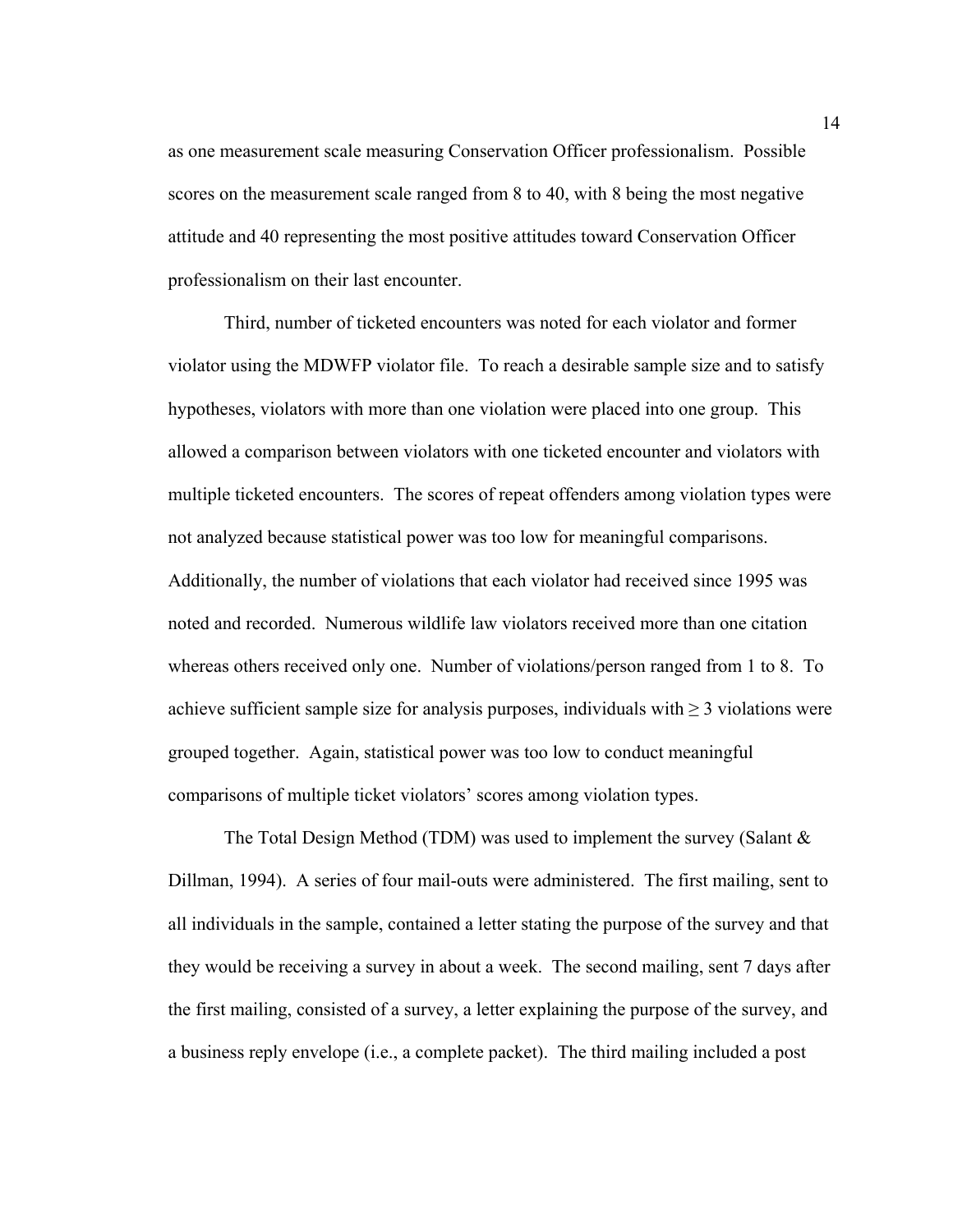card reminder/thank you that was sent 7 days after the second mailing (day 14). Finally, a complete packet was sent twenty-one days after the postcard mailing (day 35) to individuals who had not yet responded. All mailings were personalized to enhance response rate and a phone number was listed on all mailings so respondents could call with questions, or to request a replacement questionnaire if they had misplaced it. All surveys were numbered using a bar code printed on clear adhesive labels which facilitated the processing of returns through an automated system, and prevented individuals who had returned their survey from receiving further mailings.

After surveys were received, non-numeric responses were coded numerically. After all responses were converted into a numeric framework, responses from the surveys were data entered using Microsoft Access. Final data were checked and converted to a SAS and SPSS format for analysis purposes. To ensure that data had been entered correctly, a verification process was initiated. First, a list of 200 random identification numbers was generated from the computer file containing all returned surveys. Second, the list of identification numbers was used to locate that respondent's corresponding survey. Third, after the surveys were located, they were taken from the hard copy set and compared to the computerized data version. If any errors were found, the incidents were recorded and corrected in the final dataset. After all data were verified, minimal errors were found in the initial data entry process; only 106 errors were found among 39,800 questions resulting in an error rate of 0.27%. Errors were random and no pattern was found for any particular variable.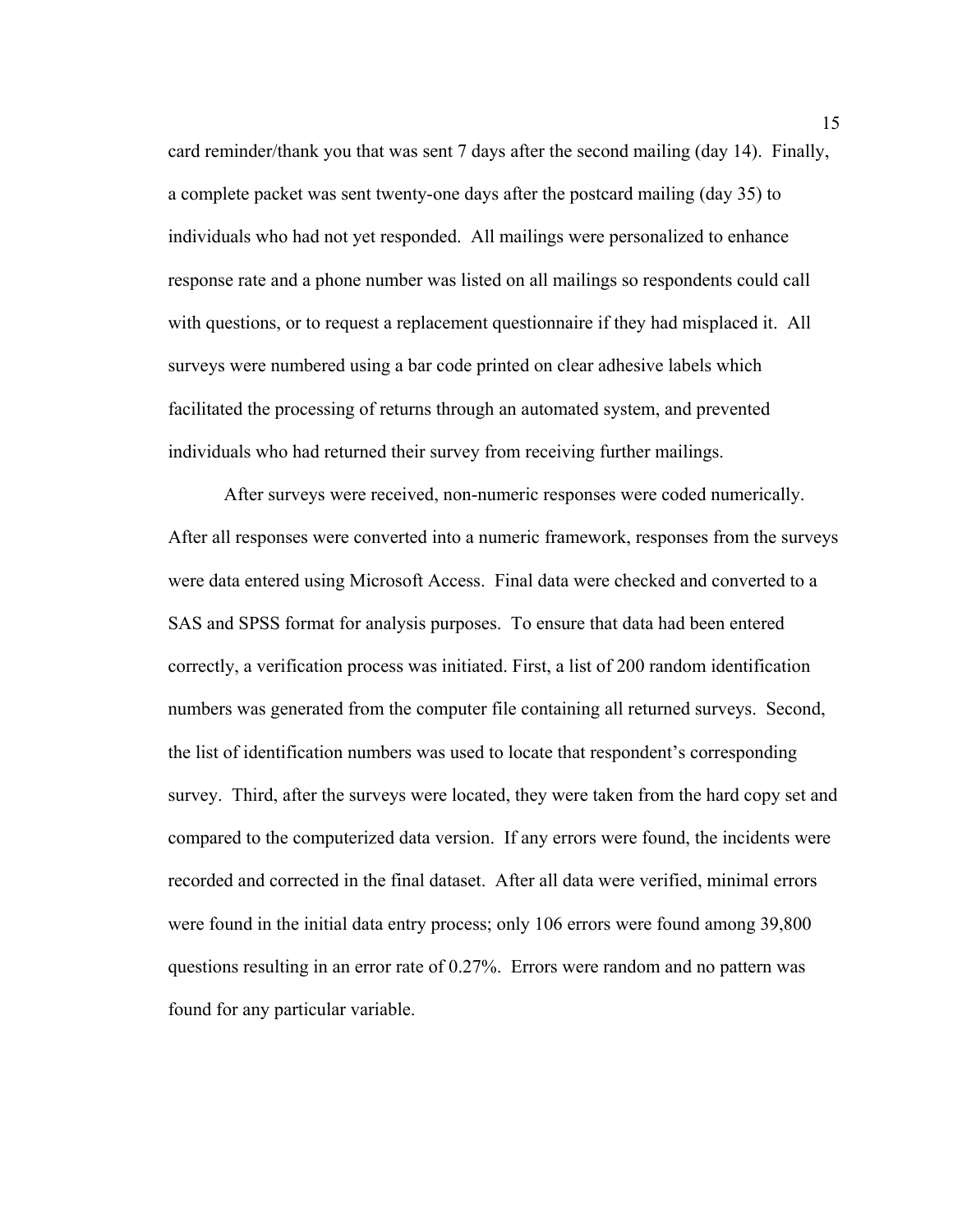Effective response rate to the survey was calculated for each group by dividing number of returned useable questionnaires and number of questionnaires returned nonuseable by total number of surveys sent minus non-deliverables (Hunt & Ditton, 2002). Lawful hunters had the greatest response rate among all groups (Table 2.2). The response rate of lawful hunters (47.4%) was significantly greater than wildlife law violators (41.3%) and former violators (39.4%;  $\chi^2$  = 19.02, *P* < 0.01). Ten questionnaires were returned unusable because the respondent was deceased  $(n = 7)$ , refused to complete the questionnaire  $(n = 2)$ , or indicated that they did not hunt  $(n = 1)$ .

Completion of the mail survey process occurred when surveys were no longer being received (day 90). Phone surveys were made to a random sample of 443 nonrespondents (340 lawful hunters and 103 violators) to allow comparisons with respondents. Individuals' phone numbers were located on the Internet using their name and address information. Phone calls were made during weekday evenings (6:00 to 9:00 p.m.), and 15 questions from the mail questionnaire were selected to ask each nonrespondent. Successful calls (a call resulting in the caller collecting data from the intended non-respondent) totaled 106 (24%), while 273 calls (61%) were unsuccessful. Calls reaching only an answering machine totaled 64 (15%). Calls to lawful hunters totaled 340 which resulted in 86 successful (25%), 200 unsuccessful (59%), and 54 (16%) reaching an answering machine. Violator calls attempted totaled 103, with 20 being successful (19%), 73 unsuccessful (71%), and 10 reaching an answering machine (10%). Respondents and non-respondents significantly differed in their age and hunting experience. Non-respondents were older ( $\bar{x}$  = 47 years; n = 25) than respondents ( $\bar{x}$  =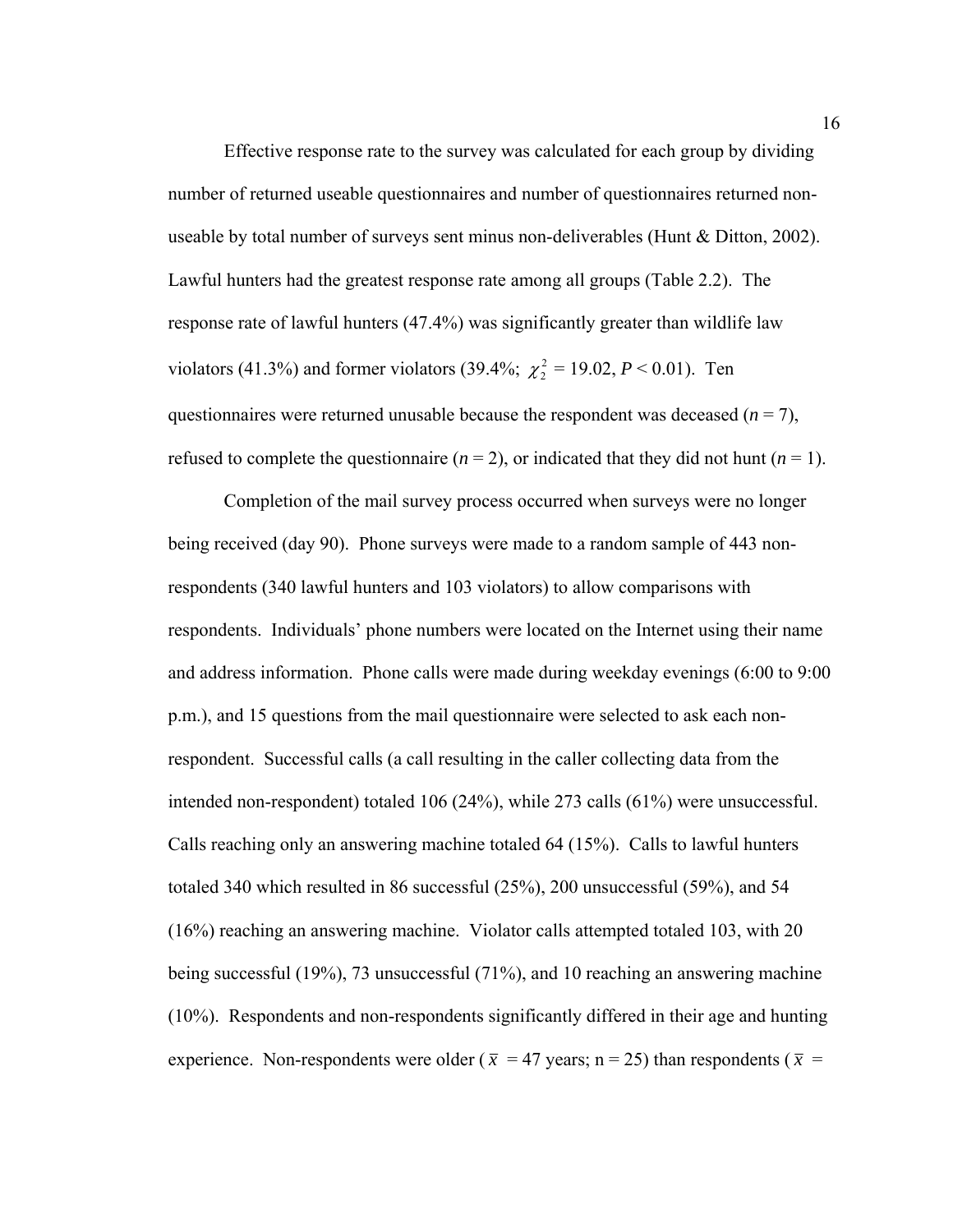42 years; n = 1992), while respondents had more years of hunting experience ( $\bar{x}$  = 30; n  $=$  1943) than non-respondents ( $\bar{x}$  = 26; n = 81). No other significant differences were found. Insufficient sample size prohibited me from looking at differences between violators who responded and those who did not.

#### *Statistical Analysis*

Because assumptions of normality were not met by any variable in this study and most data were ordinal, non-parametric tests were used to analyze data. However, means are presented along with medians for reference purposes. Kruskal-Wallis tests (PROC NPAR1WAY WILCOXON; SAS 1999) were conducted to detect differences among hunter groups, and among the various groups of violators on all characteristics and attitudinal variables. Differences among violator groups were examined using post-hoc comparisons (DWASS-STEEL CRICHLOW FLEGNER; SAS 1999). Correlation analysis (PROC CORR; SAS 1999) was used to investigate if attitude scores differed with number of offenses and number of ticketed encounters.

# *Limitations*

Certain limitations existed in my study. First, I only sampled hunters between the ages of 16 and 64. Therefore, data did not portray the attitudes and participation of the entire hunter population. Second, wildlife law violator records have only been computerized since 1995. Thus, I could not investigate the history of wildlife law violations beyond eight years. Third, I assumed that the last contact that violators had with a Conservation Officer was the ticketed encounter believing it would be the most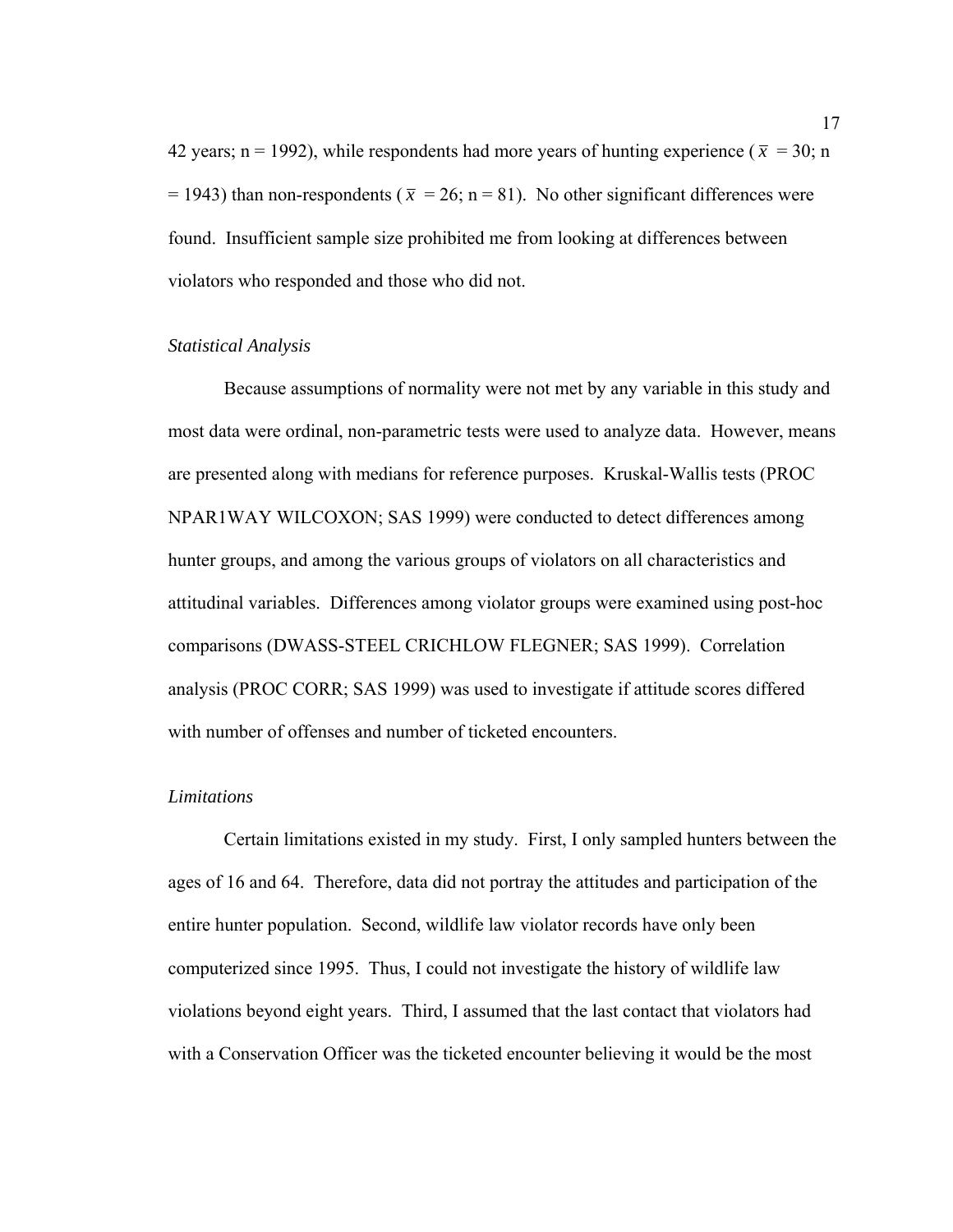memorable. I also assumed that by clandestinely sampling, violators would be more truthful in their responses, and would be more willing to respond if they did not know they were sent a questionnaire because of their past illegal hunting behavior. Nevertheless, some violators may not have been truthful in their responses because of prestige bias by responding how they thought the researchers wanted them to respond, or with a socially acceptable answer. Finally, whereas response rates to mail surveys nationwide have been continually declining over the past two decades (Hunt and Ditton, 1996), response from violators was even lower than expected. This may affect the generalizability of my research findings, especially with the identified problems in conducting non-respondent checks.

# **Results**

I found statistically significant differences among legal hunters, former violators, and wildlife law violators on most demographic and participation variables. First, lawful hunters ( $\bar{x}$  = 43; m = 44; n = 1879) were older than wildlife law violators ( $\bar{x}$  = 40; m = 40; n = 332) and former violators ( $\bar{x}$  = 38; m = 38; n = 142). Second, annual income level significantly differed among all hunter groups (Table 2.3). Lawful hunters had a median annual income (m =  $$55,000$ ; n = 1756) significantly greater than former violators (m =  $$45,000$ ; n = 130) and wildlife law violators (m =  $$45,000$ ; n = 311). Third, education levels differed among hunter groups (Table 2.3). Lawful hunters had significantly higher levels of education ( $m =$  college;  $n = 1305$ ) than former violators (m  $=$  high school; n = 139) and wildlife law violators (m = high school; n = 240). Fourth, groups differed on the number of years hunted (Table 2.4). Lawful hunters participated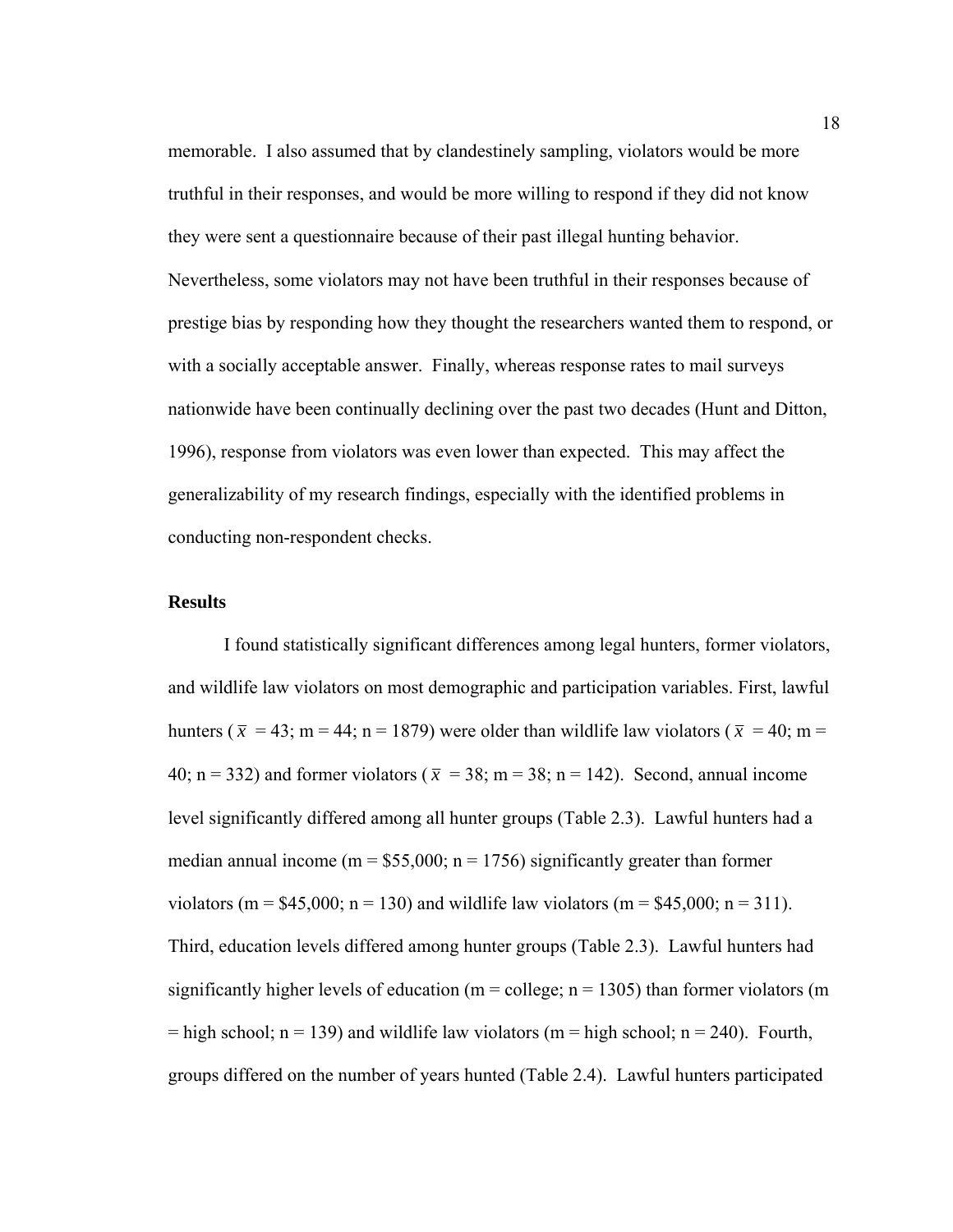in the activity the longest of any group ( $\bar{x}$  = 29.4; m = 30; n = 1758); violators had hunted longer ( $\bar{x}$  = 27.5; m = 28; n = 322) than former violators ( $\bar{x}$  = 25.0; m = 25; n = 137) but less than lawful hunters. Finally, lawful hunters began hunting later ( $\bar{x}$  = 11.8; m = 10; n = 1762) than both former violators ( $\bar{x}$  = 11.2; m = 10; n = 137) and violators  $(\bar{x} = 10.5; m = 10; n = 322;$  Table 2.4).

#### *COP Measurement Scale*

 I found significant differences among lawful hunters, violators, and former violators on each of the 8 attitude items used in the final COP scale (Table 2.5). As for the total score on the COP scale, lawful hunters ( $\bar{x}$  = 31.6; m = 32; n = 1,314) rated officers' professionalism significantly better than both former violators ( $\bar{x}$  = 30.1; m = 32; n = 122) and wildlife law violators ( $\bar{x}$  = 26.6; m = 28; n = 318). Wildlife law violators' scores among violation types did not significantly differ (Table 2.6). Results showed attitude scores of baiters ( $\bar{x} = 27.1$ ; m = 29; n = 98), road hunters ( $\bar{x} = 26.2$ ; m  $= 27$ ; n = 74), trespassers ( $\bar{x}$  = 26.6; m = 29; n = 50), and no orange ( $\bar{x}$  = 26.5; m = 28;  $n = 96$ ) were statistically similar.

#### *COP Scores among Encounter Groups*

 I found no significant differences on Conservation Officer Professionalism scores between ticket encounter groups ( $\chi^2 = 3.74$ , *P* = 0.05) or 2003 ( $\chi^2 = 0.26$ , *P* = 0.61). Individuals with one ticketed encounter ( $\bar{x} = 26.8$ ; m = 28.5; n = 269) had similar attitudes to those with more than one ticketed encounter ( $\bar{x} = 24.3$ ; m = 25; n = 60). However, I did detect significant differences in COP scores among groups of individuals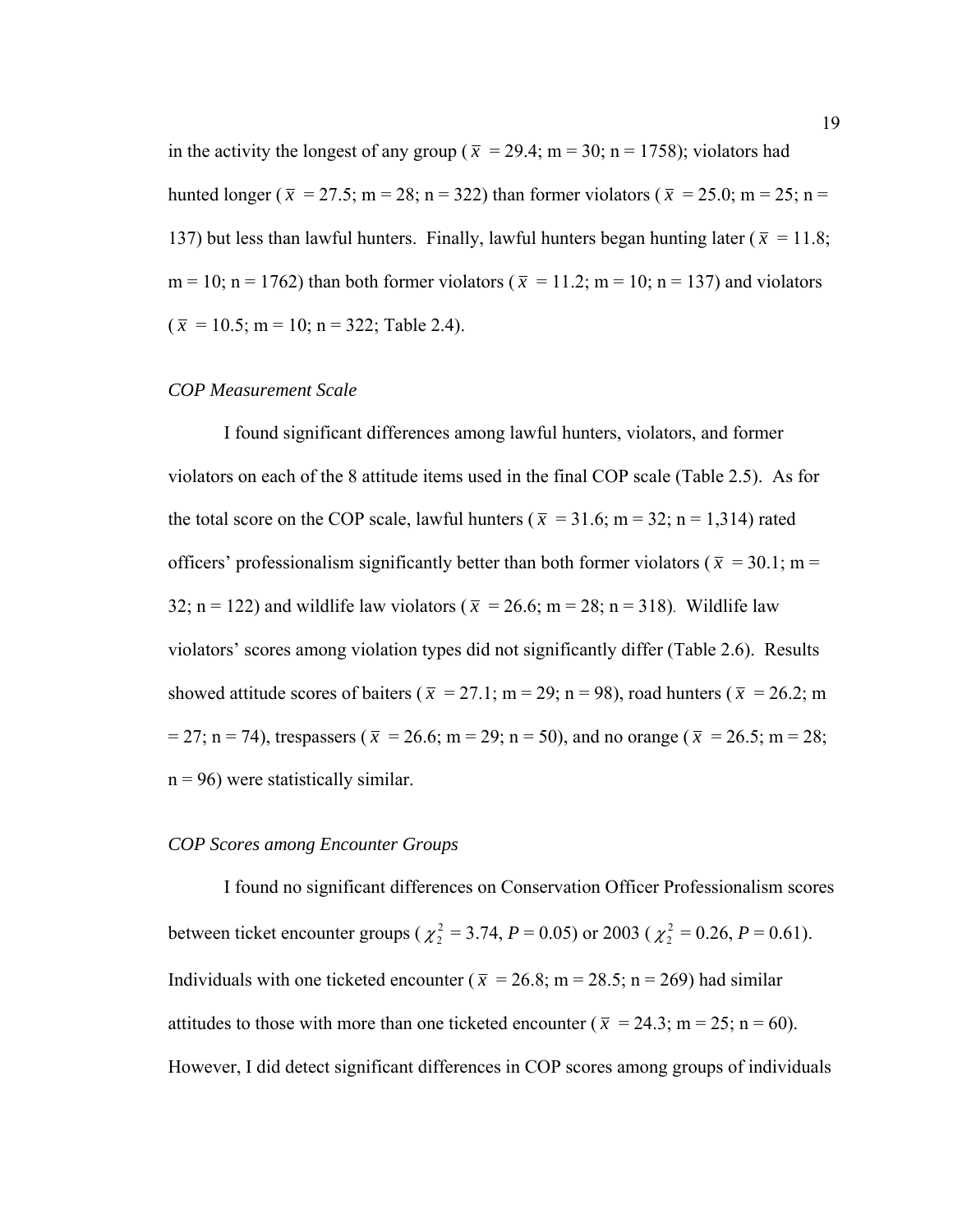with multiple violations ( $\chi^2$  = 7.56, *P* = 0.02). Individuals having one violation rated conservation officer professionalism significantly better ( $\bar{x} = 27.0$ ; m = 29; n = 192) than individuals with two violations ( $\bar{x}$  = 26.4; m = 27; n = 85), and those with three or more violations ( $\bar{x}$  = 23.4; m = 24.5; n = 52).

#### **Discussion**

#### *Social and Hunting Participation Characteristics*

 The findings of social and hunting participation characteristics in this study are consistent with most findings of previous research examining the same variables. As with past research, I found that violators were younger than lawful hunters (Melnyk, 1977; Glover & Baskett, 1984; Gray, 1992), had lower income levels than lawful hunters (Melnyk, 1977; Glover & Baskett, 1984), and had lower education levels than lawful hunters (Glover, 1982). The levels of hunting experience found among groups were consistent with Melnyk's (1977) findings that violators have less hunting experience than lawful hunters. However, the finding that violators started hunting at an earlier age had not been documented elsewhere. Overall, demographic and participation variables appear to be important in distinguishing violators from lawful hunters. Differences among groups suggest that the "violation problem" may stem from certain social circles or sub-groups, and peer pressure could play a part in the actions of young inexperienced hunters, especially in lower income areas (Melnyk, 1977; Eliason, 2003). The notion that young individuals are impressionable and their behavior easily influenced by peers has been expressed in previous literature (Eliason, 2003). Nevertheless, some findings did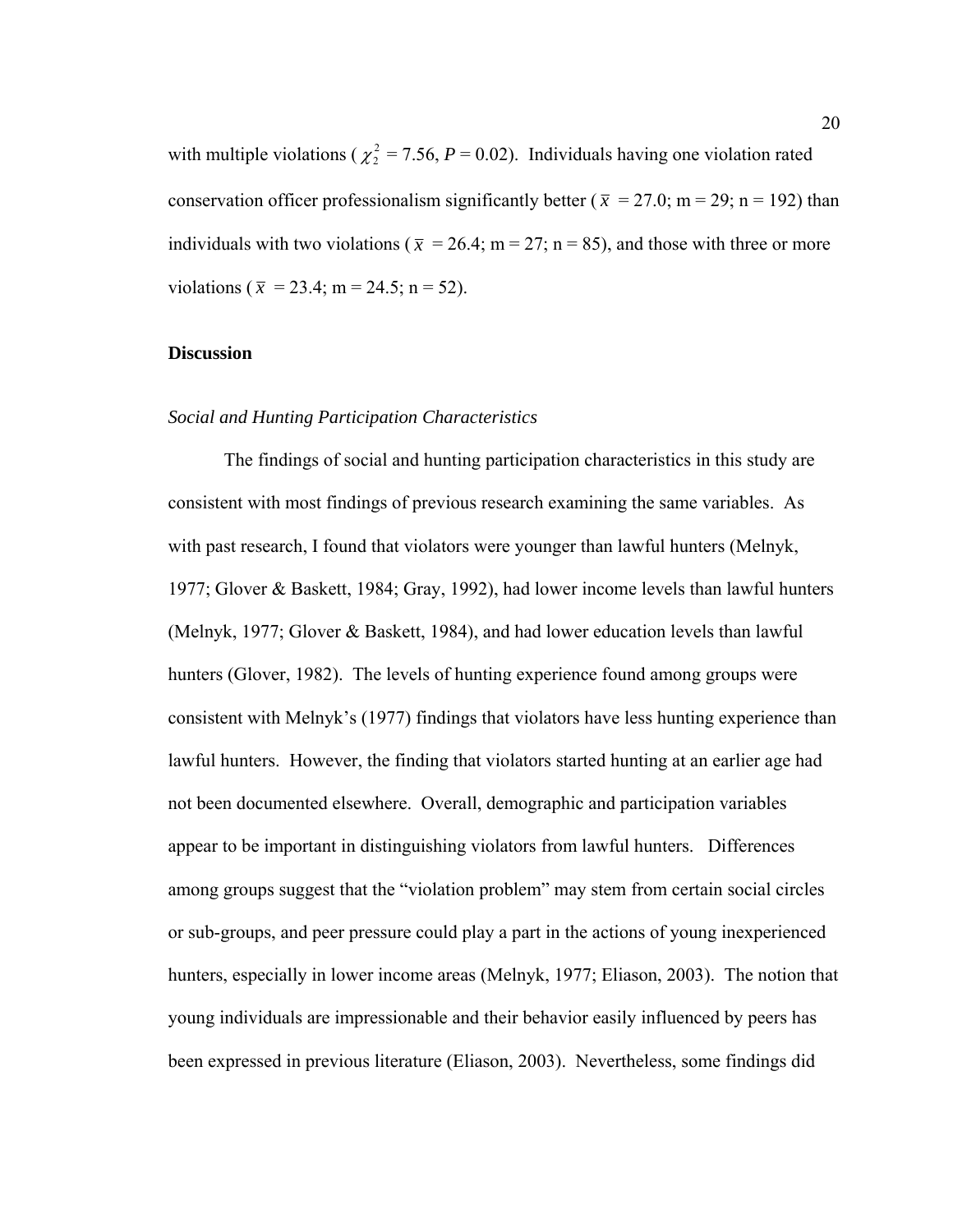contradict prior violator studies. For example, Gray (1992) did not detect a difference in income levels between legal and illegal waterfowl hunters. Additionally, Gray and Kaminski (1994) found that education levels did not indicate lawfulness. This may because of the different sampling frames used in this study. Gray and Kaminski (1994) studied duck hunting violators whereas this study consisted primarily of deer hunting violators. Most of their demographic results differed from my study findings indicating that violators' demographic characteristics may vary according to which species of game they prefer to hunt.

#### *COP Measurement Scale*

 Results are somewhat analogous to previous studies that have examined attitudes of hunters toward law enforcement personnel and found favorable attitude trends (Melnyk, 1977; Hill, 1978.) Melnyk (1977) inspected attitudinal differences between violators and lawful hunters and found that violators, while generally possessing a positive attitude toward Conservation Officers, have significantly more negative attitudes than lawful hunters. The results on the COP scale indicate former violators and wildlife law violators had more negative attitudes toward Conservation Officers professionalism than lawful hunters. Additionally, former violators had more positive attitudes than did wildlife law violators indicating that time from a ticketed encounter may be a viable factor influencing violators' attitudes toward Conservation Officer professionalism. One possible explanation is that former violators have had time to "cool down" while recent recipients of citations may still harbor more negative attitudes toward Conservation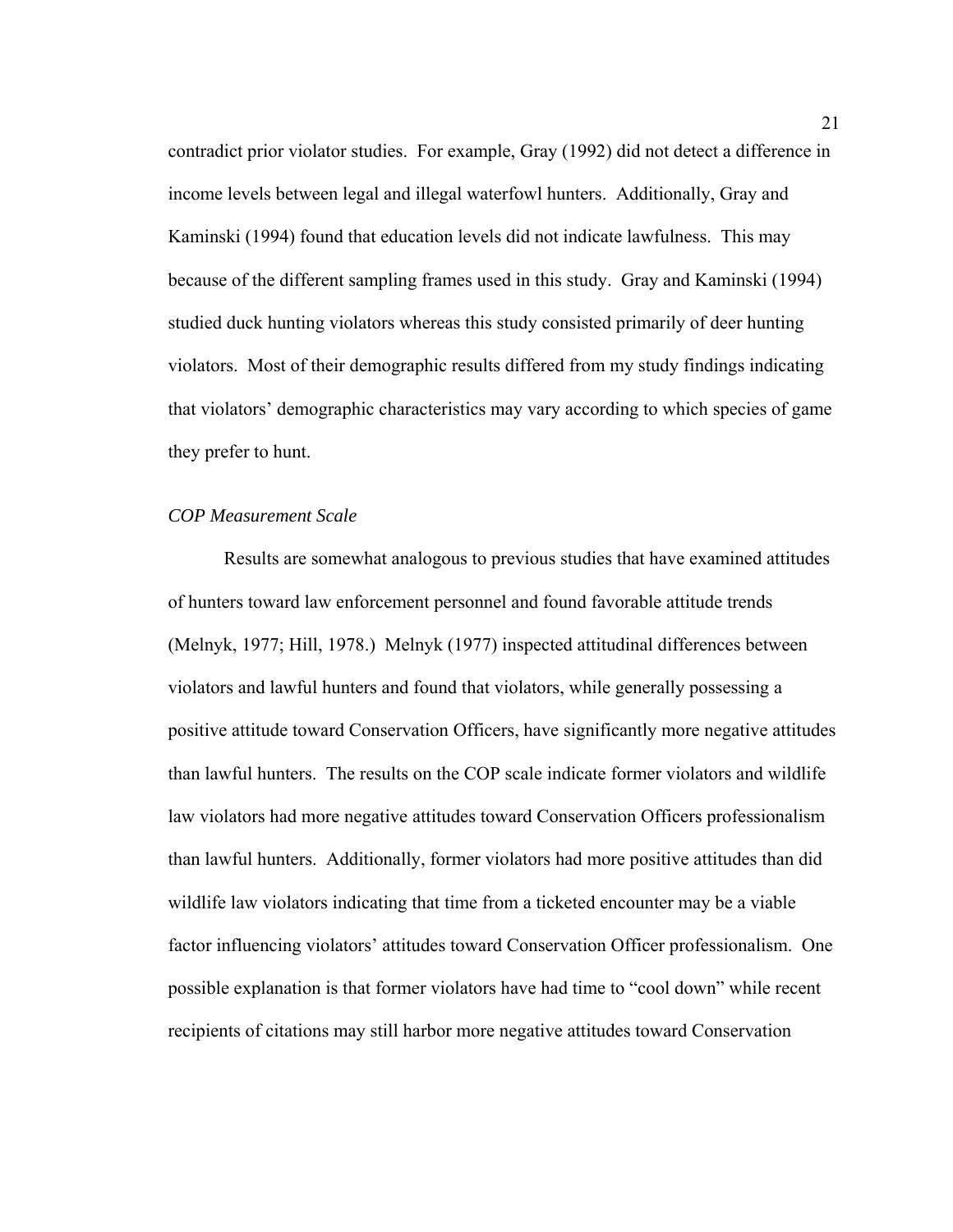Officers because the incident is still fresh in their mind. Nevertheless, the process of reverting from a negative to a positive attitude needs further investigation.

Wildlife law violators scored the lowest on questions dealing with the encounter itself rather than how knowledgeable the Conservation Officer was about laws and wildlife. Therefore, part of the reason why violators have negative attitudes toward Conservation Officers could be due to their interaction with the Conservation Officer at the time of their encounter. The largest difference between wildlife law violators and lawful hunters dealt with how fairly the groups thought they were treated by Conservation Officers. This could indicate why wildlife law violators showed a stronger resentment toward Conservation Officers. Violators could view the encounter negatively just because they received a citation or because the Conservation Officer did indeed unfairly treat the individual. Specifically, violators may believe they are not deserving of the citation for various reasons, or think the Conservation Officer did not have adequate proof or evidence to warrant a citation. Also, violators may report negative attitudes toward Conservation Officers simply because they were caught doing something illegal, regardless of the reason for the citation.

The primary purpose of this study was to look at attitudes of lawful hunters and violators toward Conservation Officer professionalism. However, I obtained certain information to help better understand methodology concerns regarding studying wildlife law violators. Melnyk (1977) described violator attitudes toward Conservation Officers as negative compared to lawful hunters, but failed to examine how negative attitudes differed between hunters with different violation types. My study indicated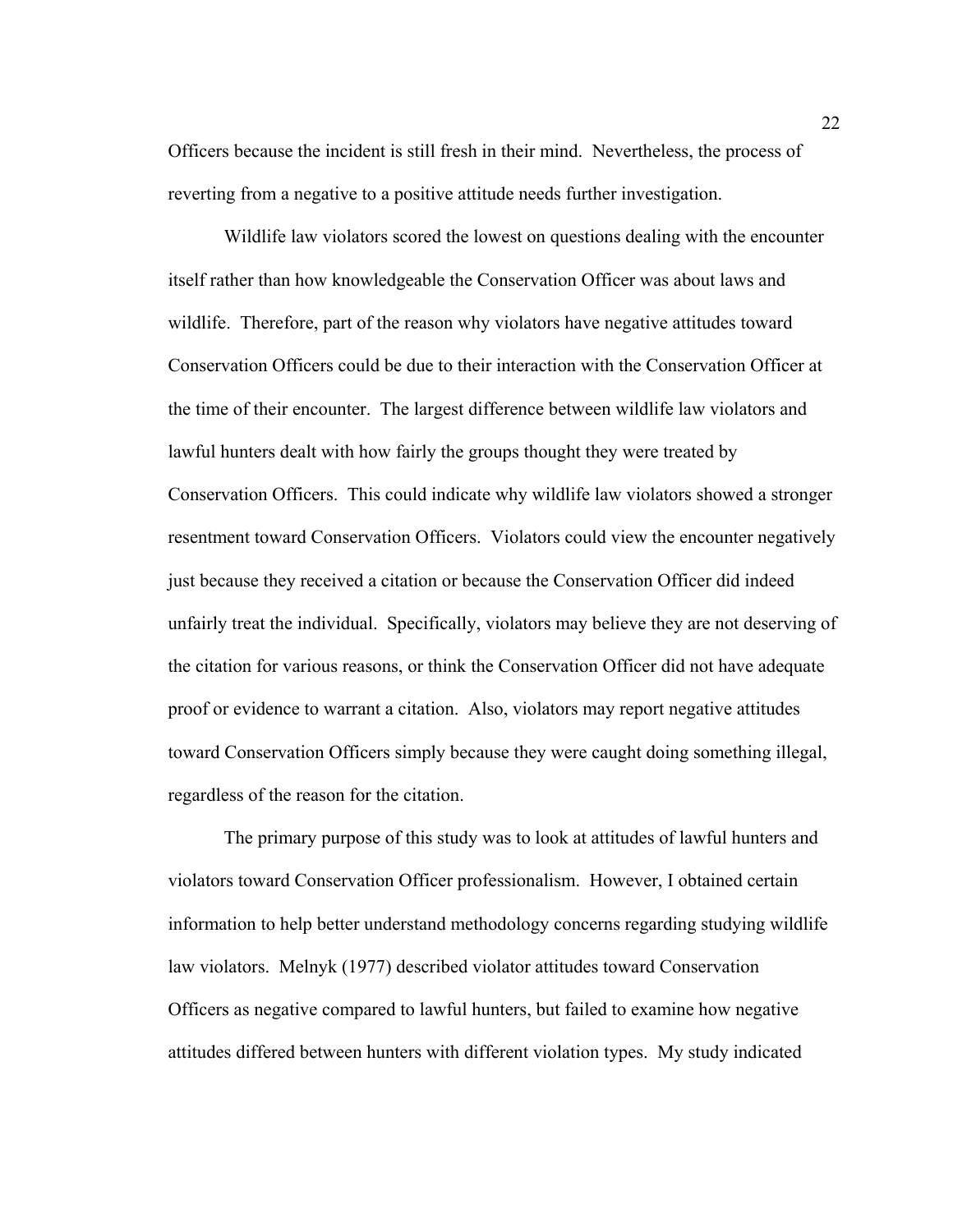attitude scores did not differ among violation types. This may suggest that violators have negative attitudes toward Conservation Officers primarily because they received a citation rather than the violation for which it was written. Additionally, my data suggest that attitudes of violators may not depend on the seriousness of the violation. For example, an individual who does not wear orange and an individual who hunts from the road will view Conservation Officers similarly.

Considering that approximately 35,000 hunters (existing hunters in Mississippi with one or more violations) have more negative attitudes toward Conservation Officers, it appears that a reduction in the number of tickets written would help alleviate the problem. But, writing fewer citations surely is not the key nor is it plausible. Negative attitudes of this many individuals can influence and impact other hunters' behaviors, hunter compliance, and the public image and effectiveness of Conservation Officers and resource agency. Because issuing citations serves as a means to ensure hunter compliance, it would be unwise to reduce the number of citations written. Agencies could move toward focusing more on deterrence, but "Enforcement and its deterrent impact through public knowledge about arrests can't do the job alone" (Sparrowe, 1989, p. 263). Hunter education programs may alleviate some of the perceptions some may have of Conservation Officers. This may be accomplished, for example, by familiarizing hunters with regulations using hunter education programs strongly focused on game law clarification. Further, continually informing Conservation Officers of new regulations as well as the rationale behind them may be useful; "Complicated laws which the wildlife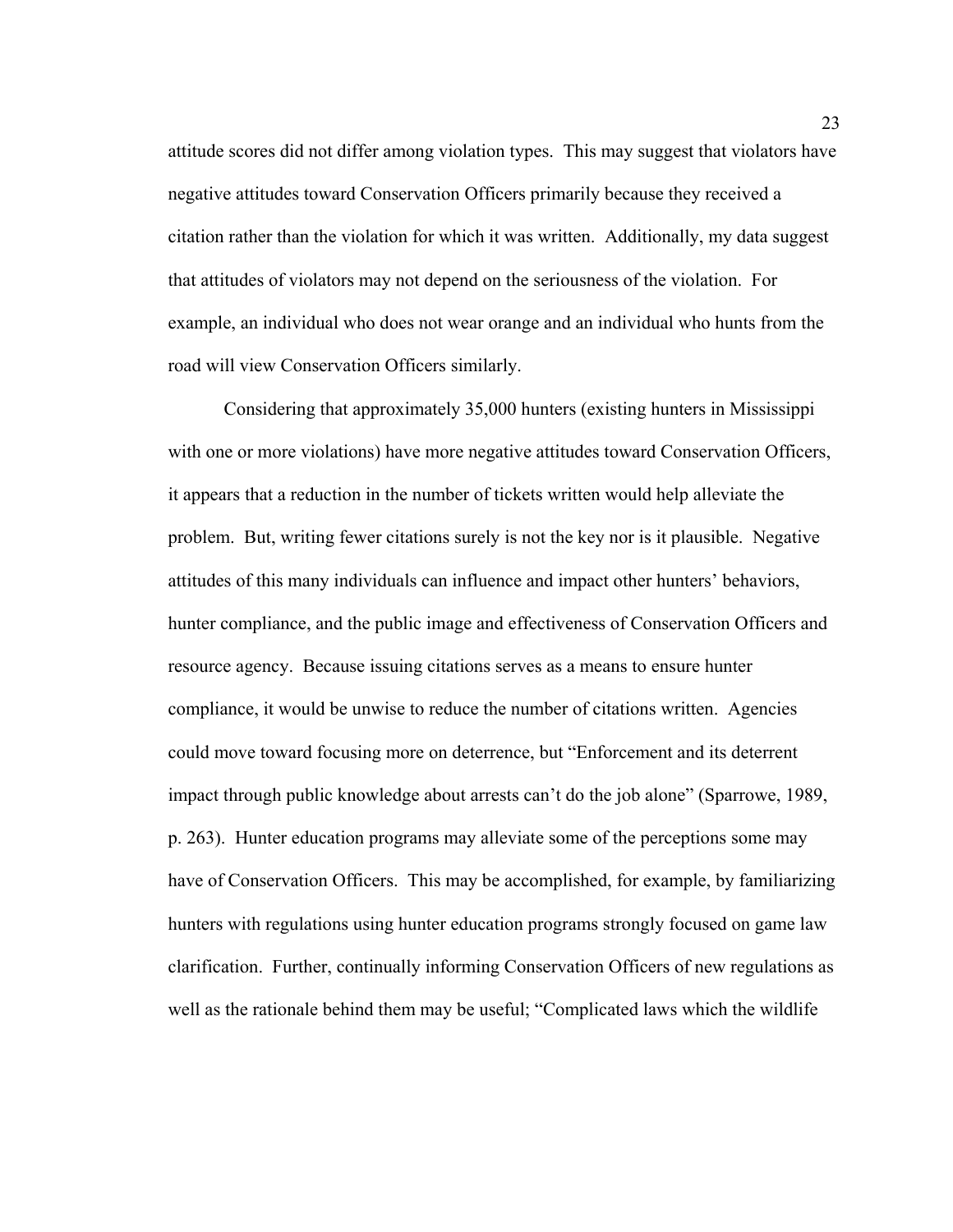officer does not understand, let alone the average hunter and fisherman, only results in poor enforcement and public resentment to the agency" (Stockdale, 1993, p.739).

Hunter education is needed in conjunction with other law enforcement techniques to reduce violations and improve negative attitudes. "Wildlife professionals agree that educating the public and our decision makers about the need to preserve our wildlife heritage, and enforcing laws against those who would otherwise destroy this heritage, are both essential to protect wildlife" (Musgrave, 1993, p.1014). Agencies should be willing to change and adapt education programs to meet existing enforcement challenges. A movement away from static hunter education programs toward a more dynamic program could be beneficial. First, more emphasis should be placed on hunter compliance in initial hunter education courses. Second, mandating a second hunter education course within five years of the initial course may head off compliance problems before they become irreversible; most violations tend to occur in younger age groups. Third, providing additional courses that focus specifically on wildlife laws in turn for license price reductions could enhance hunter compliance through awareness. Fourth, mandating that violators receive some type of additional hunter education in addition to their fines should be investigated. Whereas most hunters are law abiding and consequently have positive impacts on wildlife resources, the negative actions and attitudes will reduce benefits accrued by lawful hunters and the non-hunting public. Ignoring illegal behavior also may add anti-hunting groups' fuel for their cause and hunting may ultimately be reduced or outlawed due to illegal activities of a relatively small portion of hunters.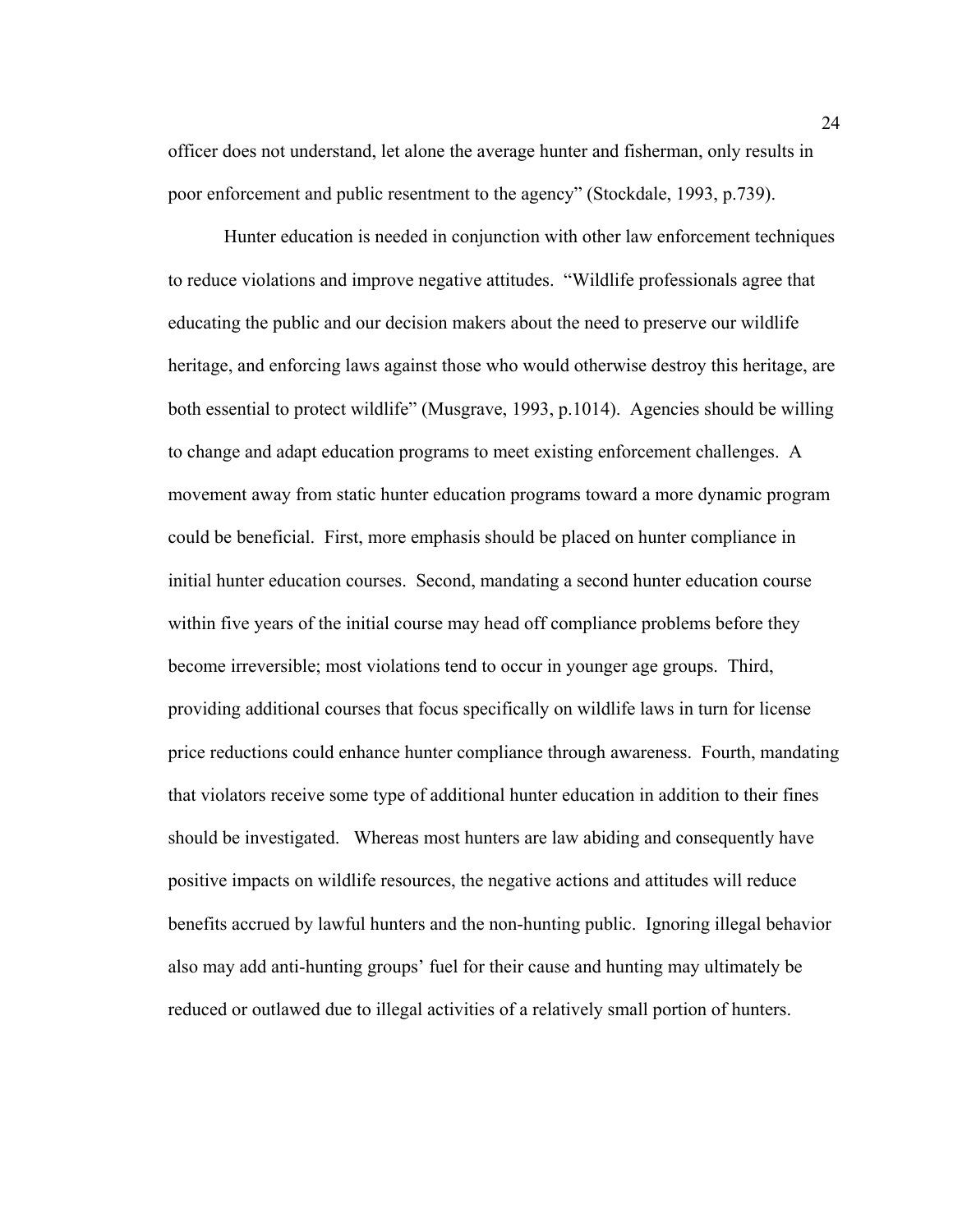Whereas it is the responsibility of each hunter to be aware of wildlife laws, it is the enforcement agency's responsibility to make sure it's Conservation Officers are properly educated in wildlife laws and interpersonal relations. Both could be beneficial in promoting compliance and agency image. In addition to officer training programs implemented before officers reach the field, administrators should assist them throughout their career with courses designed to prepare them for handling unpleasant encounters, keep them abreast of new complex regulations, and how to leave a good impression on hunters. Further, administrators need to develop better ways to evaluate officer professionalism in the field. Information such as that reported my study is useful, but it is only one way to investigate Conservation Officer professionalism.

### **Future Research Needs**

The advancement of this research area should involve examination of characteristics, attitudes, and possibly behaviors of "serious" violation types. The examination of serious violation types cannot usually be conducted because of sample size limitations. Therefore, whenever researchers find ample sample size to conduct research on the more serious violation types they should take advantage of the opportunity. The determination of what constitutes a serious violation will indelibly be reserved for the researcher to decide. However, Hill et al. (1978) described the seriousness of a violation to be related strongly to the acceptable level of noncompliance. Second, an area of study focusing on young and inexperienced hunters may also be beneficial to gaining a better understanding of violators. Such studies could provide insight into how and where inexperienced youth learn illegal hunting behaviors.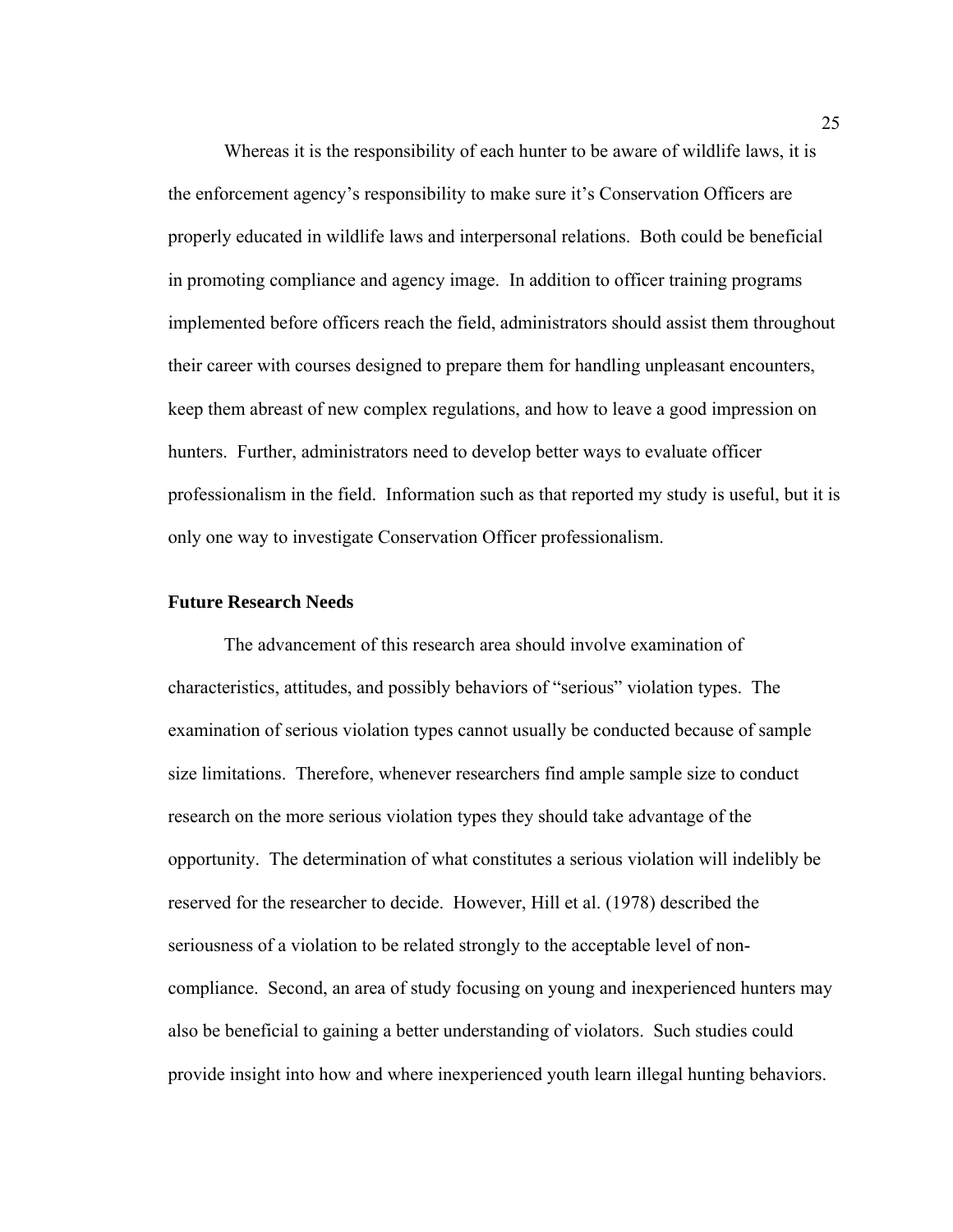A base of knowledge could help in determining the best strategies to reduce illegal behavior. A further inquisition should be made into how attitudes of young violators change over time, and what influences the change from negative attitudes to positive ones. Third, traditional law enforcement research has primarily examined hunter attitudes without linking them to other variables. It is important to link motivations of individuals who violate laws to their attitudes toward conservation officers (Eliason, 2004). Some research has shown links between criminals' attitudes and their motivations, but no research has measured links between wildlife violators' attitudes and the motivations to violate game laws. Finally, violators had lower response rates than lawful hunters. Researchers should be aware that they may receive poor response and plan accordingly when selecting samples. Additionally, other tactics, in both mailing procedures and correspondence, should be investigated. The effect of additional mailings and/or telling violators they have been selected because they violated need to be further studied.

#### **Literature Cited**

- Alpert, G.P., & D.A. Hicks. 1977. Prisoners' attitudes toward components of the legal and judicial systems. Criminology, 14, 461-482.
- Applegate, R.D., P.S. Gipson, T.T. Cable, & K.R. Van Why. 2002. Attitudes of Kansas wild turkey hunters: National Wild Turkey Federation members versus nonmembers. Human Dimensions of Wildlife, 7, 217-219.
- Babbie, E. 1990. Survey Research Methods, 2 edition. Wadsworth Publishing Company, Belmont, California.
- Beattie, K.H. 1976. Characteristics of Mississippi Game Law Cooperators. Proceeding of the Annual Conference of the Southeast Association of Fish and Wildlife Agencies, 30, 689-694.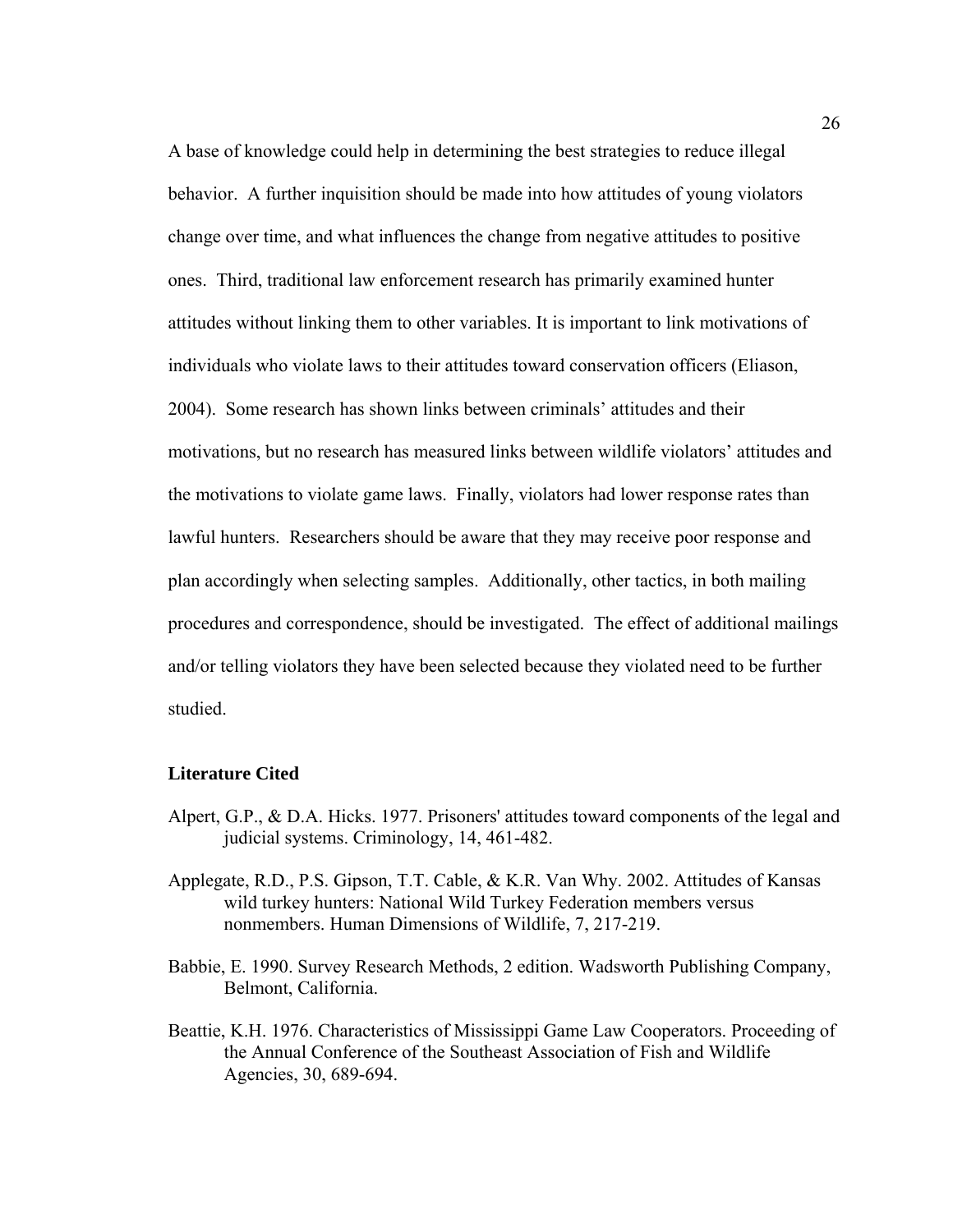- Beattie, K.H. 1981. Warnings versus citations in wildlife law enforcement. Wildlife Society Bulletin, 9, 323-325.
- Berman, J.J. 1976. Parolees' perception of the justice system. Criminology, 13, 507-520.
- Black, D.J., & A.J. Reiss, Jr. 1970. Police Control of Juveniles. American Sociological Review, 35, 63-77.
- Brown, B.S. 1970. The impact of imprisonment on selected attitudes of recidivists and first offenders. Journal of Clinical Psychology, 26, 435-436.
- Campbell, J.M., & K.J. MacKay. 2003. Attitudinal and normative influences on support for hunting as a wildlife management strategy. Human Dimensions of Wildlife, 8, 181-197.
- Cohen, J. 1988. Statistical power for the behavioral sciences. Second edition. Lawrence and Erlbaum, Hillsdale, New Jersey, USA.
- Connelly, N.A., T.L. Brown, & B.A. Knuth. 2000. Assessing the relative importance of recall bias and nonresponse bias and adjusting for those biases in statewide angler surveys. Human Dimensions of Wildlife, 5, 19-29.
- Cronbach, L.J. 1951. Coefficient alpha and the internal structures of tests. Psychometrica, 16, 297-334.
- Decker, S.H. 1981. Citizen attitudes toward the police: A review of past findings and suggestions for future policy. Journal of Police Science and Administration, 9, 80-87.
- Decker, D. J, T. L. Brown, and W. H. Siemer. 2001. Human dimensions of wildlife management in North America. The Wildlife Society, Bethesda, MD.
- Dewey, J. Philosophy of education. Quality Paperback. 26, 312.
- Duda, M.D., S.J. Bissell, & K.C. Young. 1998. Wildlife and the American mind: Public opinion on and attitudes toward fish and wildlife management. Responsive Management National Office, Harrisonburg, VA.
- Eliason, S.L. 1999. The illegal taking of wildlife: Toward a theoretical understanding of poaching. Human Dimensions of Wildlife, 4, 27-39.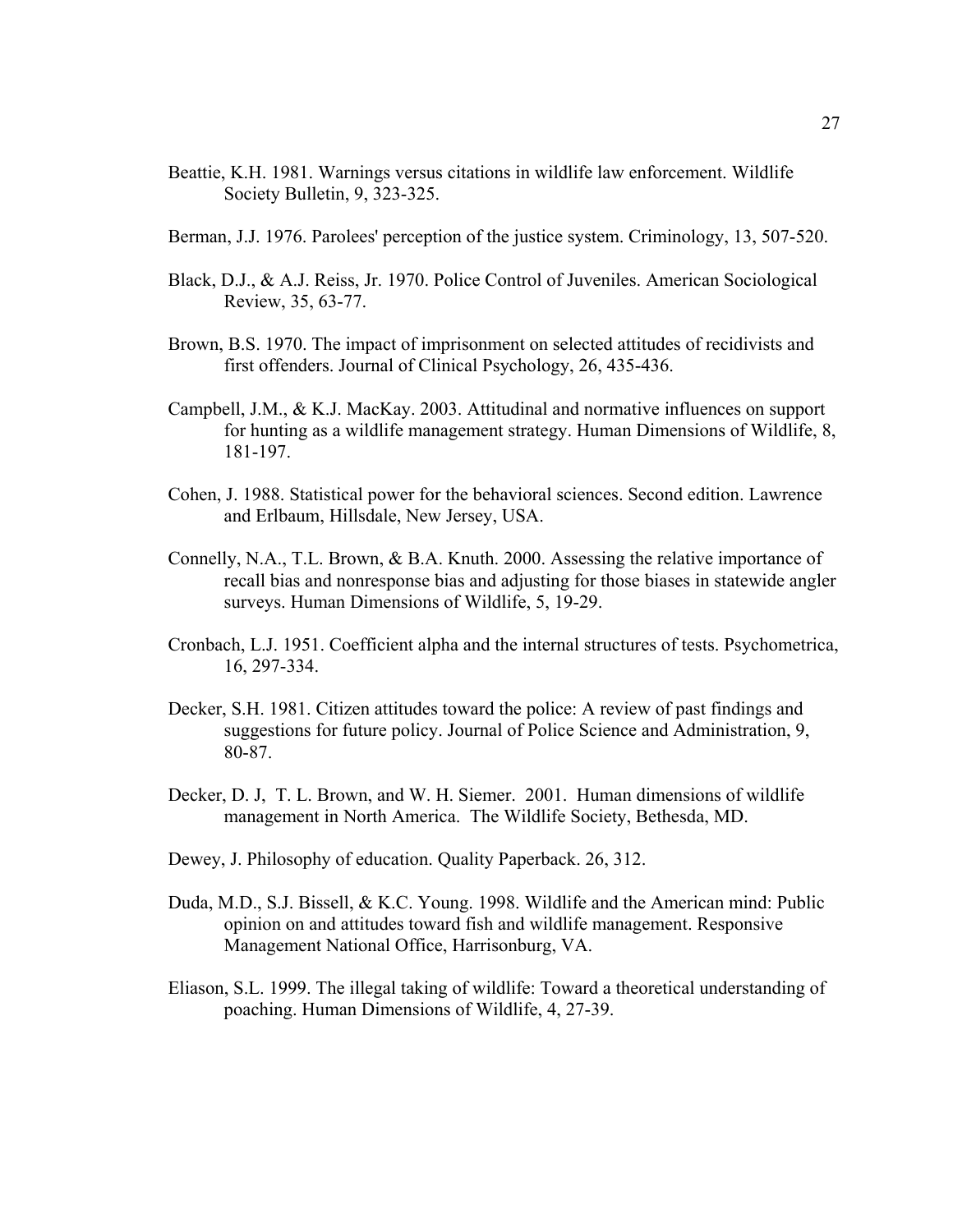- Eliason, S.L., & R. A. Dodder. 1999. Techniques of neutralization used by deer poachers in the western United States: A research note. Deviant Behavior: An Interdisciplinary Journal, 20, 233-252.
- Eliason, S.L. 2003. Throwing the book versus cutting some slack: Factors influencing the use of discretion by game wardens in Kentucky. Deviant Behavior: An Interdisciplinary Journal, 24, 129-152.
- Eliason, S.L. 2004. Accounts of Wildlife Law Violators: Motivations and Rationalizations. Human Dimensions of Wildlife, 9, 119-131.
- Forsyth, C.J. 1993. Chasing and catching "bad guys": The game warden's prey. Deviant Behavior: An Interdisciplinary Journal, 14, 209-226.
- Glover, R.L. 1982. Characteristics of deer poachers and poaching in Missouri. Thesis, University of Missouri.
- Glover, R.L., & T.S. Baskett. 1984. Socioeconomic profiles of Missouri deer poacher: Management applications. Transactions of North American Wildlife and Natural Resources Conference, 49, 104-111.
- Gray, B.T., & R. M. Kaminski. 1993. Assessing a mail survey to estimate illegal waterfowl hunting. Wildlife Society Bulletin, 21, 188-193.
- Gray, B.T., & R. M. Kaminski. 1994. Illegal waterfowl hunting in the Mississippi Flyway and recommendations for alleviation. Wildlife Monograph, 127, 1-60.
- Hadar, I., & J.R. Snortum. 1975. The eye of the beholder: Differential perceptions of police by the police and the public. Criminal Justice and Behavior, 2, 37-54.
- Harelson, T.L. 1989. Streamlining Wisconsin waterfowl enforcement. Pages 183-193 *in* Sixth International Waterfowl Symposium, Washington, D.C.
- Heberlein, T.A. 1991. Changing attitudes and funding for wildlife preserving the sport hunter. Wildlife Society Bulletin, 19, 528-534.
- Heberlein, T.A., W.F. Kuentzel. 2002. Too many hunters or not enough deer? Human and biological determinants of hunter satisfaction and quality. Human Dimensions of Wildlife, 7, 229-250.
- Hill, H., D. Purol, N. Hussain, G. Stoll, & G. Dahl. 1978. Michigan deer hunters' perceptions and attitudes toward law enforcement. Michigan Department of Natural Resources, Law Enforcement Division, Lansing, Michigan.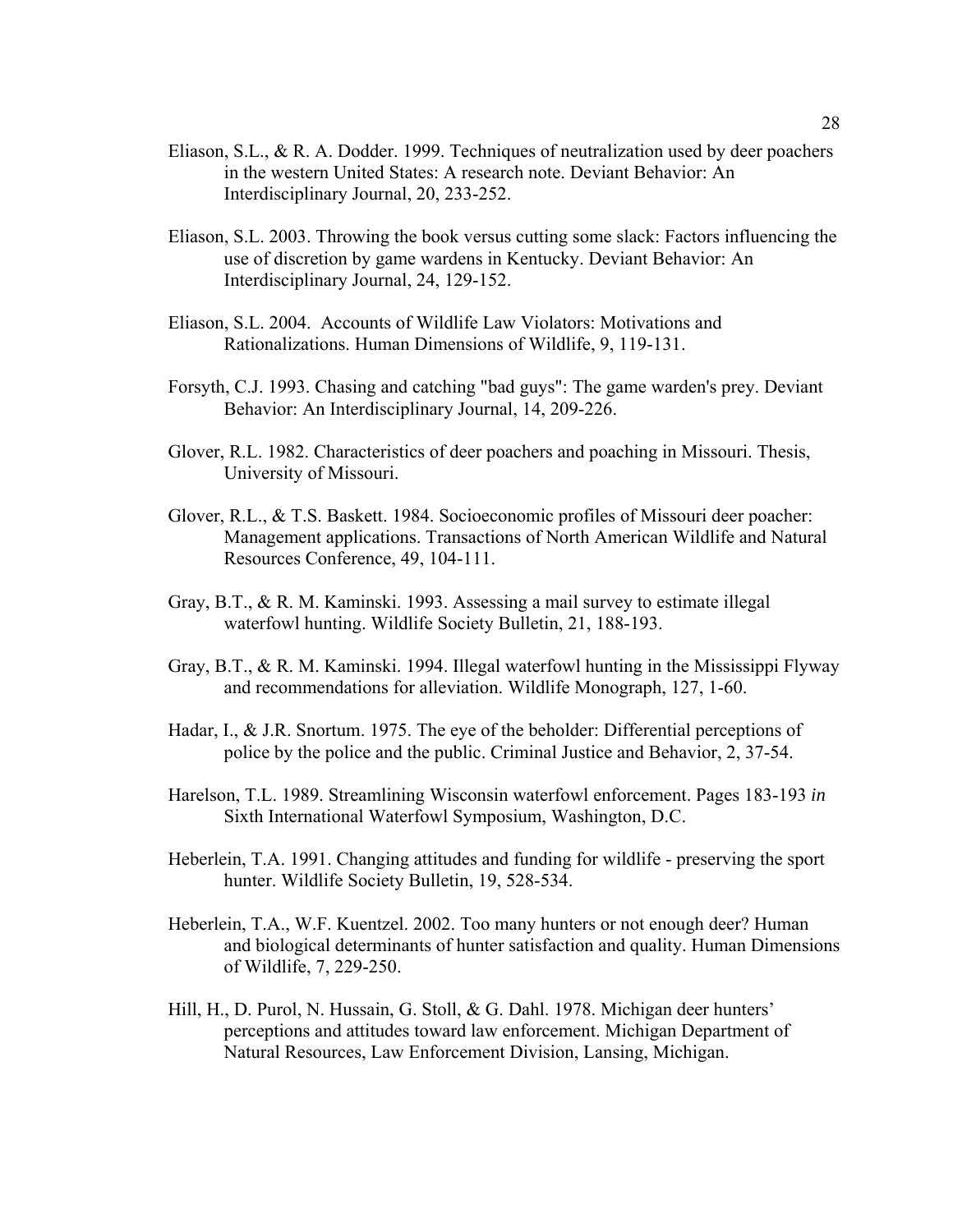- Hunt, K.M., & Ditton, R.B. 1996. Using survey research in support of fisheries management: The 1994 Texas statewide angler survey. Pages 236-244 *in* American Fisheries Society Symposium.
- Hunt, K.M., & R.B. Ditton. 2002. Freshwater fishing participation patterns of racial and ethnic groups in Texas. North American Journal of Fisheries Mangement 22, 52- 65.
- Lafave, W. 1965. Arrest: The decision to take a suspect into custody. Boston: Little, Brown.
- Melnyk, M.J. 1977. Hunter attitudes toward Alberta's wildlife laws and wildlife officers. Technical Report Brief Alberta Recreation, Parks and Wildlife, Fish and Wildlife Division, Field Services - Enforcement Branch, Edmonton, Alberta.
- Miller, M.B. 1995. Coefficient alpha: A basic introduction from the perspectives of classical test theory and structural equation modeling. Structural Equation Modeling, 2, 255-273.
- Miller, C. A., & A.R. Graefe. 2001. Effect of harvet success on hunter attitudes toward White-tailed Deer management in Pennsylvania. Human Dimensions of Wildlife, 6,189-203.
- Miller, C.A. 2002. Hunter participation in the light goose conservation order season. Human Dimensions of Wildlife, 7, 215-216.
- Miller, C.A., & J.J. Vaske. 2003. Individual and situational influences on declining hunter effort in Illinois. Human Dimensions of Wildlife, 8, 263-276.
- Musgrave, R.S., S. Parker, & M. Wolok. 1993. The status of poaching on the United States - Are we protecting our wildlife? Natural Resources Journal, 33, 977-1014.
- Muth, R.M. 1998. The persistence of poaching in advanced industrial society: Meanings and Motivations – An introductory comment. Society and Natural Resources, 11, 5-7.
- Muth, R.M., & J.F. Bowe, Jr. 1998. Illegal harvest of renewable natural resources in North America: Toward a typology of the motivations for poaching. Society and Natural Resources, 11, 9-16.
- Mylonas, A.D., & W.C. Reckless. 1963. Prisoners' attitudes toward law and legal institutions. Journal of Criminal Law Criminology and Police Science, 54, 479-484.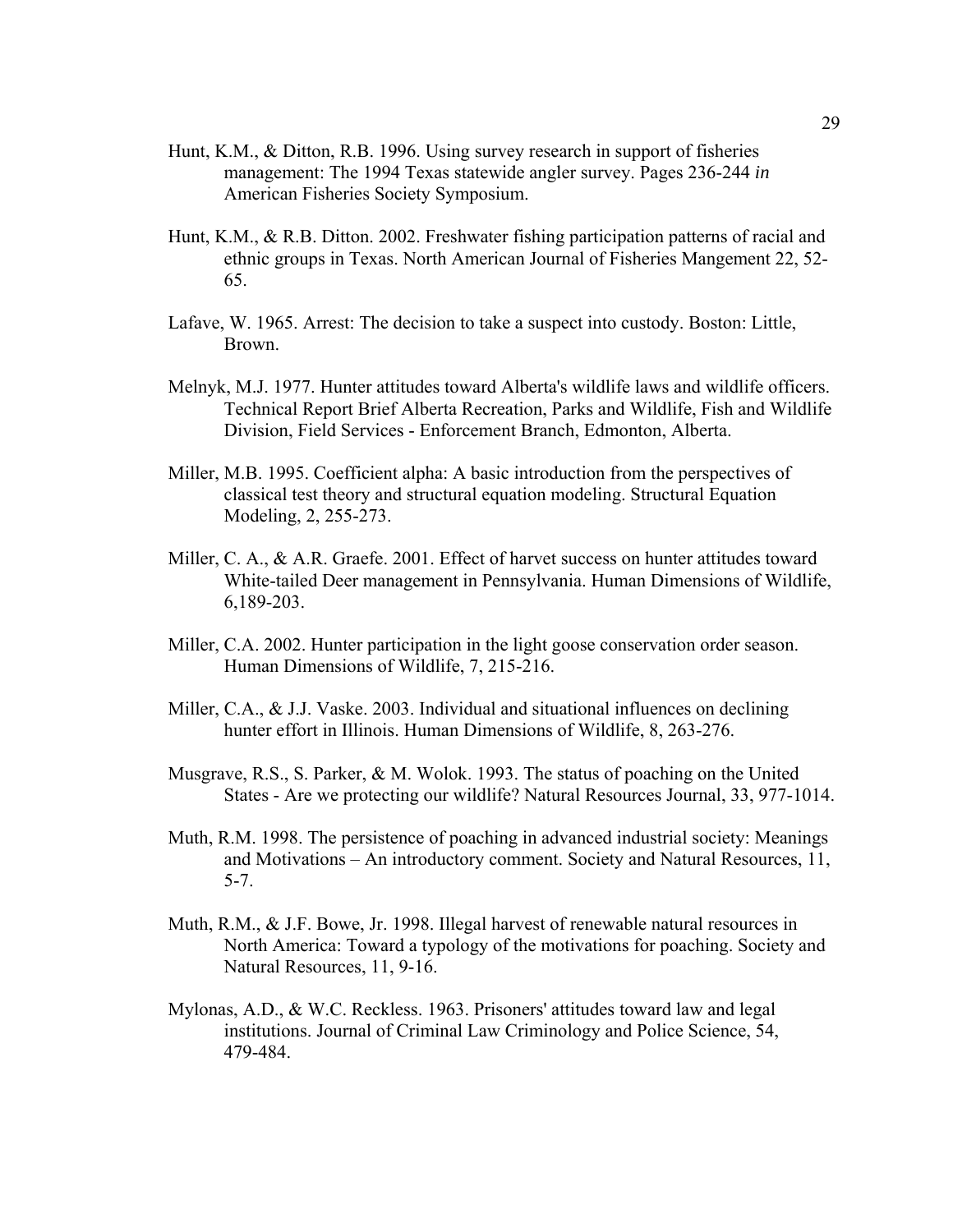Nunnally, J.C. 1978. Psychometric theory. Second edition. New York: McGraw-Hill.

- Parker, K.D., A.B. Onyekwuluje, & K.S. Murty. 1995. African Americans' attitudes toward the local police: A multivariate analysis. Journal of Black Studies, 25, 396-409.
- Peek, C.W., G.D. Lowe, & J.P. Alston. 1981. Race and attitudes toward local police: Another look. Journal of Black Studies, 11, 361-374.
- Salant, P., & Dillman, D.A. 1994. How to conduct your own survey**.** New York, NY: John Wiley & Sons.
- Sawhill, G.S.,  $\&$  R. Winkel. 1974. Methodology and behavioral aspects of the illegal deer hunter. Proceeding of the Annual Conference of the Southeastern Association of Game and Fish Commissioners, 28, 715-719.
- Shafer, R.L., B.H. Amidon, & C.W. Severinghaus. 1972. A comparison of violators and nonviolators of New York's deer-hunting laws. Journal of Wildlife Management, 36, 933-939.
- Simourd, D.J., & J. Van de ven. 1999. Assessment of criminal attitudes: Criterion-related validity of the criminal sentiments scale-modified and pride delinquency scale. Criminal Justice and Behavior, 26,90-106.
- Skolnick, J. 1966. Justice Without Trial. New York: John Wiley.
- Sparrowe, R. D. 1989. Future directions for reducing illegal waterfowl harvest. Pages 261-265 *in* Sixth International Waterfowl Symposium, Washington, D.C.
- United States Department of the Interior, Fish and Wildlife Service and United States Department of Commerce, United States Census Bureau. 2001 National Survey of Fishing, Hunting, and Wildlife-Associated Recreation.
- Zinn, H.C. 2003. Hunting and sociodemographic trends: Older hunters from Pennsylvania and Colorado. Wildlife Society Bulletin, 31, 1004-1014.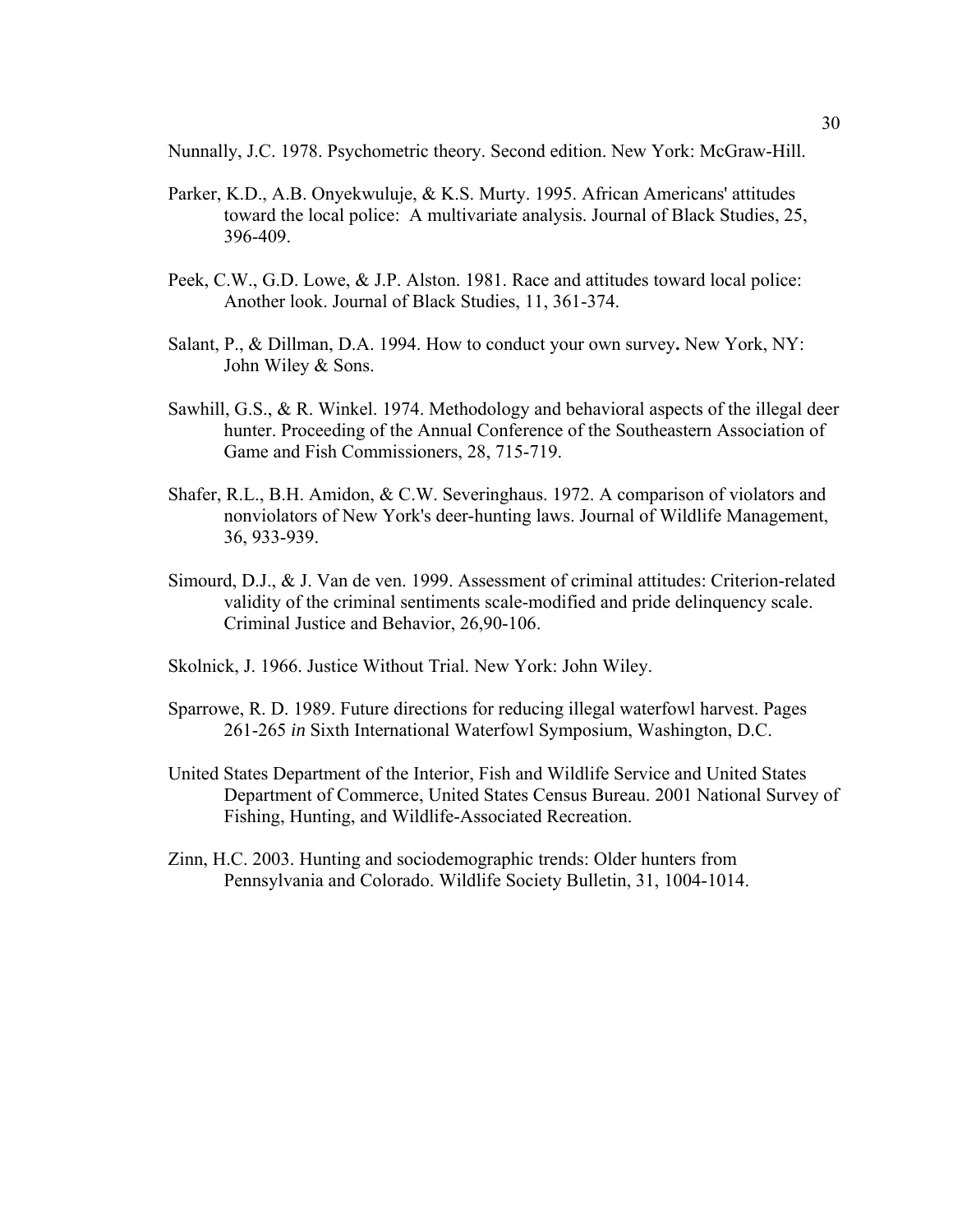Table 2.1. Number of licensed Mississippi resident hunters, citations written, individuals written a citation, and hunters written a citation who possessed a valid hunting license in Mississippi during the 2001-2002 hunting season.

| License & Citation Information                                                             |         |
|--------------------------------------------------------------------------------------------|---------|
| Number of licensed hunters <sup>a</sup>                                                    | 194,580 |
| Number of citations written                                                                | 12,418  |
| Number of individuals written a citation                                                   | 9,541   |
| Number of hunters written a citation who possessed a valid<br>hunting license <sup>b</sup> | 7,050   |

<sup>a</sup> served as sampling frame for general hunters.<br><sup>b</sup> served as sampling frame for wildlife law violators.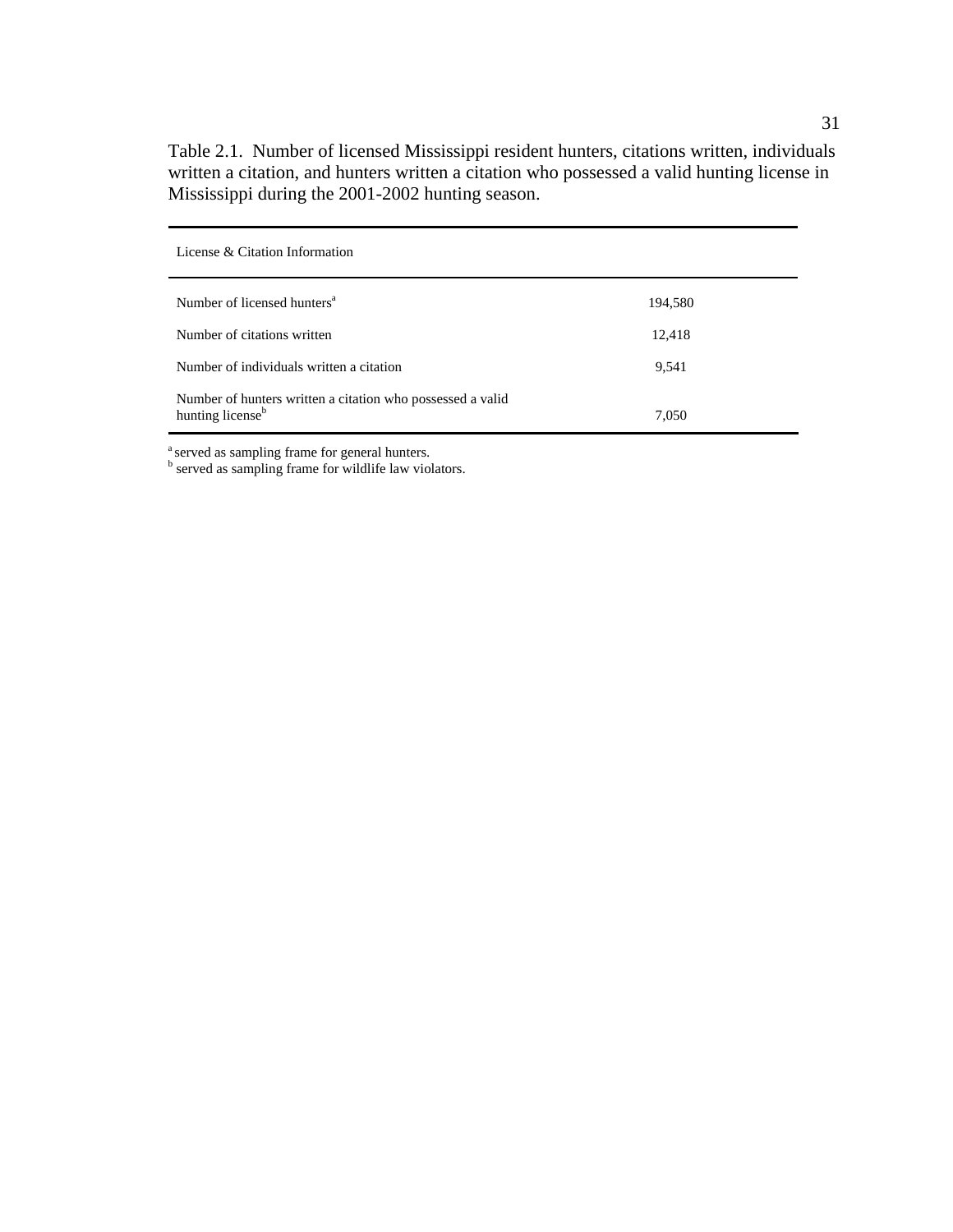| <b>Respondent Group</b>       | Year | $#$ Sent | #<br># Returned<br>Useable<br>Undeliverable |     | Response<br>Rate $(\%)$ |
|-------------------------------|------|----------|---------------------------------------------|-----|-------------------------|
| Lawful Hunters                | 2002 | 4,126    | 1,968                                       | 424 | 47.7                    |
| Former Violators <sup>a</sup> | 2002 | 421      | 149                                         | 43  | 39.4                    |
| Violators <sup>b</sup>        | 2002 | 920      | 344                                         | 87  | 41.3                    |
| <b>Baiting</b>                | 2002 | 230      | 102                                         | 16  | 47.7                    |
| <b>Public Road Hunting</b>    | 2002 | 230      | 78                                          | 22  | 37.5                    |
| <b>Trespassing</b>            | 2002 | 230      | 63                                          | 22  | 30.3                    |
| No Orange                     | 2002 | 230      | 101                                         | 27  | 49.8                    |
|                               |      |          |                                             |     |                         |

Table 2.2. Response categories and rates for the 2001-02 Mississippi Statewide Hunter Survey; by respondent group.

<sup>a</sup> Former violators are distinguished by being cited for a violation prior to the previous hunting season. b Violators were cited for a violation during the previous hunting season.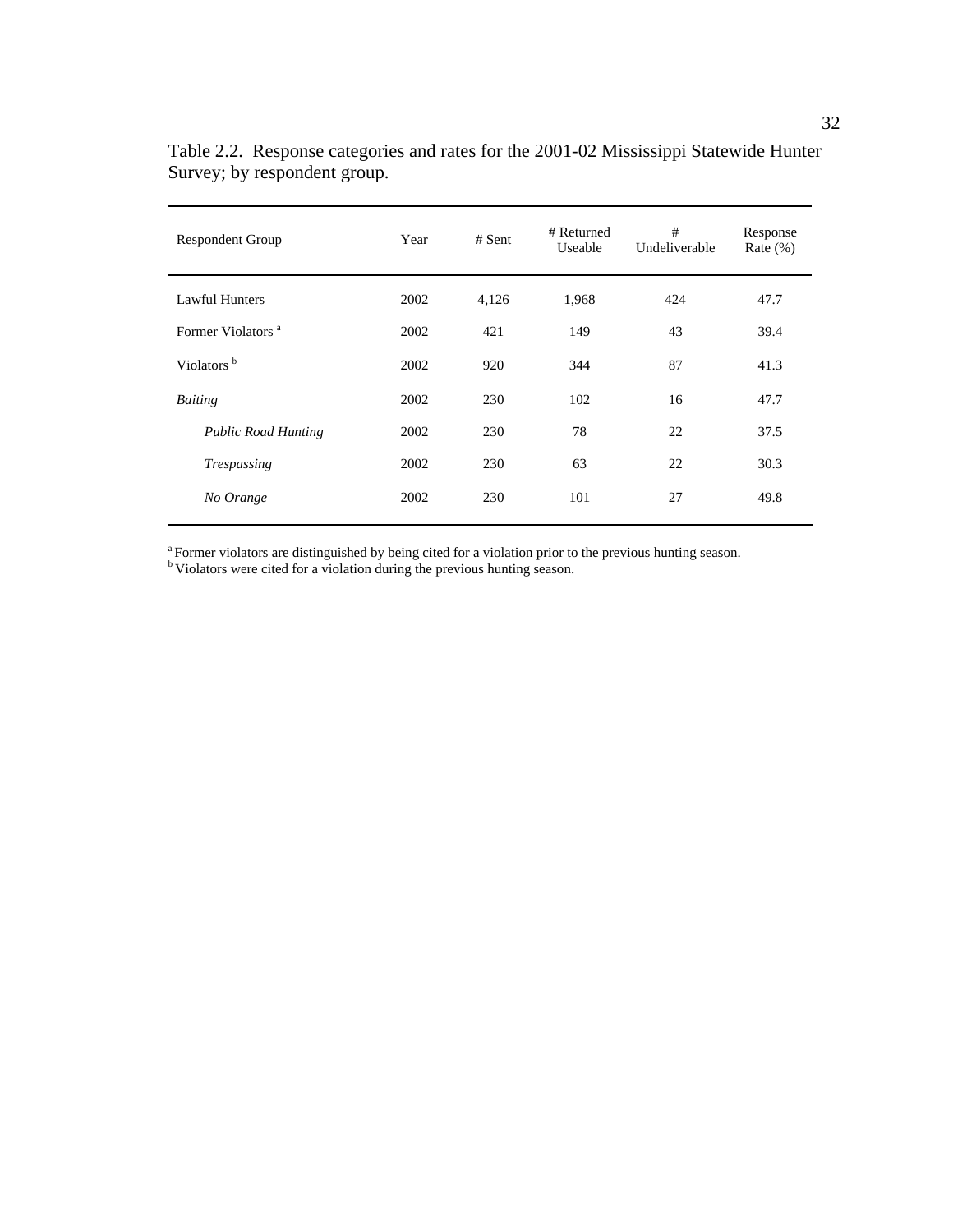Table 2.3. Mean ( $\pm$  standard deviation) and median for age, and frequency distributions of income and education for lawful Table 2.3. Mean (± standard deviation) and median for age, and frequency distributions of income and education for lawful hunters, former violators, and violators in Mississippi from the 2001 -2002 Mississippi Statewide Hunter Survey. hunters, former violators, and violators in Mississippi from the 2001-2002 Mississippi Statewide Hunter Survey.

| Significance<br>$p$ -value $(x^2)$   | <0.01(48.68)                              | 0.01(8.63)                                                                                                                                                                                                                    | (14.04)                                                                                                               |
|--------------------------------------|-------------------------------------------|-------------------------------------------------------------------------------------------------------------------------------------------------------------------------------------------------------------------------------|-----------------------------------------------------------------------------------------------------------------------|
| mean (SD) median<br>Violators        | 39.7 (11.82) 40 <sup><math>z</math></sup> | 3770<br>$\frac{8}{16}$ $\frac{6}{8}$<br>23<br>2425<br>32                                                                                                                                                                      | 133<br>$\overline{c}$<br>16                                                                                           |
| mean (SD) median<br>Former Violators | 37.5 (11.16) 38 <sup>y</sup>              | $\overline{15}$<br>$\overline{15}$<br>$2520$<br>$\overline{16}$<br>₫<br>6<br>$\sim$                                                                                                                                           | 69<br>58<br>$\infty$<br>4                                                                                             |
| mean (SD) median<br>Lawful Hunters   | 43.2 (11.95) 44 <sup>x</sup>              | 53 <sup>b</sup><br>277888888<br>119<br>207<br>227                                                                                                                                                                             | 531<br>98<br>$\overline{21}$                                                                                          |
| Category                             | $\mathop{\rm NA}\nolimits$                | $100,000$ and above<br>$90,000 - 100,000$<br>$70,000 - 79,999$<br>$80,000 - 89,000$<br>$50,000 - 59,999$<br>$60,000 - 69,999$<br>$40,000 - 49,999$<br>$10,000 - 19,999$<br>$20,000 - 29,999$<br>$30,000 - 39,999$<br>< 10,000 | High School (grades 9 - 12)<br>Graduate School $(17 - 22+)$<br>Elementary (grades $1 - 8$ )<br>College (grades 13-16) |
| Year                                 | 2002 (1,891; 142; 332) <sup>a</sup>       | 2002 (1,769, 130, 312)                                                                                                                                                                                                        | 2002 (1,305; 139; 240)                                                                                                |
| Demographic Variable                 | Age                                       | Income                                                                                                                                                                                                                        | Education                                                                                                             |

<sup>a</sup> n associated with lawful hunters, former violators, and violators in that order  $\frac{1}{2}$  Frequency distribution of income and education for each respondent group  $\frac{1}{2}$ <sup>2</sup>. Indicates significant differences among <sup>a</sup>n associated with lawful hunters, former violators, and violators in that order Frequency distribution of income and education for each respondent group

**qY\*z** indicates significant differences among groups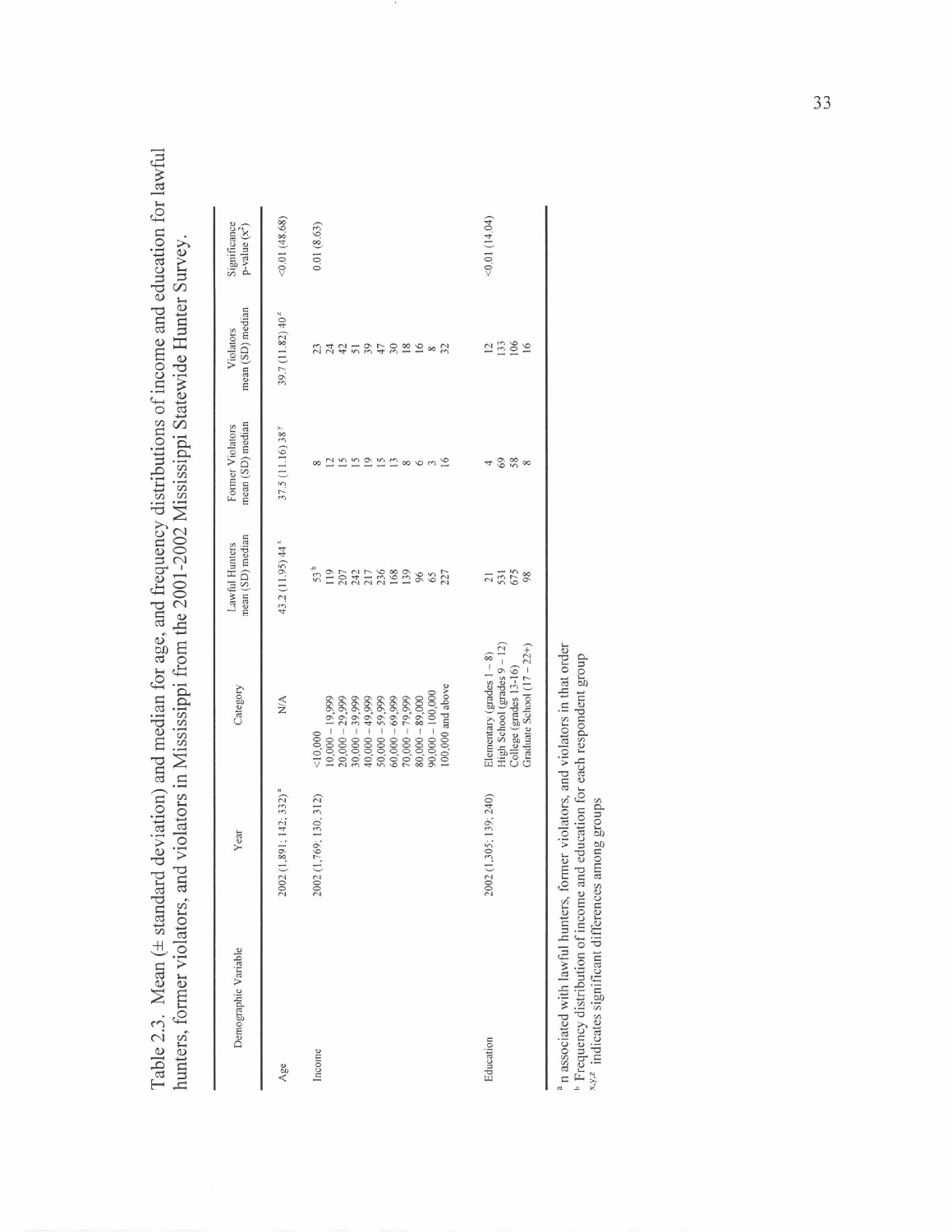Table 2.4. Mean (± Standard Deviation) and median number of years hunted and age of first hunting experience for Lawful Hunters, Former Violators, and Violators in Mississippi in the 2001-02 hunting season.

| <b>Hunting</b><br>Experience          | Year                                  | Lawful Hunters<br>mean (SD) median | Former<br><b>Violators</b><br>mean $(SD)$<br>median | <b>Violators</b><br>mean $(SD)$<br>median | Significance<br>p-value $(x^2)$ |
|---------------------------------------|---------------------------------------|------------------------------------|-----------------------------------------------------|-------------------------------------------|---------------------------------|
| Years<br>hunted                       | $2002$ (1,758; 137; 322) <sup>a</sup> | 29.4(13.10), 30 <sup>x</sup>       | 25.0(12.53),<br>25 <sup>y</sup>                     | 27.5(12.11),<br>28 <sup>z</sup>           | < 0.01<br>(20.80)               |
| Age of first<br>hunting<br>experience | 2002 (1,762; 137; 322)                | 11.8 (6.74), $10^x$                | $11.2(5.61)$ ,<br>10 <sup>y</sup>                   | 10.5(4.89),<br>10 <sup>z</sup>            | 0.02<br>(8.28)                  |

 $\alpha$  n associated with lawful hunters, former violators, and violators in that order  $\alpha$ , y, $z$  indicates where differences lie among groups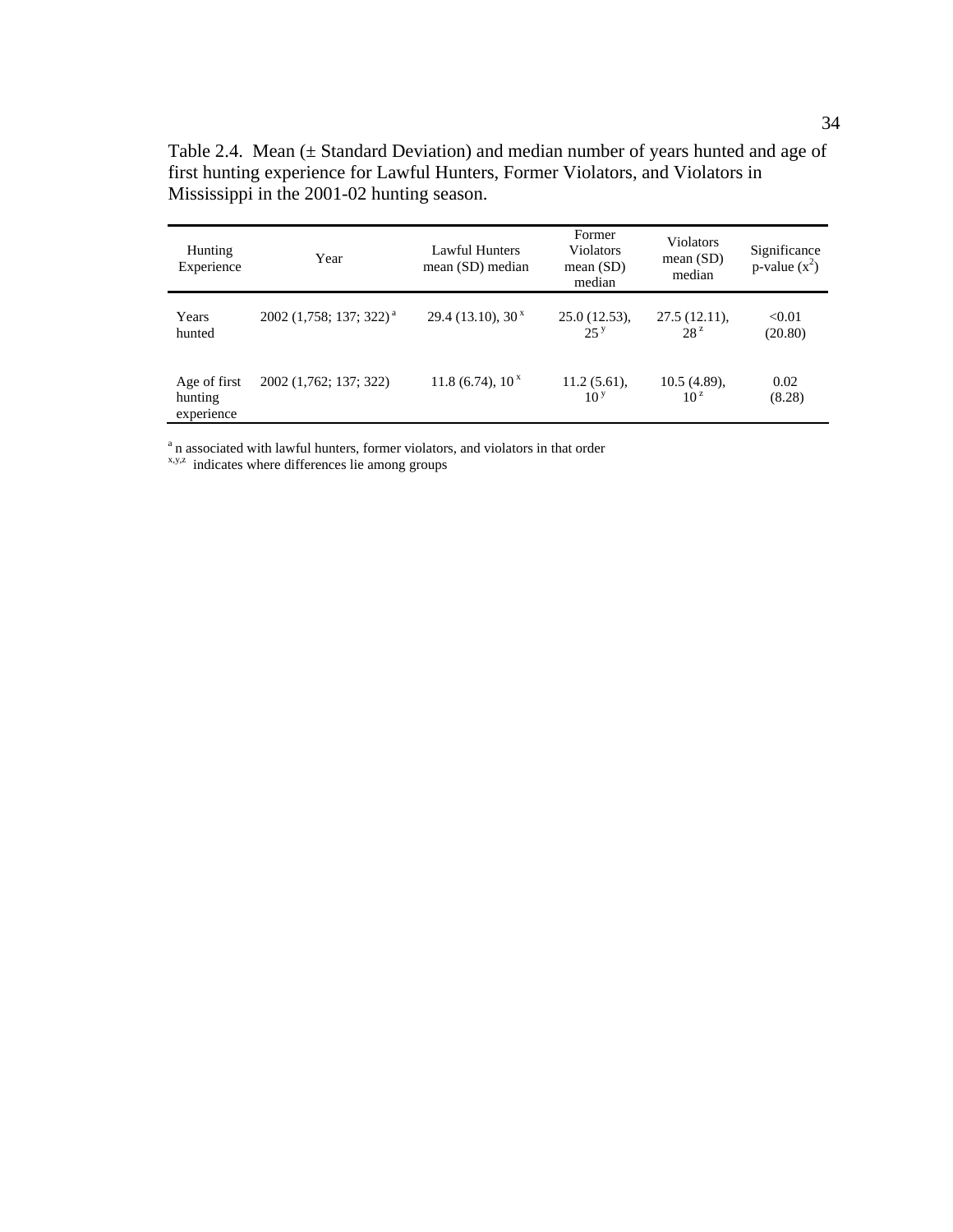| Statement                                                            | mean (SD) median<br>Lawful Hunters<br>$(n = 1,314)^d$ | Former Violators <sup>a</sup><br>mean (SD) median<br>$(n = 122)$ | mean (SD) median<br>Violators <sup>b</sup><br>$(n = 318)$ | p-value $(\mathbf{x}^2)$ °<br>Significance |
|----------------------------------------------------------------------|-------------------------------------------------------|------------------------------------------------------------------|-----------------------------------------------------------|--------------------------------------------|
| The conservation officer was knowledgeable about wildlife laws       | 4.09 $(0.74)$ 4 <sup>2</sup>                          | $4.04(0.75)$ 4 <sup>2</sup>                                      | 3.73 $(1.01)$ 4 <sup>y</sup>                              | <0.01(36.28)                               |
| I believe the conservation officer treated me fairly                 | 4.11 $(0.79)$ 4 <sup>x</sup>                          | $3.80(1.10)4^{y}$                                                | 3.16 $(1.34)$ 4 <sup>2</sup>                              | (148.44)                                   |
| I believe the conservation officer was professional                  | $4.00(0.84)$ 4 <sup>x</sup>                           | 3.75 $(1.00)$ 4 <sup>y</sup>                                     | 3.37 $(1.21)$ 4 <sup>2</sup>                              | (60.01)(80.94)                             |
| The conservation officer was knowledgeable about wildlife in general | 3.97 $(0.77)$ 4 <sup>2</sup>                          | 3.91 $(0.75)$ 4 <sup>2</sup>                                     | $3.55(0.92)$ 4 <sup>y</sup>                               | (188.91)                                   |
| The conservation officer listened to me                              | 3.93 $(0.88)$ 4 <sup>x</sup>                          | 3.62(1.19)4 <sup>y</sup>                                         | 3.15 $(1.32)$ 4 <sup>2</sup>                              | (0.01(98.51))                              |
| The conservation officer answered my questions satisfactorily        | 3.89 $(0.86)$ 4 <sup>2</sup>                          | 3.75 (1.06) $4^z$                                                | $3.22(1.23)$ 4 <sup>y</sup>                               | 0.01(78.23)                                |
| The conservation officer was effective in explaining wildlife laws   | 3.86 $(0.84)$ 4 <sup>2</sup>                          | $3.75(1.03)$ 4 <sup>2</sup>                                      | $3.37(1.15)4^{y}$                                         | 0.01(43.01)                                |
| The conservation officer made me feel at ease                        | 3.75 $(0.97)$ 4 <sup>x</sup>                          | 3.46(1.11)4 <sup>y</sup>                                         | $3.08(1.19)3^{z}$                                         | (61.49)                                    |
| TOTAL                                                                | 31.60(5.57)32 <sup>x</sup>                            | 30.08(6.82)32 <sup>y</sup>                                       | $26.60(7.82)28^{z}$                                       | 0.01(109.64)                               |
|                                                                      |                                                       |                                                                  |                                                           |                                            |

35

b Violators were cited for a violation during the previous hunting season. c Chi-square used to calculate p-value

a Former violators are distinguished by being cited for a violation prior to the previous hunting season.

 $\rm{^4}$  n associated with 2001-2002 survey

<sup>a</sup> Former violators are distinguished by being cited for a violation prior to the previous hunting season.<br><sup>b</sup> Violators were cited for a violation during the previous hunting season.<br><sup>c</sup> Chi-square used to calculate p-v <sup>e</sup> Mean based on response format where  $1 =$  Strongly Disagree,  $2 =$  Disagree,  $3 =$  Neutral,  $4 =$  Agree,  $5 =$  Strongly Agree

x,y,z Indicates where differences lie among groups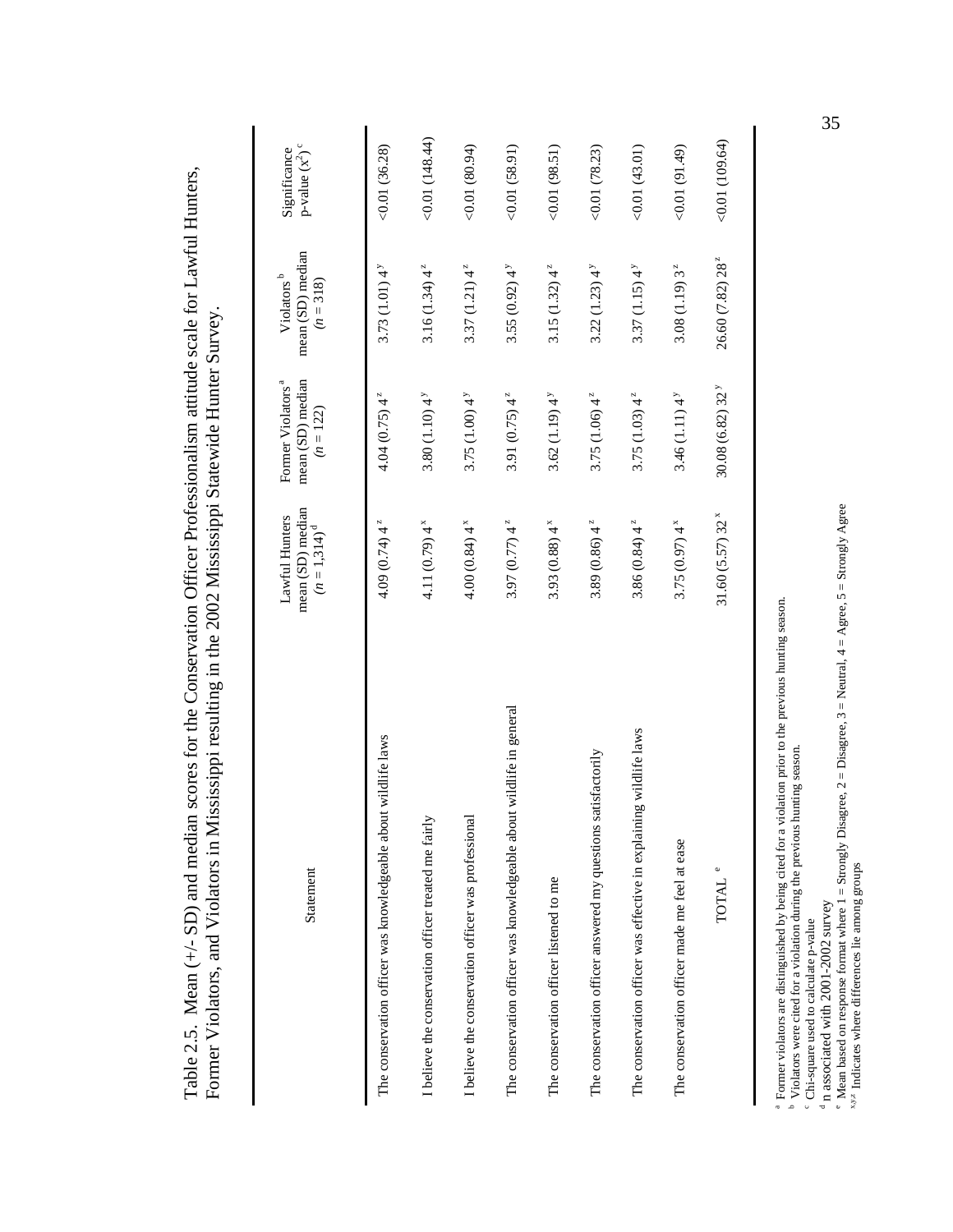| (baiting, hunting from a public road, trespassing, and not wearing orange when required) in the 2001-02 Mississippi Statewide<br>Table 2.6. Mean $(+/-$ SD) and median scores for the Conservation Officer Professionalism attitude scale for violation groups<br>Hunter Survey. |                                              |                                                |                                               |                                             |                                        |
|----------------------------------------------------------------------------------------------------------------------------------------------------------------------------------------------------------------------------------------------------------------------------------|----------------------------------------------|------------------------------------------------|-----------------------------------------------|---------------------------------------------|----------------------------------------|
| Statement                                                                                                                                                                                                                                                                        | mean(SD) median<br>$(n = 98)^{b}$<br>Baiters | mean (SD) median<br>Road Hunters<br>$(n = 74)$ | mean (SD) median<br>Trespassers<br>$(n = 50)$ | mean (SD) median<br>No Orange<br>$(n = 96)$ | a<br>p - value $(x^2)$<br>Significance |
| about<br>The conservation officer was knowledgeable<br>wildlife laws                                                                                                                                                                                                             | 3.75(1.00)4                                  | 3.75(0.91)4                                    | 3.72(1.11)4                                   | 3.69(1.04)4                                 | 0.98(0.18)                             |
| I believe the conservation officer treated me fairly                                                                                                                                                                                                                             | 3.21(1.33)4                                  | 3.15(1.35)4                                    | 3.17 (1.36) 3.5                               | 3.12(1.36)4                                 | 0.97(0.22)                             |
| I believe the conservation officer was professional                                                                                                                                                                                                                              | 3.40(1.22)4                                  | 3.27(1.09)4                                    | 3.54(1.27)4                                   | 3.32(1.26)4                                 | 0.41(2.89)                             |
| about<br>The conservation officer was knowledgeable<br>wildlife in general                                                                                                                                                                                                       | 3.66(0.91)4                                  | 3.56 (0.86) 4                                  | 3.44(0.90)3.5                                 | 3.48 (0.98) 3                               | 0.24(4.25)                             |
| The conservation officer listened to me                                                                                                                                                                                                                                          | 3.18(1.29)4                                  | 3.03 (1.30) 3                                  | 3.15(1.35)4                                   | 3.20(1.36)4                                 | 0.76(1.18)                             |
| The conservation officer answered my questions<br>satisfactorily                                                                                                                                                                                                                 | 3.21 (1.21) 3                                | 3.23(1.19)4                                    | 3.29 (1.22) 3.5                               | 3.20(1.29)4                                 | 0.99(0.14)                             |
| The conservation officer was effective in explaining<br>wildlife laws                                                                                                                                                                                                            | 3.47(1.11)4                                  | 3.34(1.07)4                                    | 3.15 (1.29) 3                                 | 3.40(1.18)4                                 | 0.47(2.54)                             |
| $\ddot{\mathbf{Q}}$<br>The conservation officer made me feel at eas                                                                                                                                                                                                              | 3.18(1.15)4                                  | $2.95(1.12)$ 3                                 | 3.17(1.26)4                                   | 3.03 (1.24) 3                               | 0.45(2.65)                             |
| <b>TOTAL</b> <sup>C</sup>                                                                                                                                                                                                                                                        | 27.05 (7.76) 29                              | 26.20 (7.18) 27                                | 26.62 (8.20) 29                               | 26.45 (8.26) 28                             | 0.81(0.98)                             |

a Chi-square used to calculate p-value

<sup>b</sup> n associated 2001-2002 survey

<sup>a</sup> Chi-square used to calculate p-value<br><sup>b</sup> n associated 2001-2002 survey<br><sup>c</sup> Mean based on response format where 1 = Strongly Disagree, 2 = Disagree, 3 = Neutral, 4 = Agree, 5 = Strongly Agree C Mean based on response format where  $1 =$  Strongly Disagree,  $2 =$  Disagree,  $3 =$  Neutral,  $4 =$  Agree,  $5 =$  Strongly Agree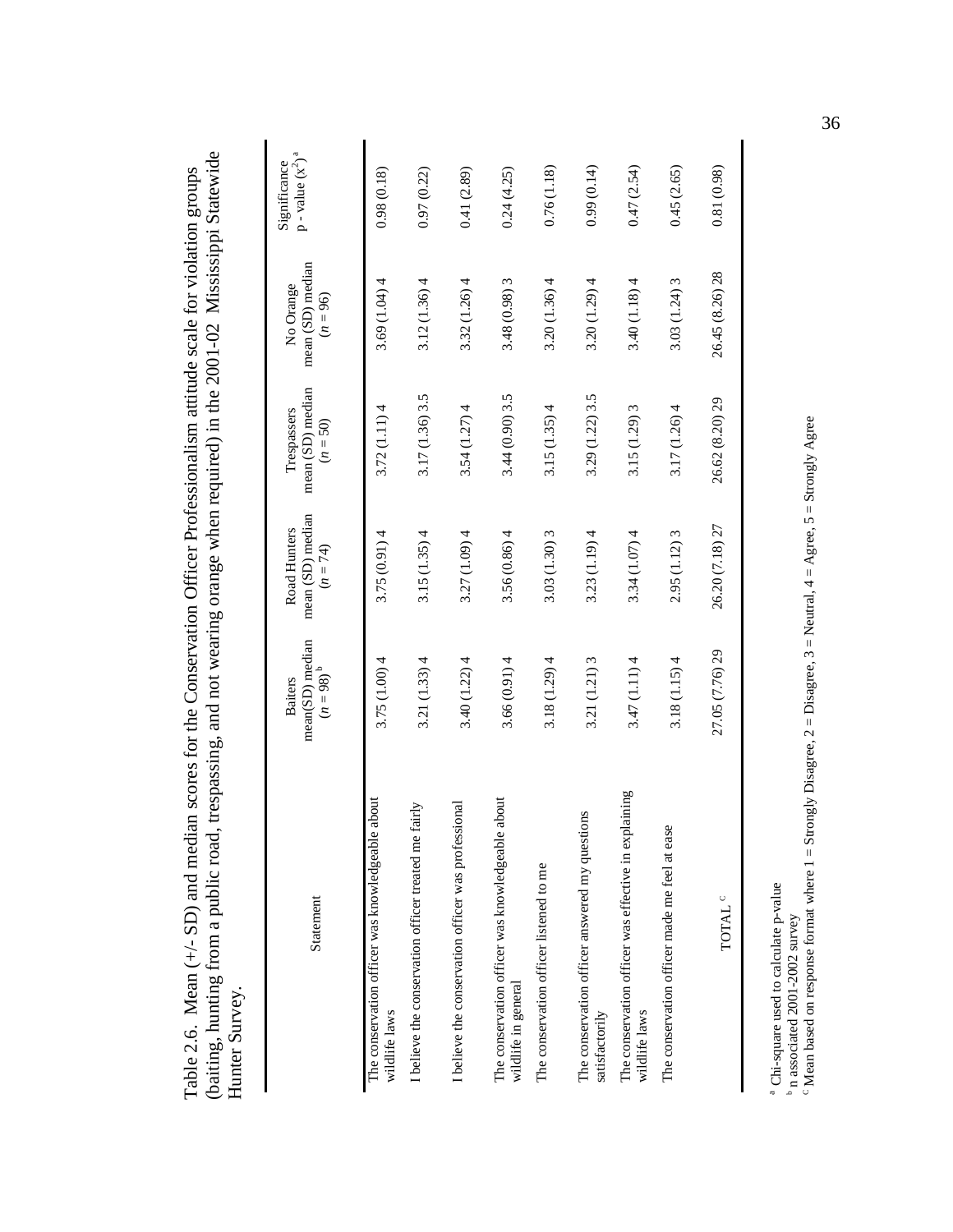## CHAPTER III

# QUANTIFYING MOTIVATIONS OF HUNTERS WHO VIOLATE GAME LAWS AND POSSIBLE ATTITUDINAL EFFECTS

# **Introduction**

Most hunters abide by written laws and regulations designed to sustain wildlife populations, and exhibit some form of a conservation ethic. However, wildlife law violations have been a persistent problem facing natural resources management (Sigler, 1995; Decker et al. 1999). The illegal taking of wildlife has been a major concern for many years (Gray & Kaminski, 1993; Eliason, 1999), and each year approximately \$200 million are earned by poachers in the United States who illegally take wildlife for their own personal gain (Musgrave et al., 1993). Many law enforcement agencies and wildlife biologists believe that this is a gross underestimate of the actual monies earned by poachers (Muth, 1998). With much of the United States' wildlife habitat dwindling because of increased population and urban sprawl, increasingly restrictive regulations will be needed to protect wildlife populations in the future. More restrictions on hunters will most likely increase illegal activity, either through ignorance of regulations or willful noncompliance. Nevertheless, despite the current and future negative impacts of poaching and other illegal activity, there is paucity of research investigating the attitudes and motivations of violators, and no studies have attempted to combine the two to better understand wildlife law violators and their thought processes.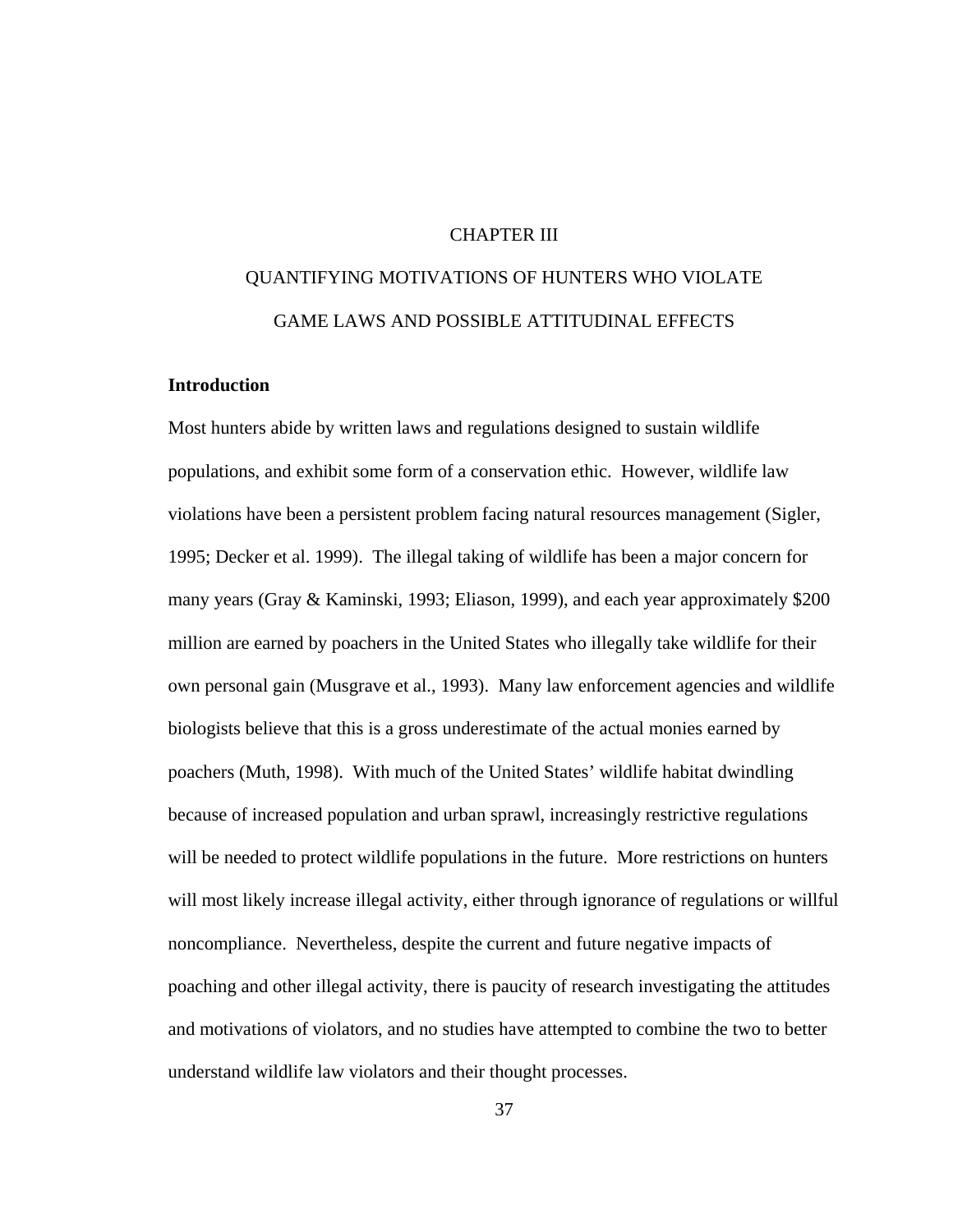It is important to investigate attitudes because this information gives researchers and enforcement officials a better understanding of violators, which can advance enforcement strategies and training techniques. An increased knowledge of violators' attitudes also can give researchers enhanced opportunities to develop deterrence programs and prediction models. Such information could lead to educational programs and strategies that help prevent potential violators from committing future wildlife law infractions (Ajzen, 1985). Nevertheless, while attitudes of wildlife law violators are important to understand, equally important are the reasons why violators disregard game laws (Muth, 1998; Muth & Bowe, 1998; Eliason, 2004).

The study of wildlife law violators and what motivates them to break game laws has been largely overlooked in the natural resources literature (Muth & Bowe, 1998). Whereas some social science studies (Forsyth & Marckese, 1993; Eliason, 2004) have focused on wildlife crime, motivational research remains relatively untouched in social science journals as well (Eliason, 1999). Muth and Bowe (1998, p.10) comment on the lack of sociological research on wildlife crime by stating, "An important point of departure for research on poaching should be the comprehensive identification and classification of the motivations for poaching." Thus, Muth and Bowe (1998) proposed that there are 10 primary reasons why people break wildlife laws: (1) *commercial gain* – illegal taking or sale of plants and animals as a means for earning a profit; (2) *household consumption* – illegally taking wildlife, fish, or plants for food (e.g., meat) or other purposes such as home heating (e.g., firewood) or medicinal purposes (e.g., ginseng); (3) *recreational satisfaction* – violating game laws for the enjoyment of the hunting or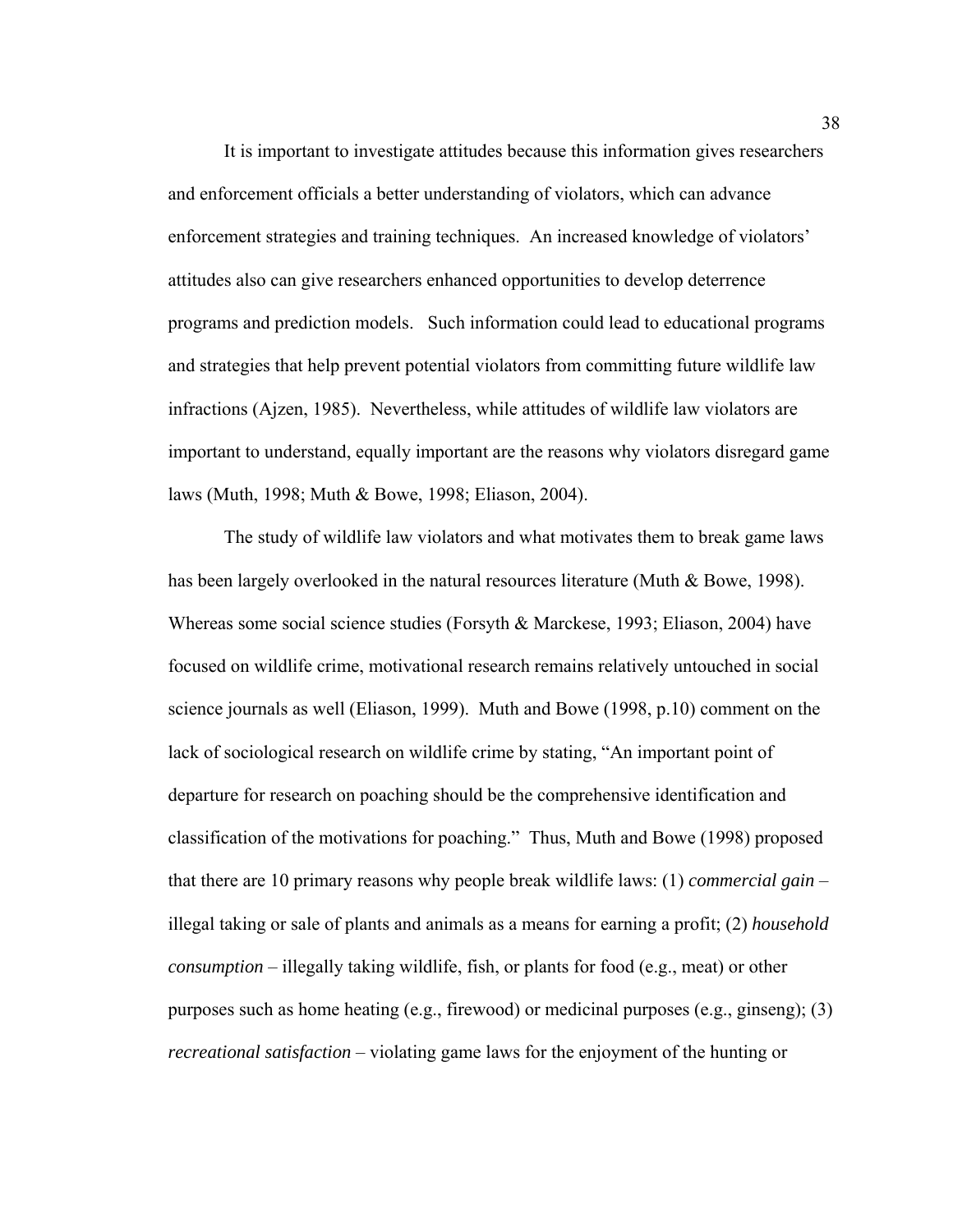fishing experience; (4) *trophy poaching* – killing an animal which possesses physical characteristics that are considered superior to others of the same species; (5) *thrill killing* – violating laws on the basis of experiencing a psychological or emotional high; (6) *protection of self and property* – illegal killing of an animal which represents a threat to one's property, livelihood, or another game species that person enjoys pursuing; (7) *poaching as rebellion* – violating game laws for the purpose of rebelling against authority; (8) *poaching as a traditional right* – game law violations stemming from a belief that one has a traditional right of land tenure and resource use; (9) *disagreement with specific regulations* – game violations resulting from belief that specific regulations lack sound scientific or biological basis; and (10) *gamesmanship* – execution of game law violations for the sole purpose of determining if one can commit a violation and escape capture.

 After examining Muth and Bowe's (1998) 10 motivations and interviewing conservation officers and violators in Kentucky, Eliason (2004) attempted to condense them into fewer categories. Based on his research, Eliason (2004) proposed 5 classifications of motivations for illegal behavior: ignorance/forgetfulness/carelessness; recreational satisfactions; trophy poaching; poaching as a traditional right of use; and economic profit. First, he described ignorance/forgetfulness/carelessness as motivations for individuals who are not aware of existing regulations and therefore do not abide by the laws. These individuals also forget about or are not careful to follow laws concerning specific procedures such as tagging harvested game. Eliason (2004) simply summarizes these motivations as mistakes made by violators to follow wildlife laws. Second,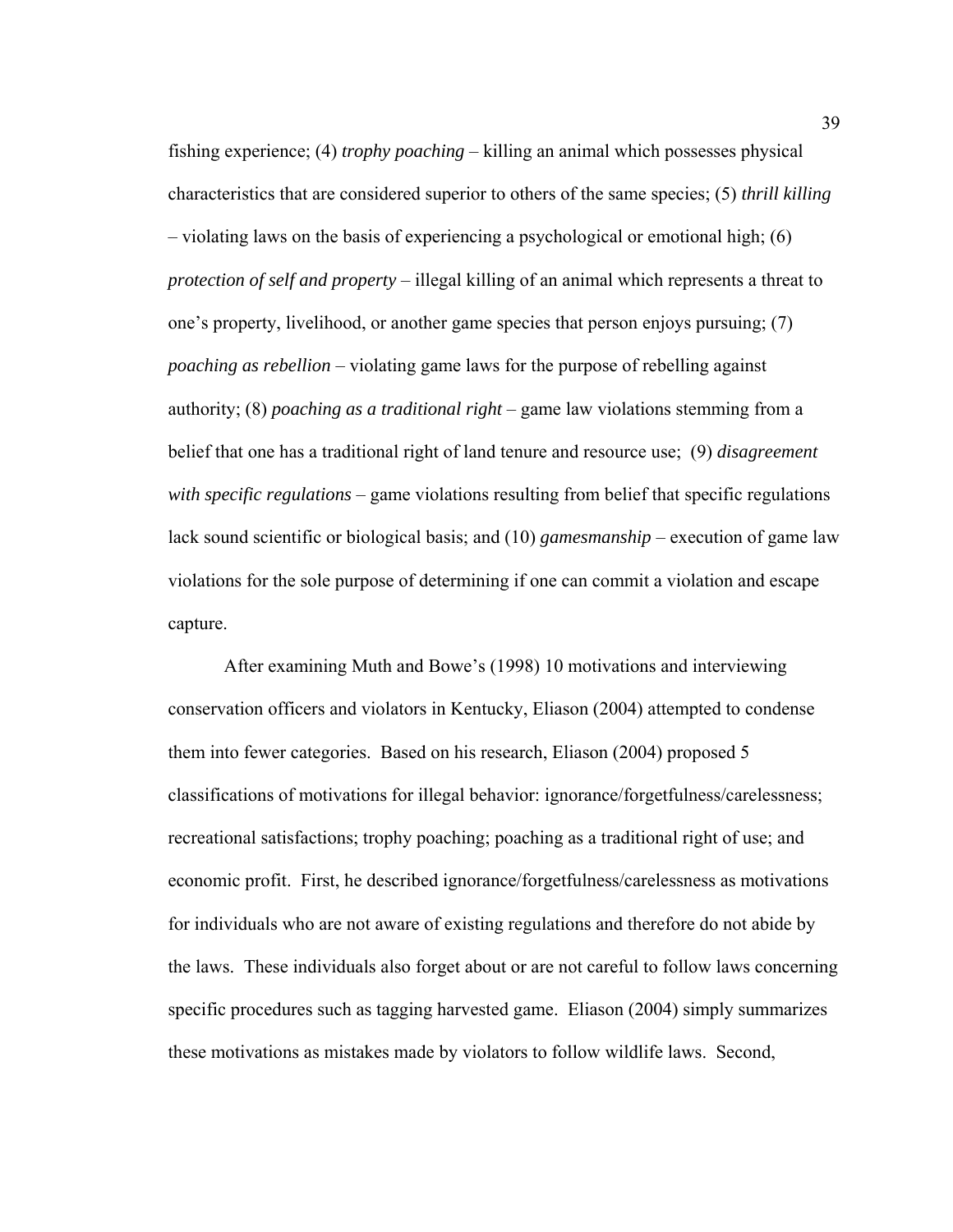recreational satisfaction describes motivations of violators who break game laws to acquire a given level of excitement or thrill from the activity. These hunters commit game law violations regardless of the consequences because they derive pleasure from such activities as shooting over legal limits or hunting outside season frameworks. Third, the motivation of trophy poaching illustrates how hunters break game laws to obtain trophy specimens. Eliason (2004) describes how these individuals poach trophy animals so they can elevate their status among other hunters in their social circle. Fourth, poaching as a traditional right of use entails how violators disobey game laws because, for example, they think they have rights to a plot of land because their ancestors had land rights to the same plot in the past. For example, if an individual has hunted on a piece of property in the past, they think they should have the right to continue hunting there even if it gets posted (Eliason, 2004). Fifth, money profit describes individuals who illegally take wildlife for profit. Eliason (2004) portrays this motivation used by people who illegally hunt or fish for commercial gain.

Whereas motivations have been addressed from a conceptual standpoint, no quantitative research has tested hypotheses on a large random sample of wildlife law violators; most of the aforementioned studies were qualitative in nature and implemented for theory development purposes. Additionally, there has been strong evidence linking attitudes to deviant behavior (Simourd, 1999), and some research has shown links between criminals' attitudes and their motivations. Nevertheless, no research has tried to study the link between wildlife violators' attitudes and the motivations that drove them to violate game laws. Therefore, the purpose of my study was an initial attempt to quantify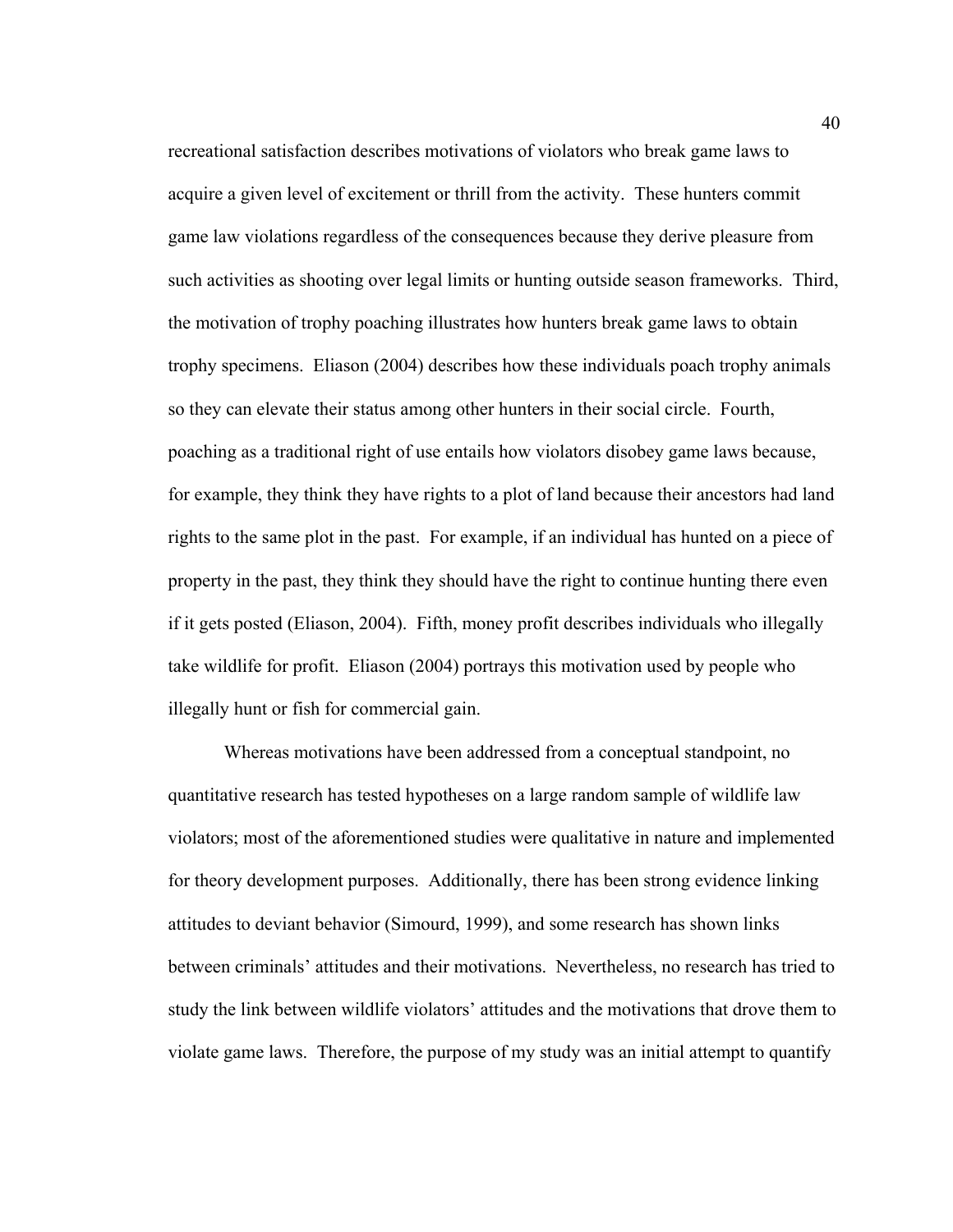motivations of wildlife law violators in Mississippi, classify violators into a motivation type, and to determine whether their attitudes toward Conservation Officers differ by motivation type.

#### **Methods**

#### *Sampling Design*

Data collected from the 2003 Mississippi Resident Statewide Hunter Survey were used to test hypotheses. A sample of 920 licensed wildlife law violators who were cited with a wildlife law violation during the previous hunting season were randomly selected from the MDWFP wildlife law violator files in four violator categories (no hunter orange, baiting, trespassing, and hunting from the road). These categories were chosen because of concurrent research examining the effects of violation type on attitudes and were primarily chosen for purposes of adequate sample size. Because some violators committed one or more violations, sampling occurred without replacement. Sampling procedures were as follows: First, baiters were randomly selected as a starting point and a random sample of 230 was selected. Second, trespassing was selected; any of the initial 230 baiters were removed from the violation category, and a second sample of 230 was selected. This process continued for the two remaining violation groups; road hunting was selected third, and hunters cited for not wearing orange fourth. This sequential random sampling format kept wildlife law violator groups as mutually exclusive as possible.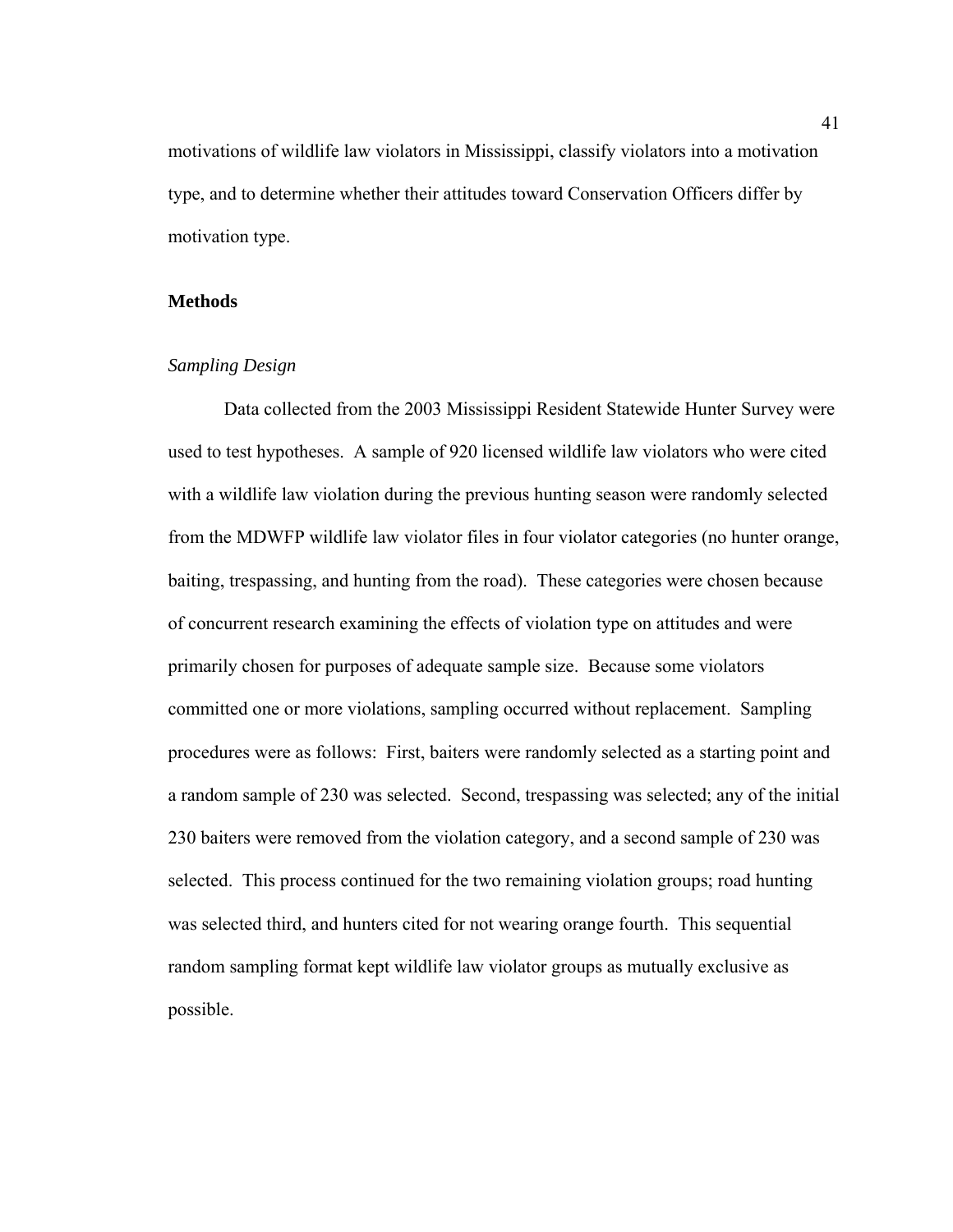#### *Survey Implementation and Response*

Each wildlife law violator was sent an 11-page self-administered mail questionnaire designed to collect information about demographics, hunting experience, participation levels, attitudes toward Conservation Officers professionalism, and motivations to commit game law violations. A subset of these questions was used to test hypotheses. Twelve questions were developed based on the research of Muth and Bowe (1998) to measure motivations of wildlife law violators to break wildlife laws. Specifically, violators were asked the extent to which they agreed with various statements about why people violate game laws. A five-point Likert-type measurement scale was developed from previous literature to assess hunters' motivations. Response format for the scale ranged from 1 to 5 with 1 equal to "strongly disagree", 2 equal to "disagree", 3 equal to "neutral", 4 equal to "agree", and 5 equal to "strongly agree." The 12 items used to measure the 10 motivational categories were: (1) *household consumption* – "People illegally hunt primarily for meat;" (2) *financial gain* – "Most wildlife law violators sell animals that they kill for financial gain;" (3) *recreational satisfaction* – "Wildlife law violators hunt until they are satisfied with their kill regardless of legal limits;" (4) *trophy poaching* – "Most individuals who violate game laws do so for a better chance to kill a trophy animal;" (5) *thrill killing* – "People illegally hunt because it is exciting;" (6) *protection of one's self* – "Hunting to protect one's self from danger is a just reason for breaking wildlife laws;" (7) *protection of one's property* – "Hunting to protect one's property is a just reason for breaking wildlife laws;" (8) *rebellion* – "People illegally hunt because they want to rebel against authority;" (9) *poaching as a*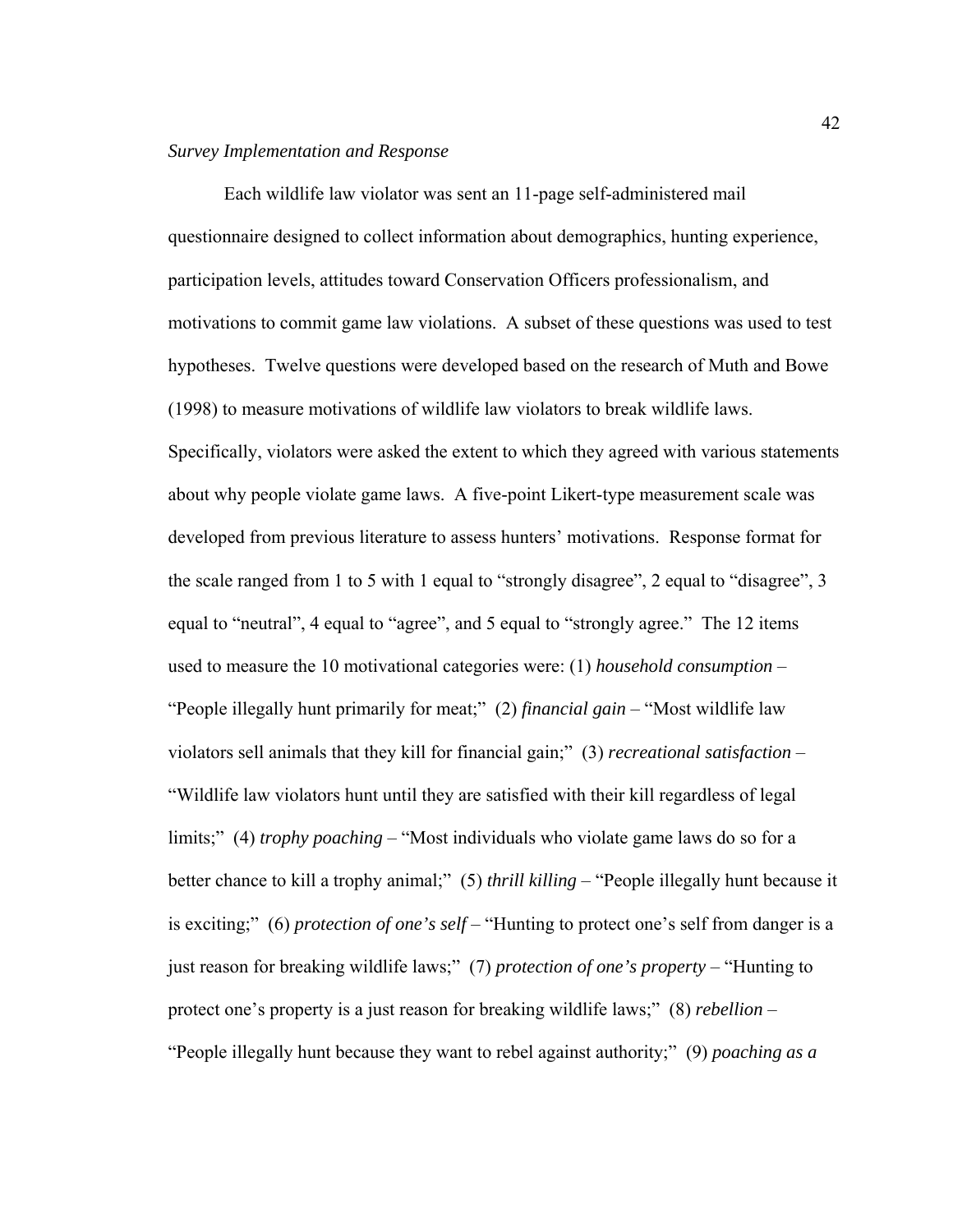*traditional right* – "If an individual has hunted on a piece of property in the past, they should have the right to continue hunting there even if it gets posted;" (10) *household consumption* – "Most people illegally hunt for subsistence reasons;" (11) *disagreement with specific regulations* – "People illegally hunt because they do not agree with hunting laws;" (12) *gamesmanship* – "People illegally hunt because they like the game it creates between themselves and the conservation officers."

I conducted an exploratory factor on motivational items using data from violators. Analysis was conducted using principal components analysis with varimax rotation. An inspection of Eigenvalues and a corresponding scree test were used to determine the number of factors present in the data; any factor with an Eigenvalue greater than 1 was considered a factor if verified by the scree test. (Zwick & Velicer, 1986; Fabrigar, 1999). Items were included in a factor if factor loadings were greater than 0.4. If an item crossloaded on more than one factor, it was placed in the factor that it loaded most highly on. I conducted a reliability analysis on items in each factor using Cronbach's alpha to assess effectiveness of each factor as a measurement scale (Cronbach, 1951; Miller, 1995). By adding scores of items composing each factor and then dividing by the total number of items within the factor, I calculated a total score for each. I then classified violators into one of the new motivational categories according to which factor they had the greatest mean score on. I randomly assigned individuals with tied high scores into one of the tied factors. I used a Kruskal-Wallis test to determine whether motivation type affected attitudes toward Conservation Officers using the COP scale developed by Arnold (Chapter I).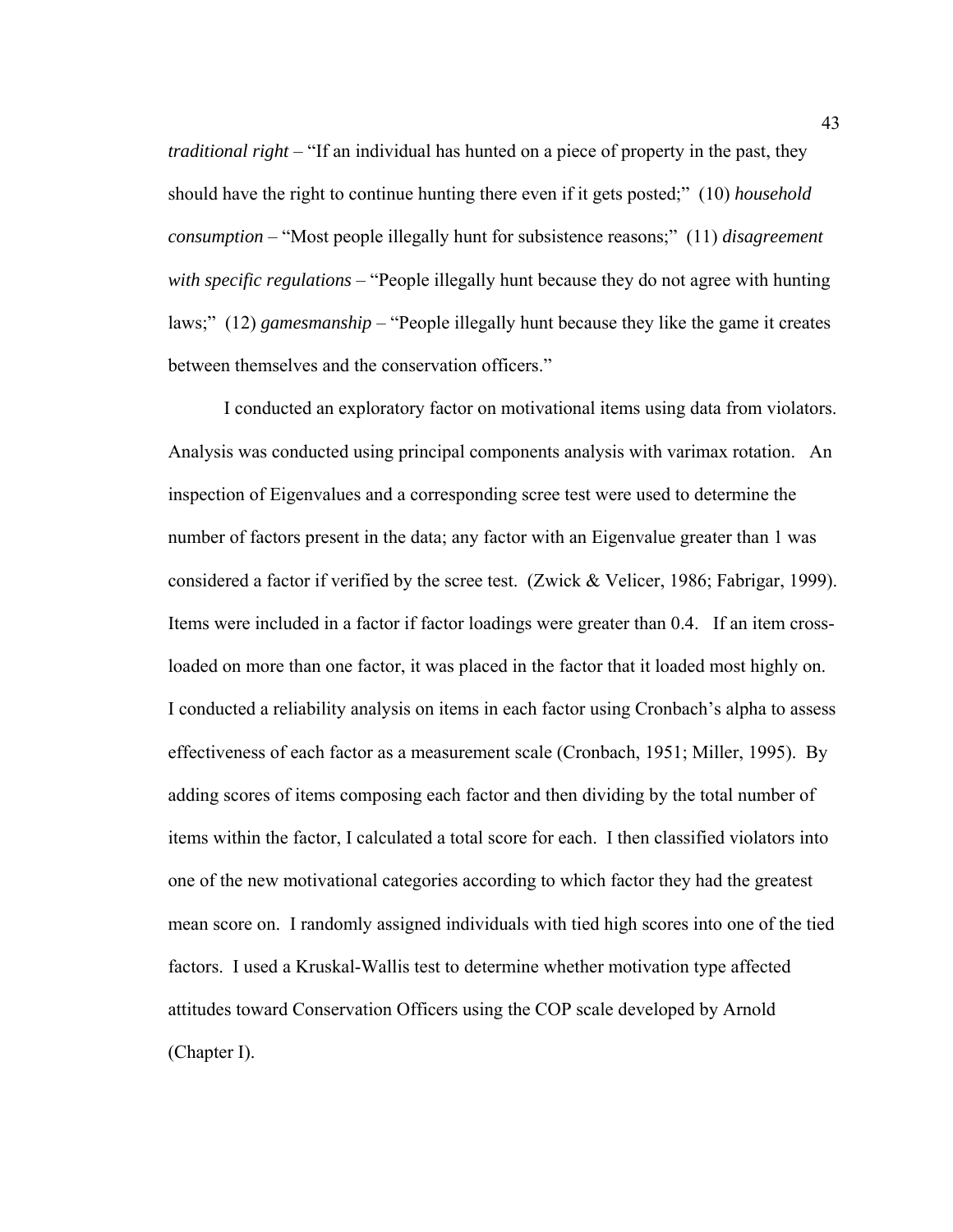The COP scale consisted of eight items. Raw Cronbach coefficient alpha levels for the COP measurement scale equaled 0.95 (Nunnally, 1978), well above an acceptable alpha of 0.6 used in most Human Dimensions research. The measurement scale ranged from 8 to 40, with 8 being the most negative attitude and 40 representing hunters who had the most positive attitudes. Response format items ranged from 1 to 5 with 1 equal to "strongly disagree," 2 equal to "disagree," 3 equal to "neutral," 4 equal to "agree," and 5 equal to "strongly agree."

Survey implementation followed Dillman (2001). A series of three mail-outs was administered. The first mailing, sent to all individuals in the sample, contained a letter stating the purpose of the survey, a questionnaire, and a business reply envelope (i.e., a complete packet). The second mailing, sent out three weeks after the first mailing, consisted of a complete packet sent to individuals who had not yet responded. The third and final mailing consisted of a complete packet and was sent three weeks after the second mailing to individuals who had not yet responded to the first two mailings. No postcard mailing was used because there was no evidence to suggest any benefit to overall response in Mississippi hunter surveys. Violators were sampled clandestinely as telling them that their information was received from somewhere other than the license files may have been counterproductive. Violators have been found to be generally truthful when studied in this manner (Gray, 1992). The Institutional Review Board (IRB) for the Protection of Human Subjects (Docket # 02-158) at Mississippi State University (MSU) approved research because of steps taken to maintain confidentiality and de-link identities from data.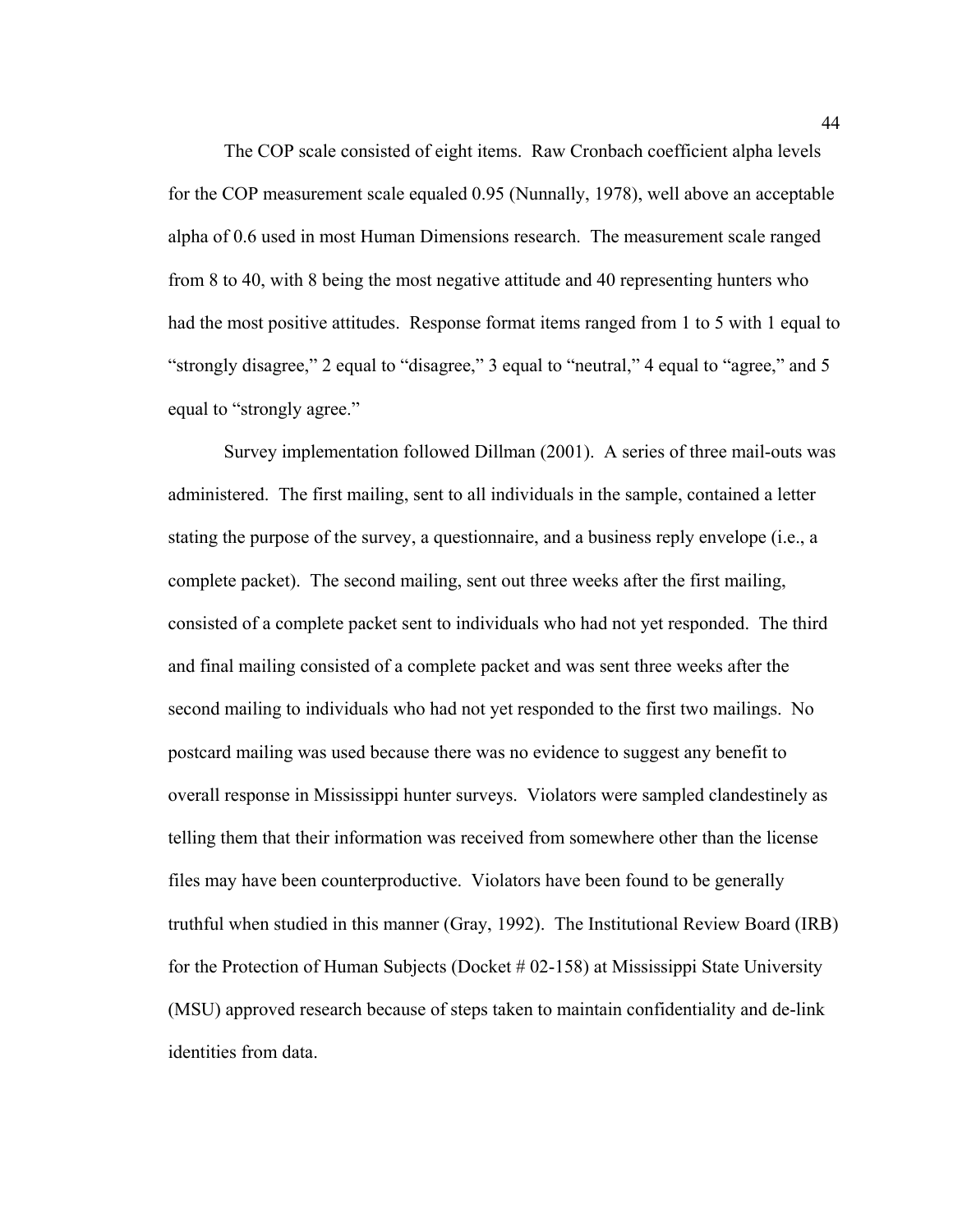All mailings were personalized to enhance response rate and a phone number was listed on all mailings so respondents could call to find answers to any questions or to request a questionnaire be sent to them if they misplaced it. All surveys were numbered using a bar coding system printed on clear adhesive labels which facilitated the processing of returns and prevented individuals with returns from the possibility of further mailings. After surveys were received, non-numeric responses were numerically coded. After all responses were converted into a numeric framework, responses from the surveys were entered using Microsoft Access. Final data were checked and converted to a SAS and SPSS format for analysis purposes. To ensure that data had been entered correctly, I initiated a verification process. First, I generated a list of 200 random identification numbers from the computer file containing all returned surveys. Second, I used the list of identification numbers to locate that respondent's corresponding survey. Third, after the surveys were located, I took them from the hard copy set and compared to the computerized data version. If any errors were found, I recorded the number of incidents and corrected errors in the final dataset. After all data were verified, I found minimal errors in the initial data entry process; only 164 errors were found among 36,200 questions resulting in an error rate of 0.45%. Errors were random and I found no pattern for any particular variable

I calculated response rate by dividing number of returned useable questionnaires and number of returned non-useable by total number of surveys sent minus nondeliverables (Hunt & Ditton, 2002). Overall response rate for violators was 36% (Table 3.1). Several questionnaires were returned unusable because the respondent was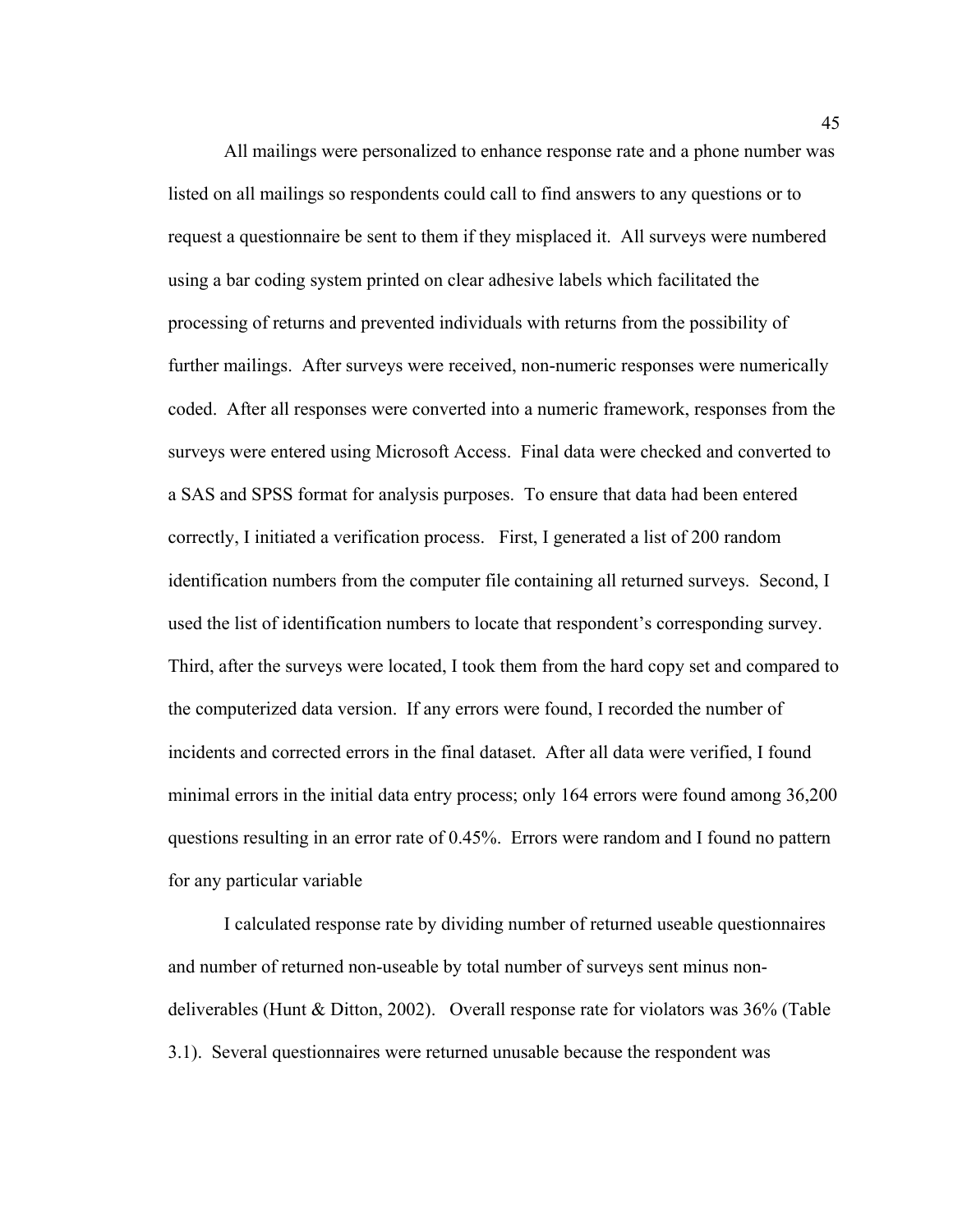deceased (n = 1), refused to complete the questionnaire (n = 6), or did not hunt (n = 65). No non-response check was completed because similar efforts to contact violators in 2002 Mississippi Hunter Survey met with little success.

#### *Limitations*

Certain limitations existed in my study. First, I made certain assumptions in this study. I assumed that the last contact that hunters had with a Conservation Officer was the encounter from which they based their responses believing it would be the most memorable. It was also assumed that by clandestinely sampling violators they would be more truthful in their responses, and be more willing to respond if they did not know they were sent a questionnaire because of their past hunting behavior. Nevertheless, some violators may not have been truthful in their responses. Finally, whereas response rates to mail surveys nationwide have been continually declining over the past two decades (Hunt and Ditton, 1996), response from violators was even lower than expected. This may affect the generalizability of my research findings, especially with the identified problems in conducting non-respondent checks.

# **Results**

#### *Exploratory factor analysis*

Four factors emerged from the factor analysis of wildlife law violators' responses to the COP scale, which were labeled *High Rolling*, *Protection*, *Free Will*, and *Optimal Harvest* (Table 3.2). *High rolling* contained four items, which included motivations for "financial gain", "thrill killing", "rebellion", and "gamesmanship". *Protection* involved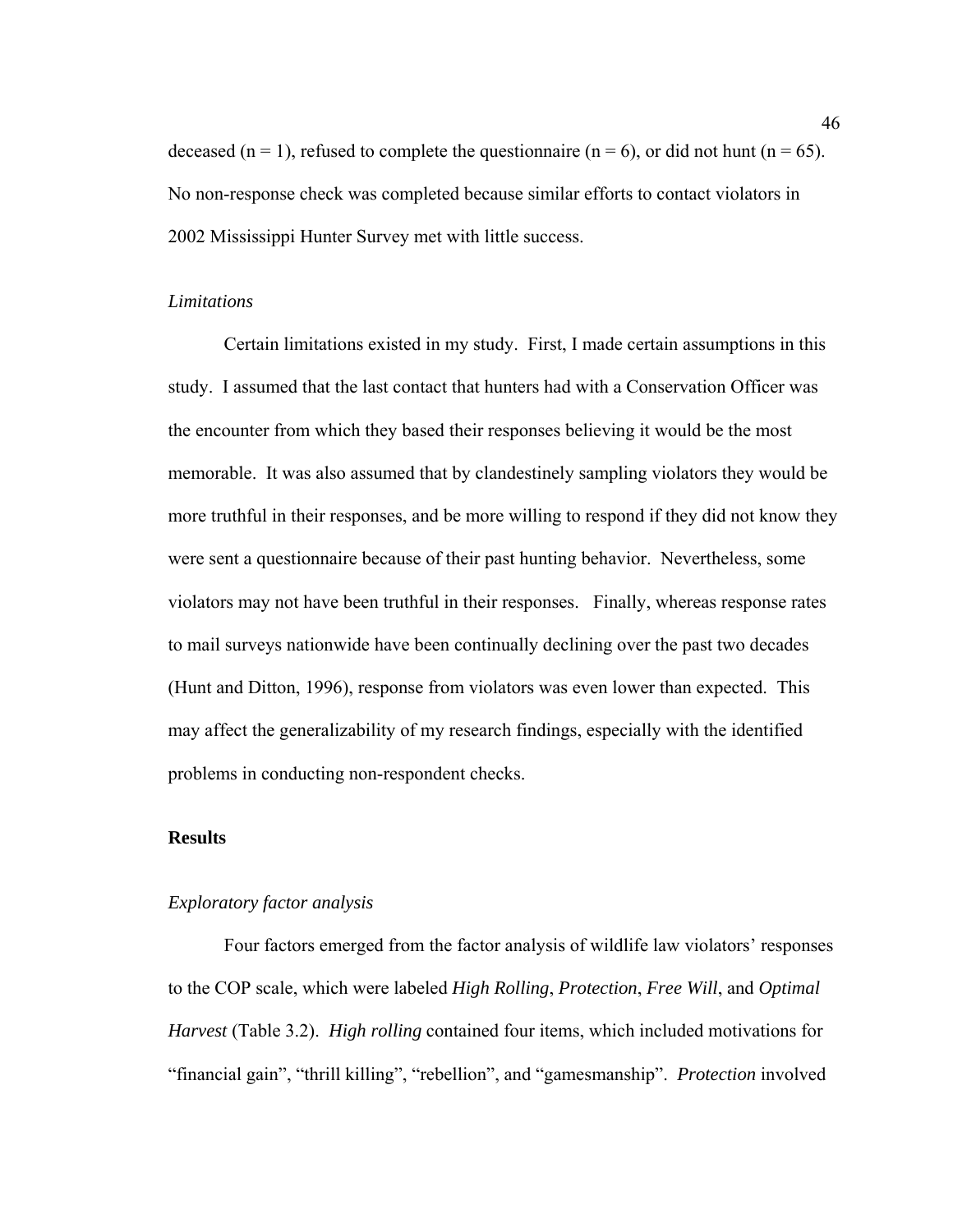two motivational items which entailed "protecting one's self" and "protecting one's property". Three items loaded into the *Free Will* factor and included items related to "hunting for meat", and "poaching as a traditional right." *Optimal Harvest* contained two motivational items: "recreational satisfaction" and "trophy poaching". The variable labeled as "disagreement with regulations" did not load on any factor. I subjected each factor to a reliability analysis using Cronbach's alpha. This test resulted in alpha levels of 0.65 for *High Rolling*, 0.58 for *Protection*, 0.37 for *Free Will*, and 0.34 for *Optimal Harvest*. Reliability scores for the *Free Will* and *Optimal Harvest* factors were less than optimal for treating the factor as a measurement scale, however, because this was exploratory research, I continued with the planned analysis.

# *COP Measurement Scale Among Motivation Types*

I did not detect significant differences in attitudinal scores of wildlife law violators among motivation type (Table 3.3). Those classified into the *Optimal Harvest* category scored least ( $\bar{x}$  = 26.8; m = 28; n = 162) with *Free Will* scoring greatest ( $\bar{x}$  = 29.3; m = 31; n = 19). *Protection* ( $\bar{x}$  = 27.7; m = 28.5; n = 36) and *High Rollers* ( $\bar{x}$  = 27.0;  $m = 28$ ;  $n = 35$ ) were intermediate. Whereas I felt that violators would be evenly distributed among the motivation types, from the observed sample sizes in each of the groups, this did not occur. Hence, statistical power was low and I failed to detect any statistically significant differences.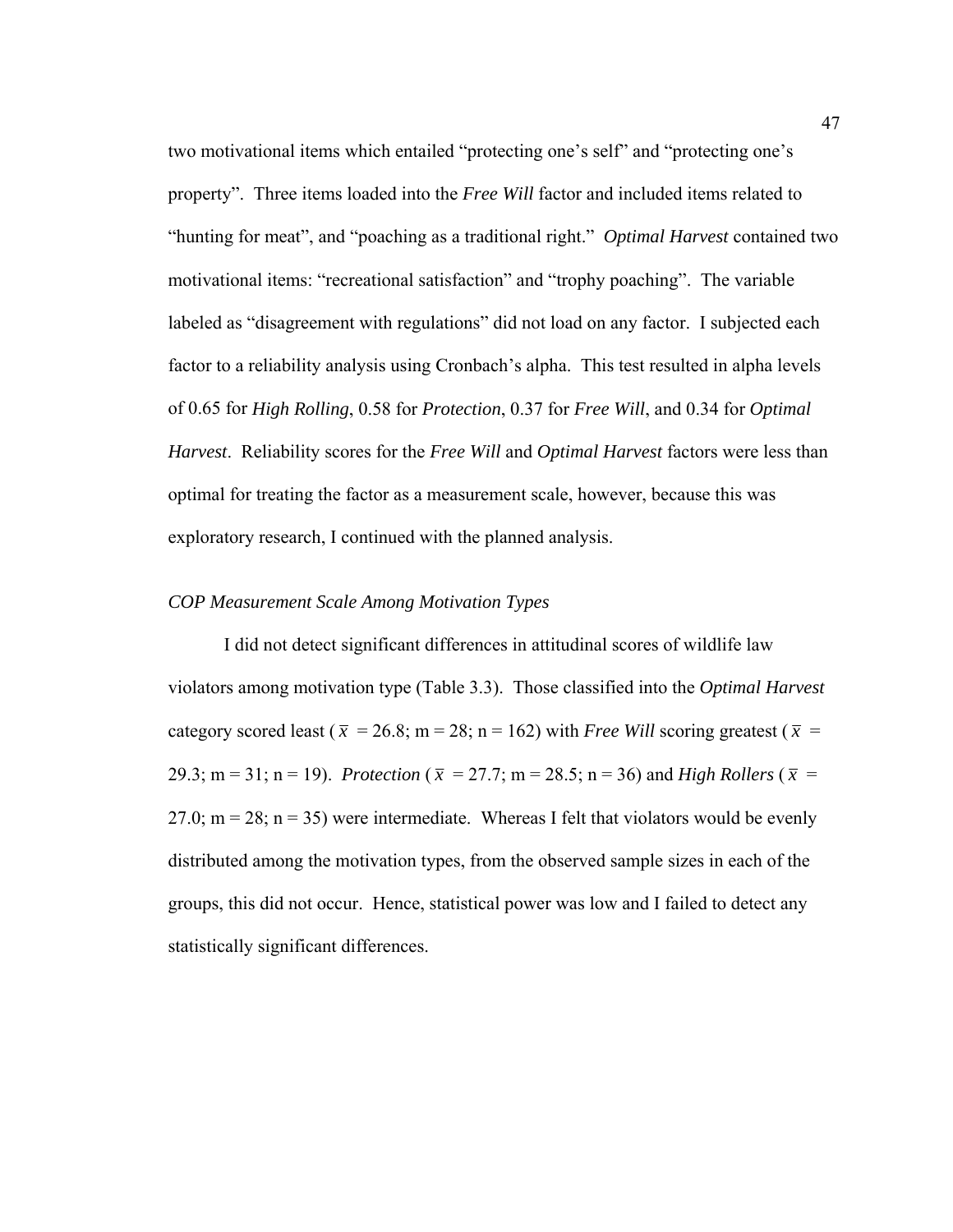#### **Discussion**

 Muth and Bowe's (1998) research was the primary basis for my study. Muth and Bowe (1998) admit that the motivations they discuss are not an exhaustive list and may not be mutually exclusive. Variations between and among categories allow for interpretation. Because the interpretation of motivations is multi-faceted, so too are the hunters who are motivated by them. The 4 factors developed in my study attempted to account for the variability of Muth and Bowe's (1998) 10 motivational categories into more generalized, interpretable, and succinct groups. Because so much variation and overlap exists between motivations (Muth & Bowe, 1998; Eliason, 2004), it is easier to interpret what motivates wildlife law violators to engage in illegal behavior with a condensed classification of motivations. Recently, and after my study was completed, Eliason (2004) categorized motivations into 5 overall categories: ignorance/forgetfulness/carelessness, recreational satisfactions, trophy poaching, poaching as a traditional right of use, and money profit. These motivations differ somewhat from the findings of my study; however, there are overlapping themes between his results and the analysis of my study.

 My study's *Protection* and *Free Will* factors include some of the same reasoning as Eliason's (2004) money/profit motive. The *Protection* factor can be described for individuals who are protecting their livelihood, hence monetary profits. Also, *Free Will* can be seen as a way to alleviate the woes of being underprivileged and not being able to afford high prices of meat. Even though these individuals do not seek monetary profits directly from their illegal behavior, they may be either preventing income loss or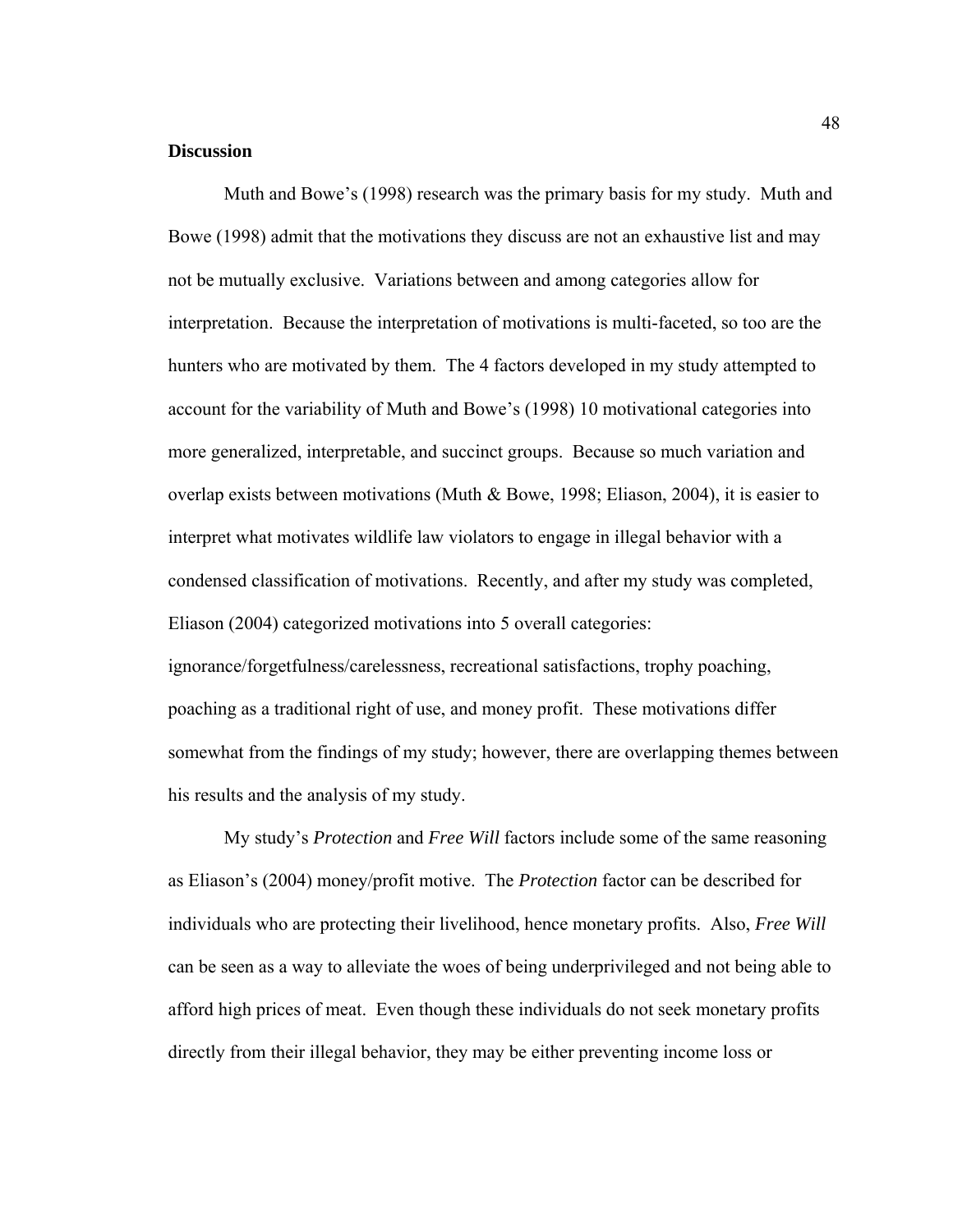supplementing low income translating into a motive of money/profit which Eliason (2004) describes. However, the factors do not directly involve monetary motivations and include other motives that when grouped together are interpreted differently from Eliason's (2004) work.

 Certain aspects of Eliason's (2004) recreational satisfaction and trophy poaching motive were combined into an *Optimal Harvest* motive which describes how hunters break game laws for trophies, pleasure, and sport of the challenge. These individuals will not stop at limits or property boundaries to acquire what they seek, a thrill and a status symbol among other violators (Causey, 1989). Eliason's research (2004) along with my study could provide a stepping stone for other researchers to build upon in examining what motivates hunters to violate game laws. Even though the results of my study and Eliason's work (2004) provide mixed results, it is important to try to classify and understand what motivates violators.

# *High Rolling*

 I describe individuals in the *High Rolling* factor as rebellious individuals who are excited by the game they create between themselves and Conservation Officers. After a violation has been committed these individuals may see an opportunity to experience a thrill by evading authorities pursuing them. I classified the individuals as high rollers because of the high risk involved in their actions and the pure excitement they experience from committing wildlife crimes. These individuals may begin their criminal career by seeking financial gain and find they really enjoy the gaming aspect of the chase. However, it is also feasible that because of their rebellious nature, the money/financial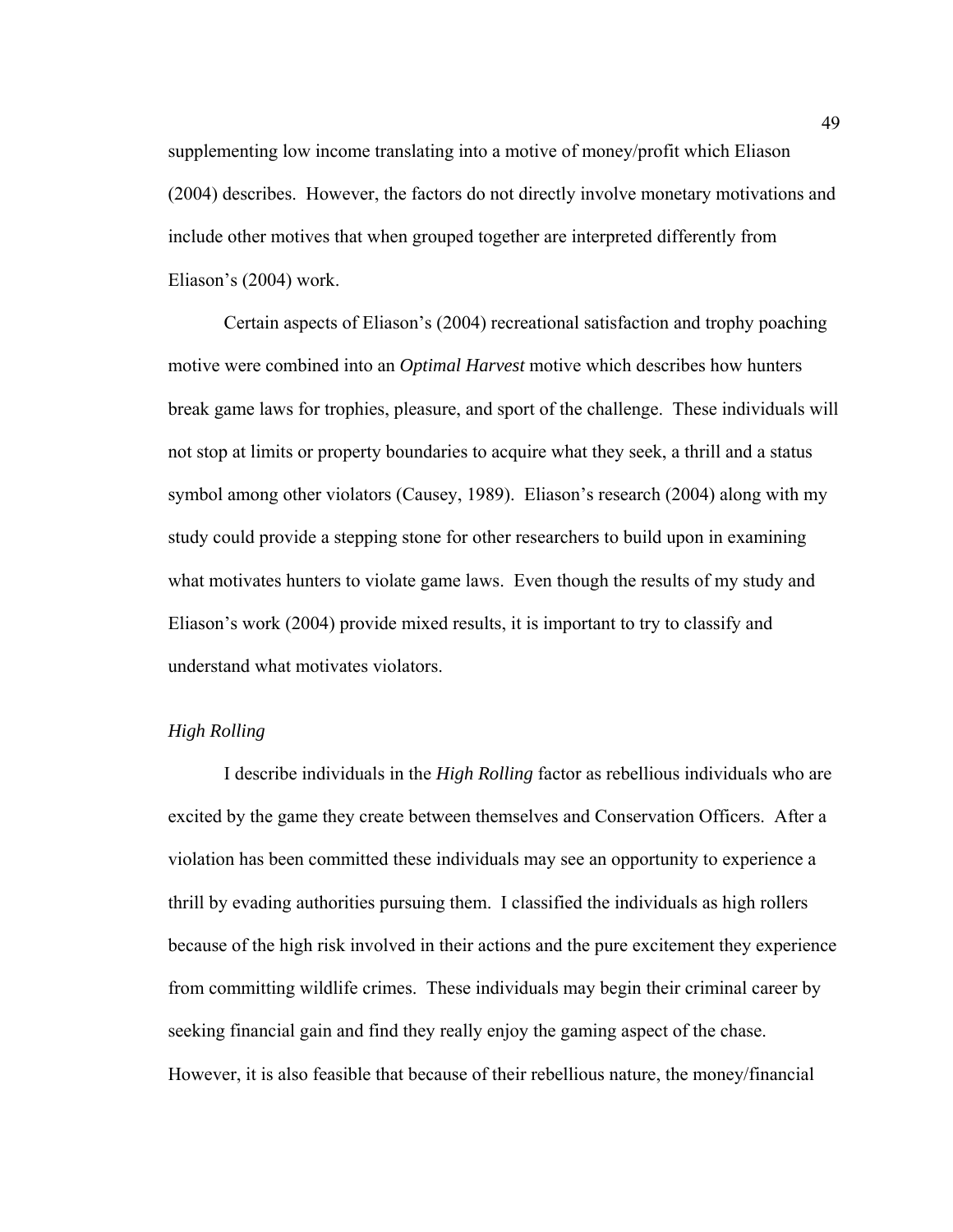gain motive is used as a way to instigate a confrontation with authority thereby finding the excitement they crave while earning a monetary bonus. This relationship is not yet clear. What is clear is that these individuals play serious games that have serious costs and penalties if apprehended. This in itself gives them a sense of stimulation and excitement (Irby et al., 1989).

# *Protection*

 Some hunters believe that they have a right to protect themselves or their property at any cost even if that means breaking game laws and regulations. These individuals break game laws to protect their livelihood, themselves from harm, or a species of animal for which they have a vested interest. This description could be shortened to include those individuals who protect what they hold dear. Individuals protecting their livelihood may shoot animals that could potentially impact agricultural crops. Hunters protecting themselves from harm may shoot large carnivores which pose a threat to their safety. Hunters have also been known to try to increase or sustain game numbers that they will hunt or harvest in the future by shooting predators that prey upon those game animals (Muth & Bowe, 1998). In some instances these activities can be performed within the legal constraints of the law (e.g., depredation permits); however, when done illegally, these activities could potentially do serious harm to wildlife populations.

#### *Free Will*

 I describe individuals in the *Free Will* factor as those who hunt for meat anywhere they please regardless of hunting laws and regulations which may prohibit or restrict their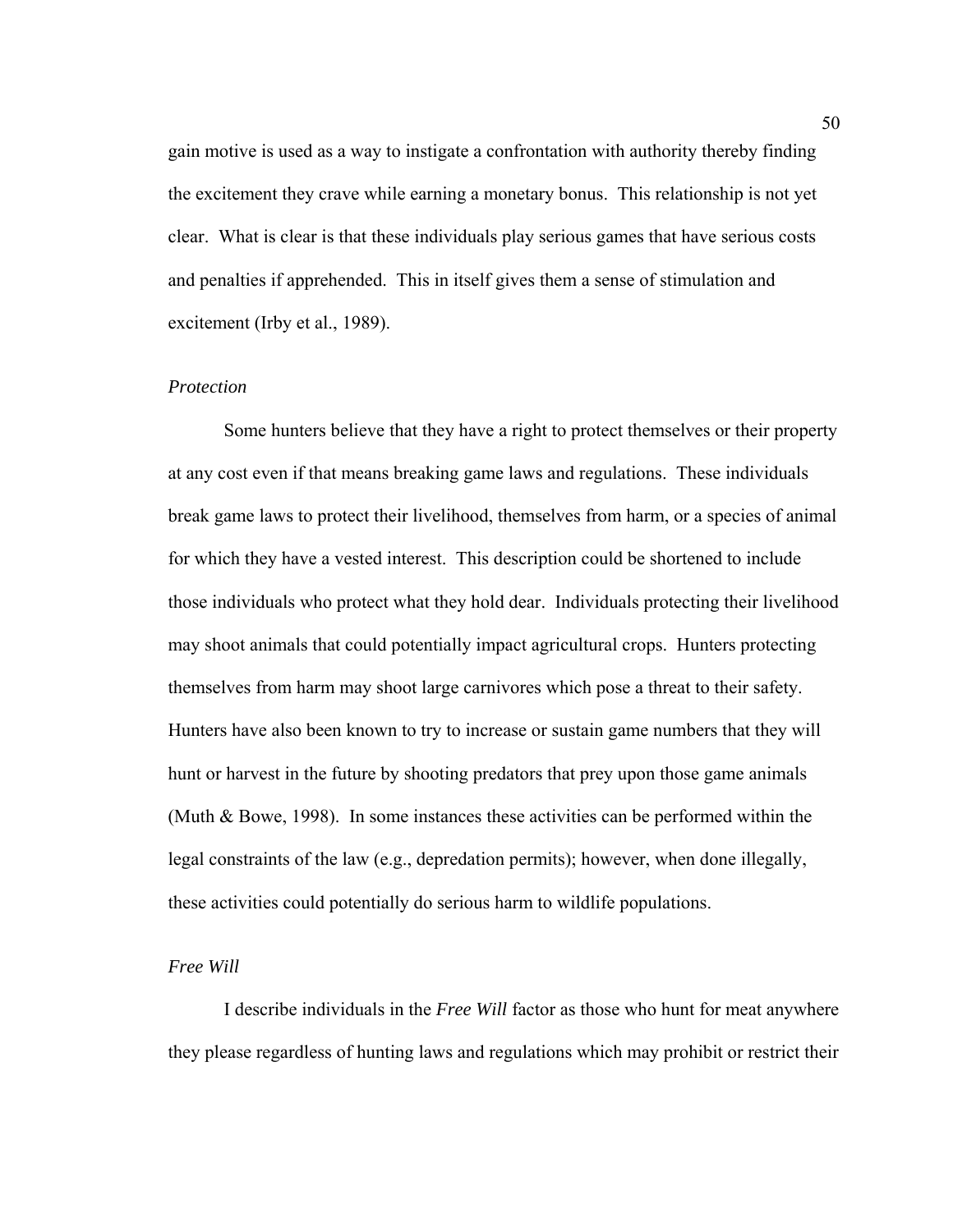activities. Eliason (2004) suggests that individuals motivated to illegally hunt for meat are not as prevalent as they once were. However, he also states that Conservation Officers may look the other way when underprivileged individuals illegally shoot animals for meat. This motivation may still be important to individuals because it could provide them with a way to supplement their income. Muth and Bowe (1998) describe individuals who have had land rights taken away where their ancestors have hunted for generations. This may cause resentment toward authority and push these hunters to hunt on land where their family used to acquire meat to feed their families but no longer have legal access.

## *Optimal Harvest*

 I describe individuals in the *Optimal Harvest* factor as those who maximize opportunities to shoot trophy animals, or harvest as much game as possible by ignoring game laws. Individuals exceeding limits have been classified as killers, only there for the thrill of the kill (Sawhill  $&$  Winkel, 1974). Trophy hunters seek the rare and elusive trophy animal. These hunters sometimes use their success to catapult themselves to a higher status symbol among other groups of violators (Causey, 1989). Even though these two groups of hunters have been classified separately in other studies, both enjoy the pursuit of game and challenge of the sport so much that they are willing to go beyond the bounds of the law to satisfy their cravings.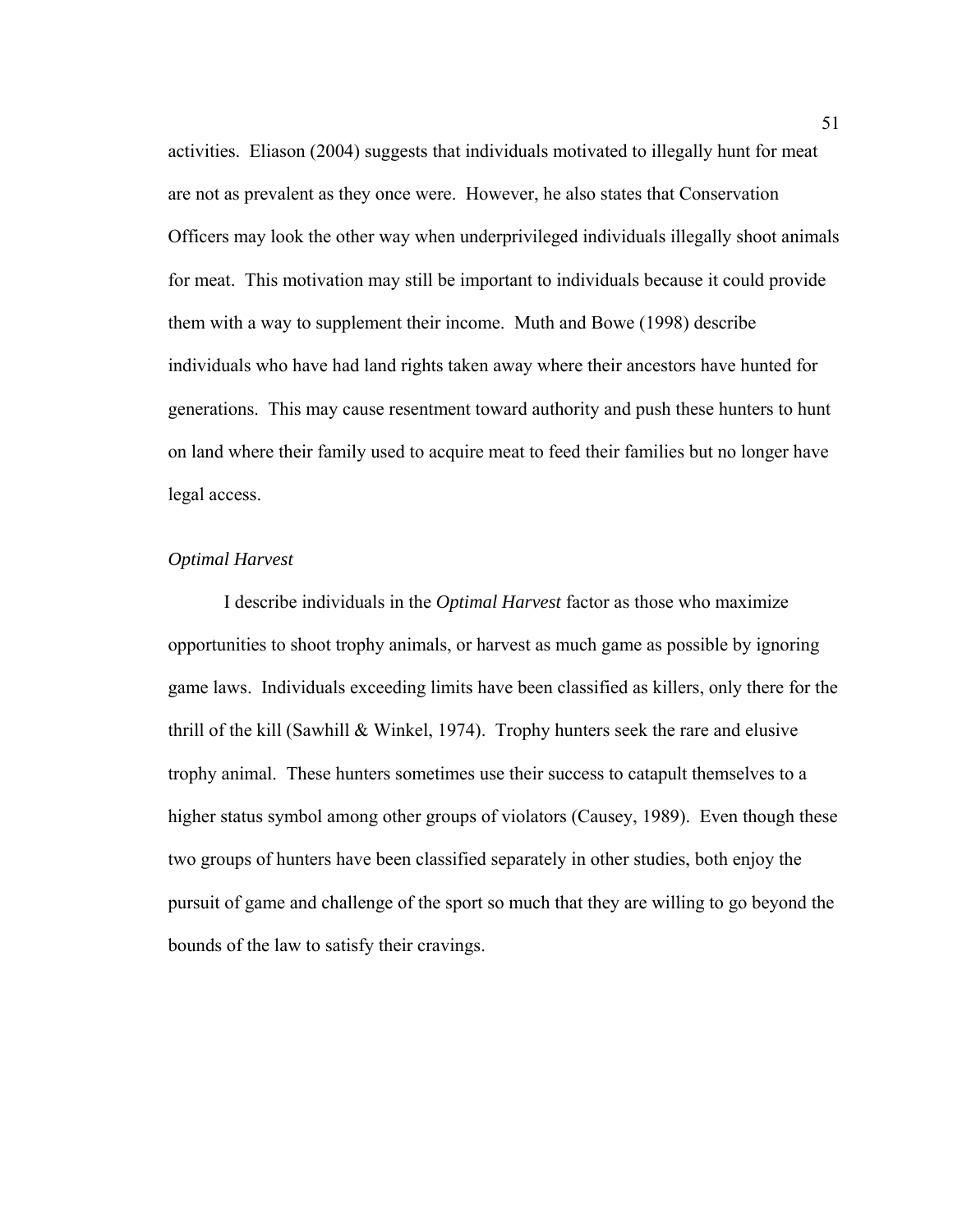#### *Classifying Hunters into Motivation Type*

 A large majority of violators were motivated by *Optimal Harvest*; suggesting that most violators may commit wildlife crimes seeking trophy animals and limitless bags. Other motivation types contained relatively small proportions of violators. When lawful hunters were exposed to the same analysis, a similar pattern was found. However, even though a large proportion of lawful hunters believed violators were motivated by *Optimal Harvest*, another substantial portion of individuals believed violators to be motivated by *High Rolling*. This kind of behavior is usually associated with a glorified version of poachers. Muth (1998) recognizes how the general public in the United States is more familiar with traditional folklore about poachers' narrow escapes and exciting adventures. This suggests that a large portion of the general hunting public has a glorified perception of wildlife crime and criminals. They buy into the traditional folk-lore, mythology, and sensationalism that popular literature and the media project. Popular literature and media have produced a smoke screen making it difficult to recognize what really motivates individuals to break game laws (Muth 1998).

# *Attitudes Among Motivation Type*

The ultimate goal of my study was to compare attitude scores from the COP scale among motivational types of violators. The sample size within motivation types was expected to be somewhat uniform; however, most violators fell into the *Optimal Harvest* category limiting statistical power associated with the analysis. Nevertheless, I can still make some inferences from the data about attitudes toward Conservation Officers. For example, attitudes toward Conservation Officers do not differ among motivation types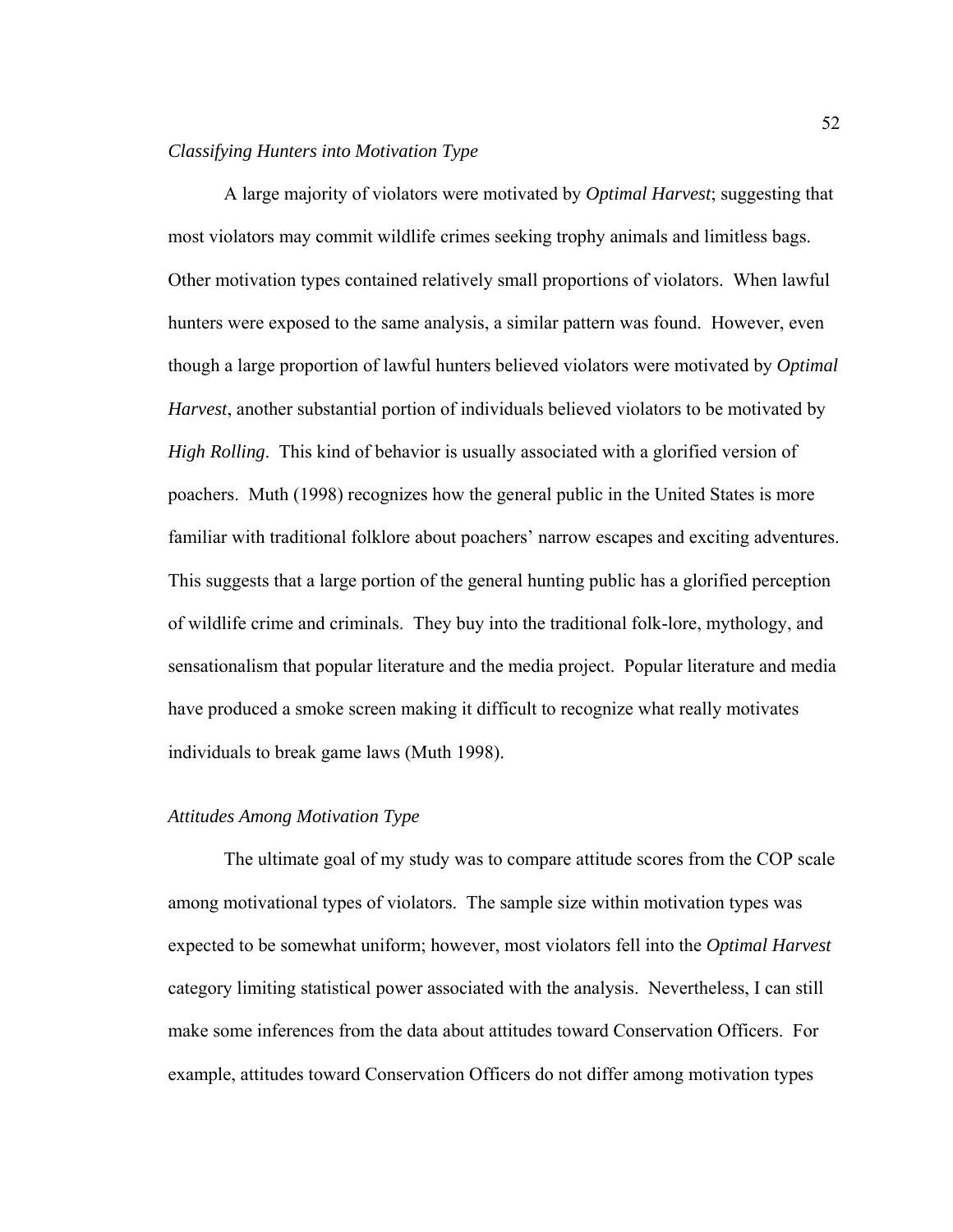within violator groups or between lawful hunters. Because there is no difference among motivation types, managers and researchers may be able to treat violators as a homogenous group when examining attitudes; however, this needs further investigation as my study only investigated azzattitudes toward Conservation Officers.

## **Future Research Needs**

 Researchers attempting to synthesize motivations into distinct categories should classify those categories using names consistent with those used in previous studies, if applicable, in an attempt to set a precedent for future research. Human Dimensions research will benefit and be in a better position to advance its understanding when certain motivations are classified and established.

Future research should also study how violators are introduced to criminal behavior by examining the relationships of violators with others at the beginning of their criminal career. The Theory of Differential Association suggests violators learn their behavior from interactions with others through a learning process (Sutherland & Cressey, 1960; Eliason, 1999). Individuals commonly learn deviant behavior at a young age. They are normally surrounded by deviant behavior and are socialized into these criminal values and definitions by close friends and relatives. This learning process includes learning the techniques of committing the crime and involves the delinquent becoming saturated with an excess of definitions favorable to violation of law over definitions unfavorable to violation of law (Sutherland  $&$  Cressey, 1960). This suggests there is a decision making process as well. When presented with a situation, the deviant must use the definitions learned from interactions with others to determine whether the outcome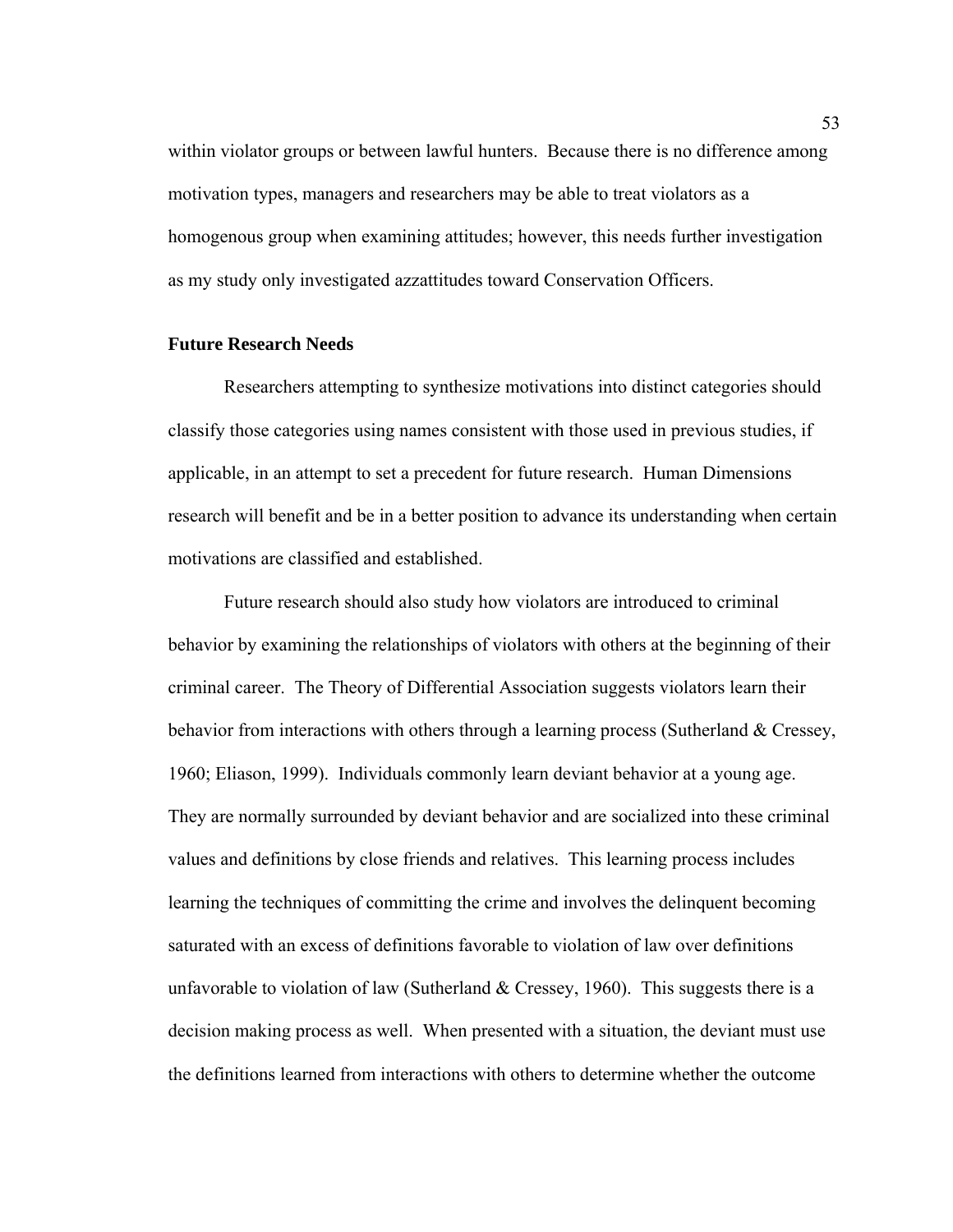will be favorable or unfavorable according to the law. So, through the process of social interaction, individuals learn how to become deviant (Eliason, 1999). If researchers understand how individuals begin their criminal career they could make significant progress in understanding what motivates hunters to engage in illegal behavior.

The theory of planned behavior (Ajzen, 1985) uses a multiple component model to predict behavior. Law enforcement agencies could be extremely effective in reducing occurrence of violations if individuals' behaviors could be predicted using this model. I do not suggest that researchers would be able to see in the future per se; however, it does suggest that people with certain characteristics, attitudes, and motivations that are surrounded by certain norms and behavioral constraints are more apt to commit game violations. In conjunction with these findings, future studies should acquire the remaining variables necessary to complete the model and predict behavior.

More research should be expended on motivational issues of wildlife crime. Even though my findings uncovered some variations and combinations of motives from previous research (Muth & Bowe, 1998; Eliason, 2004), a definitive categorization of motives ultimately should be reached by examining different aspects of violators. Furthermore, research should improve measurements with more items thereby increasing reliability of each scale. With future research, scientists may be able to make better predictions and evolve current wildlife law enforcement agencies into more effective and efficient programs.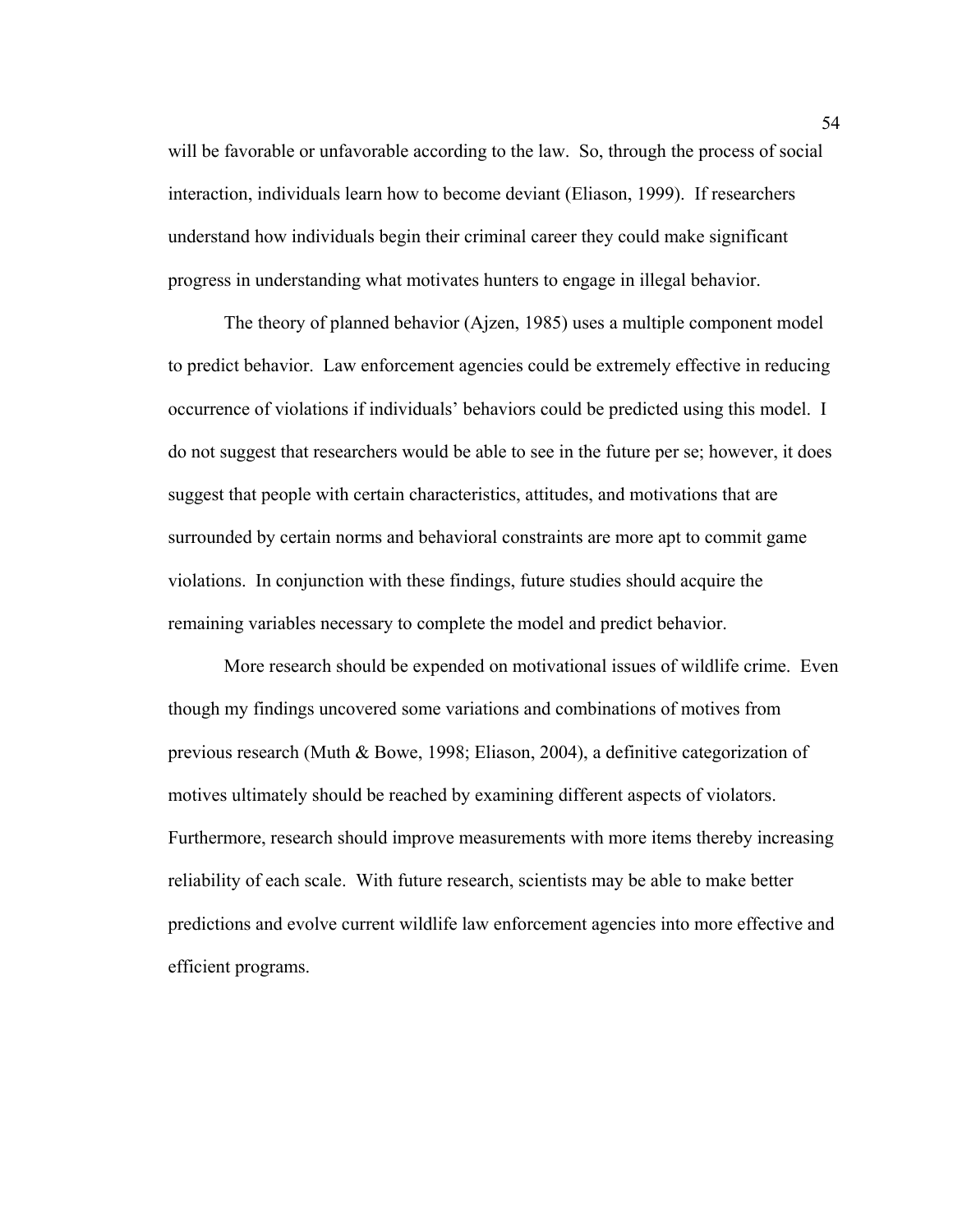#### **Literature Cited**

- Ajzen, I. 1985. From intentions to actions: A theory of planned behavior. In J. Kuhl  $\&$  J. Beckman (Eds.), *Action-control: From cognition to behavior* pp. 11-39. Heidelberg: Springer.
- Causey, A.S. 1989. On the morality of hunting. Environmental Ethics, 11, 327-343.
- Cronbach, L.J. 1951. Coefficient alpha and the internal structures of tests. Psychometrica, 16, 297-334.
- Dacus, C.M. 2002. Development of a geographic information system for analysis of wildlife law enforcement data in Mississippi. Thesis, Mississippi State University, Mississippi State, Mississippi.
- Dillman, D.A. 2001. Mail and internet surveys. Second edition. New York, NY: John Wiley & Sons.
- Eliason, S.L. 1999. The illegal taking of wildlife: Toward a theoretical understanding of poaching. Human Dimensions of Wildlife, 4, 27-39.
- Eliason, S.L. 2004. Accounts of Wildlife Law Violators: Motivations and Rationalizations. Human Dimensions of Wildlife, 9, 119-131.
- Fabrigar, L.R., D.T. Wegener, R.C. MacCallum, & E.J. Strahan. 1999. Evaluating the use of exploratory factor analysis in psychological research. Psychological Methods, 4, 272-299.
- Forsyth, C.J., & T. A. Marckese. 1993. Folk outlaws: Vocabularies of motives. International Review of Modern Sociology, 23, 17-31.
- Gray, B.T. 1992. Illegal waterfowl hunting in the Mississippi Flyway and recommendations for alleviation. Dissertation, Mississippi State University, Mississippi State, Mississippi.
- Gray, B. T., & R. M. Kaminski. 1993. Assessing a mail survey to estimate illegal waterfowl hunting. Wildlife Society Bulletin, 21, 188-193.
- Hunt, K.M., & R.B. Ditton. 2002. Freshwater fishing participation patterns of racial and ethnic groups in Texas. North American Journal of Fisheries Mangement 22, 52- 65.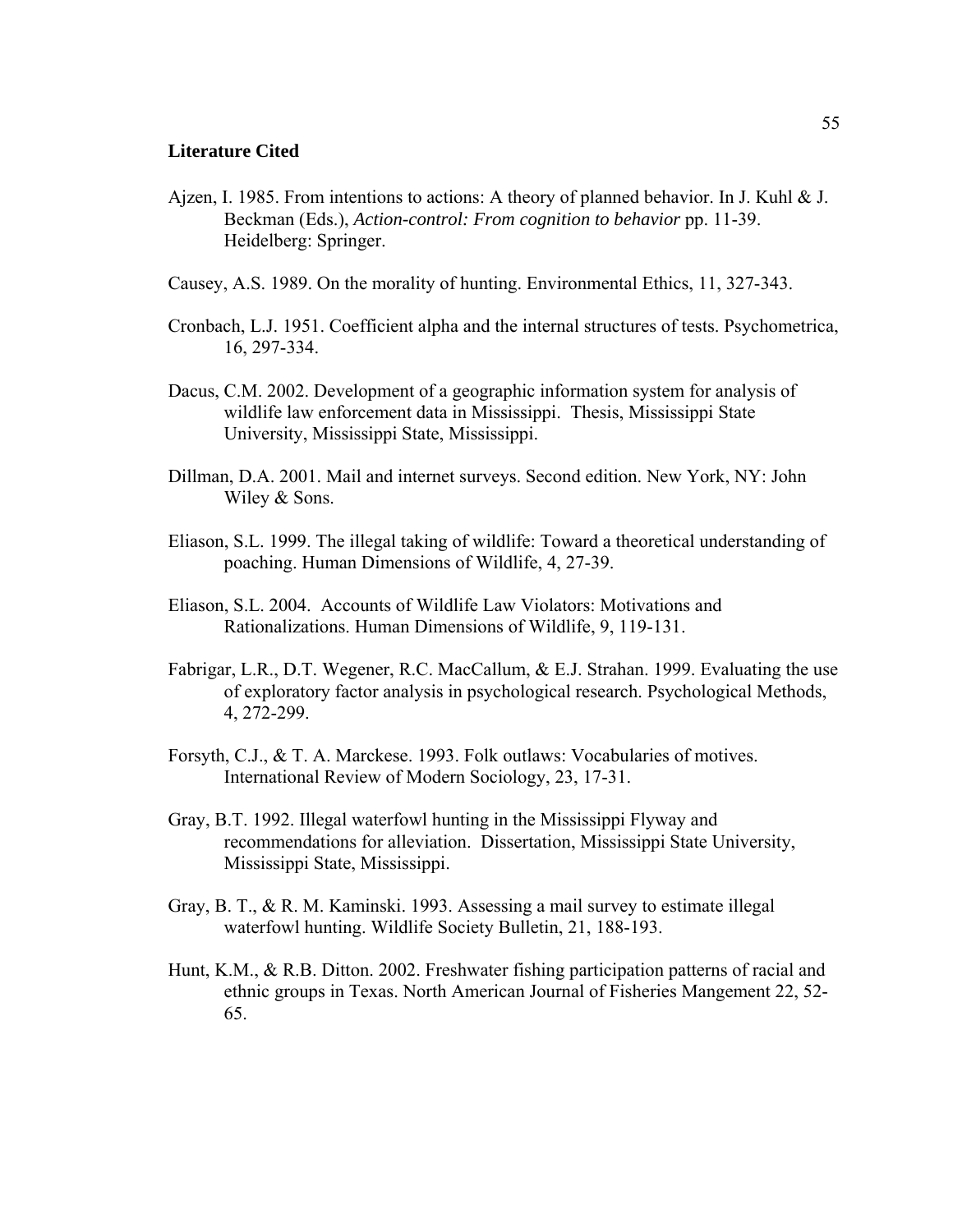- Irby, L.R., J.E. Swenson, & S.T. Stewart. 1989. Two views of poaching impacts on bighorn sheep in the Upper Yellowstone Valley, Montana, USA. Biological Conservation, 47, 259-272.
- Miller, M.B. 1995. Coefficient alpha: A basic introduction from the perspectives of classical test theory and structural equation modeling. Structural Equation Modeling, 2, 255-273.
- Musgrave, R. S., S. Parker, & M. Wolok. 1993. The status of poaching on the United States - Are we protecting our wildlife? Natural Resources Journal, 33, 977-1014.
- Muth, R.M. 1998. The persistence of poaching in advanced industrial society: Meanings and Motivations – An introductory comment. Society and Natural Resources, 11, 5-7.
- Muth, R.M., & J.F. Bowe, Jr. 1998. Illegal harvest of renewable natural resources in North America: Toward a typology of the motivations for poaching. Society and Natural Resources, 11, 9-16.
- Nunnally, J.C. 1978. Psychometric theory. Second edition. New York: McGraw-Hill.
- Sawhill, G. S., & R. Winkel. 1974. Methodology and behavioral aspects of the illegal deer hunter. Proceeding of the Annual Conference of the Southeastern Association of Game and Fish Commissioners, 28, 715-719.
- Simourd, D.J., & J. Van de ven. 1999. Assessment of criminal attitudes: Criterion-related validity of the criminal sentiments scale-modified and pride delinquency scale. Criminal Justice and Behavior, 26, 90-106.
- Sutherland, E.H & D.R. Cressey. 1960. Principles of Criminology. Sixth edition. Chicago, Illinois, USA.
- Zwick, W.R., & W.F. Velicer. 1986. Comparison of five rules for determining the number of components to retain. Psychological Bulletin, 99, 432-442.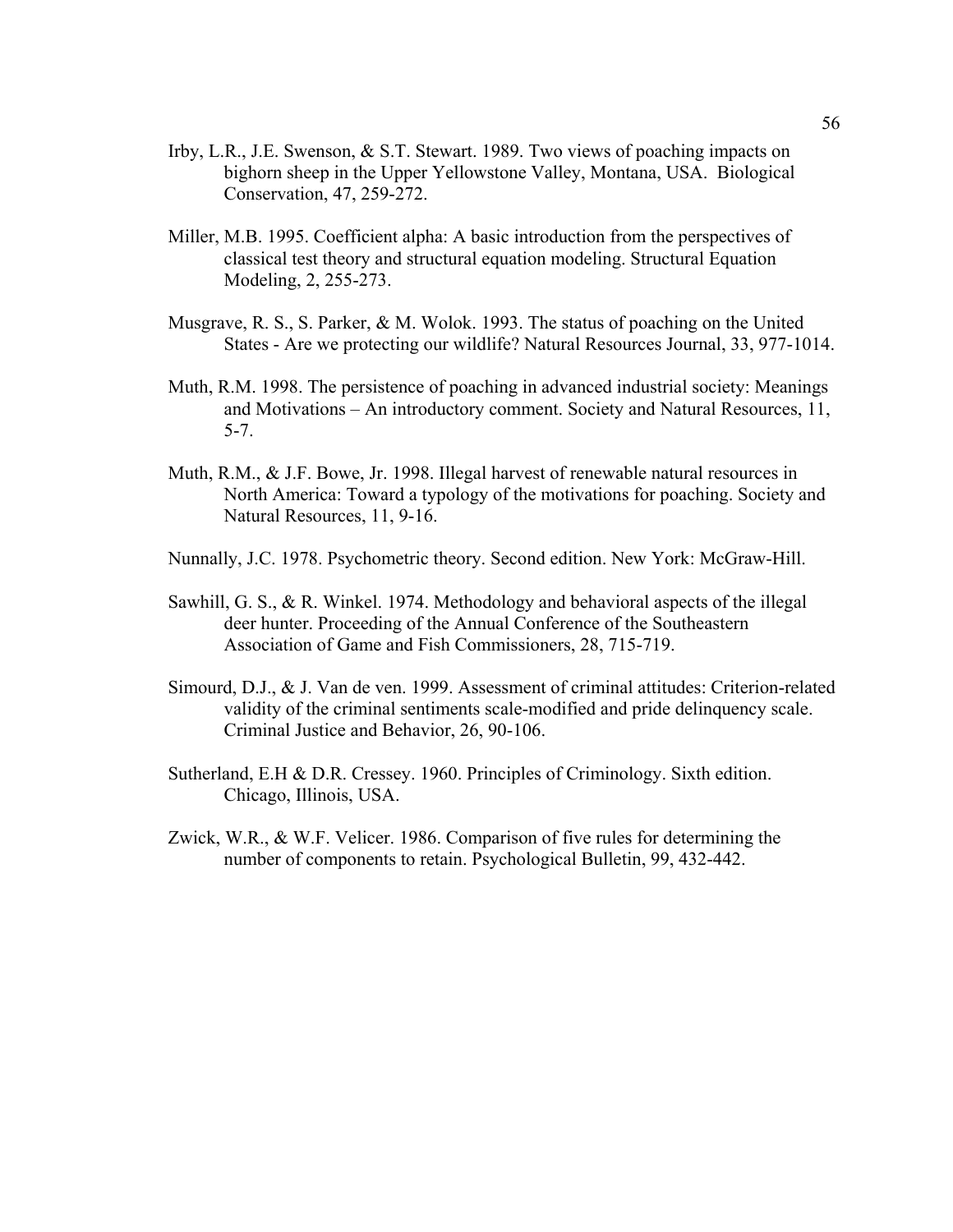| Respondent             | $#$ Sent | # Returned<br>Useable | #<br>Undeliverable | Response<br>Rate $(\%)$ |
|------------------------|----------|-----------------------|--------------------|-------------------------|
| Legal Hunters          | 887      | 336                   | 105                | 42.9                    |
| Wildlife Law Violators | 1,033    | 317                   | 148                | 36.0                    |

Table 3.1. Response categories and rates for the 2002-03 Mississippi Statewide Hunter Survey; by respondent group.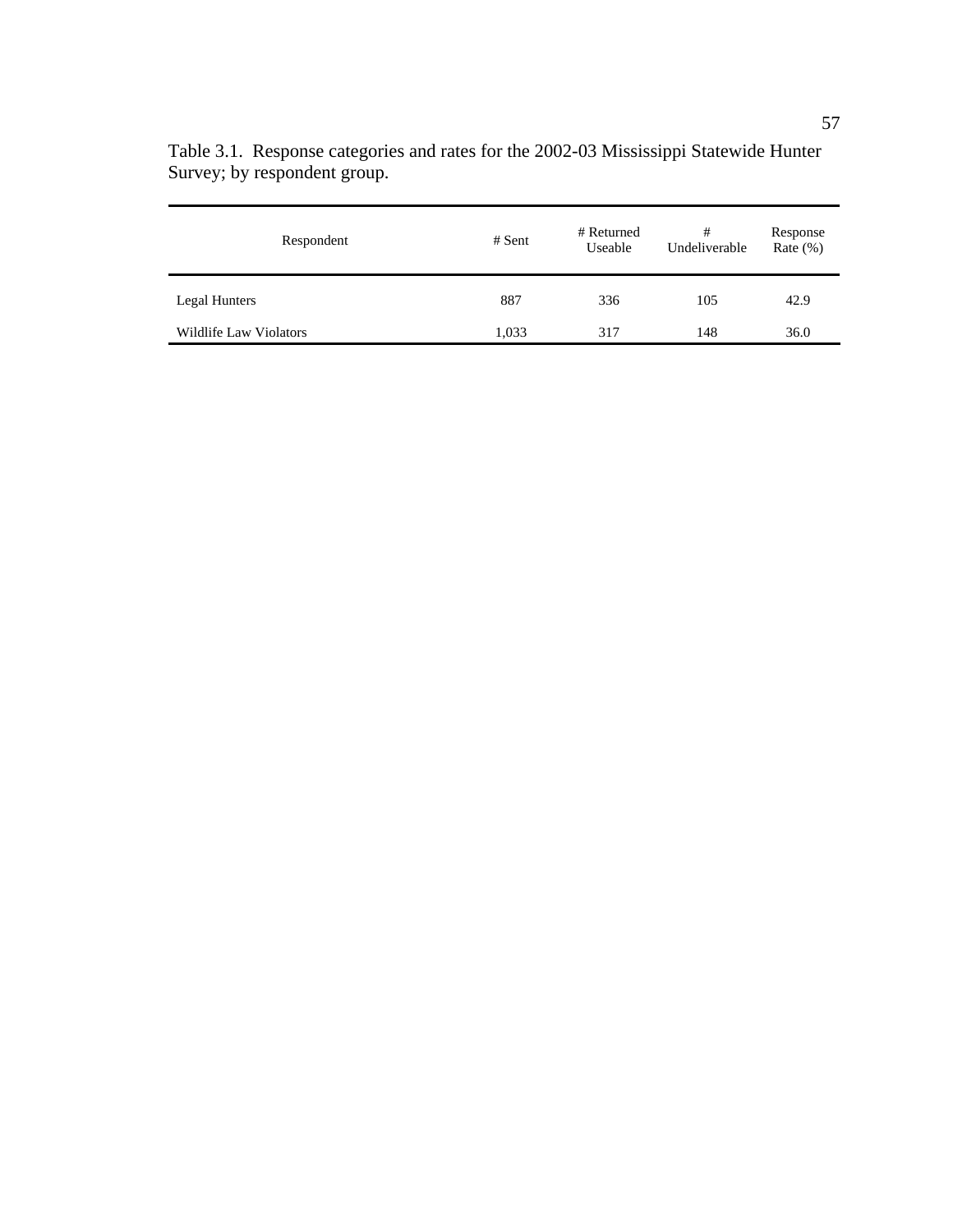|                                                                                                                                                                                                                            |                 | Factors    |              |                    |
|----------------------------------------------------------------------------------------------------------------------------------------------------------------------------------------------------------------------------|-----------------|------------|--------------|--------------------|
| <b>Item</b>                                                                                                                                                                                                                | High<br>Rolling | Protection | Free<br>Will | Optimal<br>Harvest |
| People illegally hunt primarily for meat<br>Most wildlife law violators sell animals that they kill<br>for financial gain<br>Wildlife law violators hunt until they are satisfied with                                     | 0.590           |            | 0.703        |                    |
| their kill regardless of legal limits<br>Most individuals who violate game laws do so for a                                                                                                                                |                 |            |              | 0.607              |
| better chance to kill a trophy animal                                                                                                                                                                                      |                 |            |              | 0.833              |
| People illegally hunt because it is exciting<br>Hunting to protect one's self from danger is a just<br>reason for breaking wildlife laws                                                                                   | 0.483           | 0.796      |              |                    |
| People illegally hunt because they want to rebel<br>against authority<br>If an individual has hunted on a piece of property in<br>the past, they should have the right to continue<br>hunting there even if it gets posted | 0.790           |            | 0.668        |                    |
|                                                                                                                                                                                                                            |                 |            |              |                    |
| Most people illegally hunt for subsistence reasons<br>People illegally hunt because they do not agree with<br>hunting laws                                                                                                 |                 |            | 0.542        |                    |
| People illegally hunt because they like the game it<br>creates between themselves and the conservation<br>officers                                                                                                         | 0.761           |            |              |                    |
| Hunting to protect one's property from danger is a just<br>reason for breaking wildlife laws                                                                                                                               |                 | 0.793      |              |                    |

|  | Table 3.2. Factor loadings of motivational items of wildlife law violators using   |  |  |
|--|------------------------------------------------------------------------------------|--|--|
|  | Varimax rotation resulting from the 2002-2003 Mississippi Statewide Hunter Survey. |  |  |